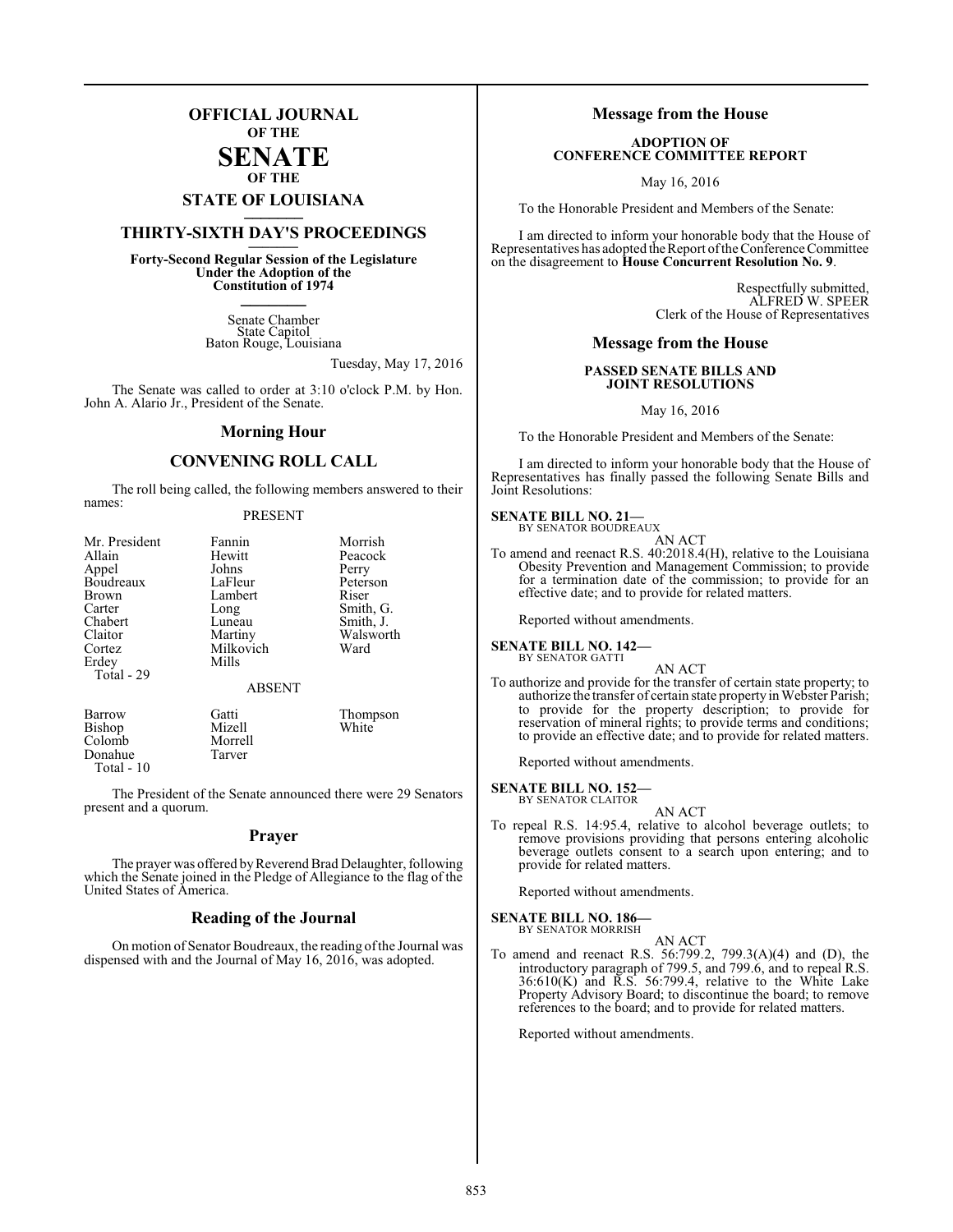### **SENATE BILL NO. 30—**

BY SENATOR JOHN SMITH AN ACT

To amend and reenact Section 2 of Act No. 83 of the 2003 Regular Session of the Legislature, relative to authorizing the Department of Agriculture and Forestry to exchange certain property in Beauregard Parish with the Cooper Cemetery Association; to provide for property descriptions; to provide for terms and descriptions; and to provide for related matters.

Reported with amendments.

#### **SENATE BILL NO. 70—** BY SENATOR LONG

AN ACT

To amend and reenact R.S.  $15:553(C)$ , (D), (E), and (F) and to enact R.S. 15:553(G), relative to sex offenders; to prohibit registered sex offenders from soliciting any type of business door to door; and to provide for related matters.

Reported with amendments.

#### **SENATE BILL NO. 73—**

BY SENATORS WHITE AND CARTER AN ACT

To enact R.S.  $14:108(B)(1)(e)$ , relative to the crime of resisting an officer; to add intentional crossing of a police cordon to the definition of "obstruction of" an officer; to provide additional definitions; and to provide for related matters.

Reported with amendments.

#### **SENATE BILL NO. 90—**

BY SENATORS JOHNS, ALARIO, APPEL, BARROW, BOUDREAUX.<br>CARTER, CORTEZ, ERDEY, GATTI, LAFLEUR, LONG, MILKOVICH,<br>MILLS, MIZELL, MORRISH, PERRY, PETERSON, RISER, GARY SMITH, TARVER, THOMPSON, WARD AND WHITE AN ACT

To amend and reenact R.S. 14:2(B)(42), 46.2(B)(3), 46.3(A)(1) and (3), (C)(1), and (D)(1)(c) and (2),  $82(G)(1)$ ,  $82.2(C)(4)$ ,  $83.3(D)(1)$ ,  $83.4(C)(1)$ ,  $89(C)(1)$ , and  $89.2(D)(1)$ , the introductory paragraph of R.S. 15:539.3(A), the introductory paragraph of R.S. 15:539.1(E), and R.S. 15:243(B), 539.1(A), 539.2(A) and  $(B)(2)(b)$ , 541(2)(n)and (o) and (24)(a),  $1308(A)(2)(r)$ , and  $1352(A)(48)$ , R.S.  $40:1061.16(D)(4)(a)$ , (b)(i), and (c)(v) and  $2405.7(B)(2)$ , R.S.  $46:1802(13)(a)$ ,  $1809(B)(3)(a)(iv)$ , and  $1861(A)(1)(f)$ , Code of Criminal Procedure Art. 851(B)(6), 855.1, and 890.1(D)(18), the introductory paragraph of Code of Evidence Art. 412.3 and Code of Evidence Art.  $412(B)(1)$  and  $(C)(1)$  and  $412.3(3)$ , Children'sCodeArt. 603(12)(s), 606(A)(6), 725.1(3), 728(4)(a), 804(9)(a), and 918(D), and Sections 8 and 10 of Act No. 564 of the 2014 Regular Session of the Legislature, relative to trafficking; to amend the age of the victim for certain enhanced penalty provisions and elements of the crimes regarding the offenses of human trafficking and trafficking for sexual purposes; to provide for an effective date; and to provide for related matters.

Reported with amendments.

#### **SENATE BILL NO. 106—** BY SENATOR BOUDREAUX

AN ACT

To amend and reenact R.S.  $40:39.1(A)(1)$  and  $(B)(1)$  and  $46(C)$ , relative to vital records; to provide for the purchase of the shortform birth certificate; to provide for an effective date; and to provide for related matters.

Reported with amendments.

Respectfully submitted, ALFRED W. SPEER Clerk of the House of Representatives

# **Page 2 SENATE 36th DAY'S PROCEEDINGS**

#### **Senate Resolutions on Second Reading**

**SENATE RESOLUTION NO. 126—** BY SENATOR PERRY

A RESOLUTION

To express the sincere condolences of the Senate of the Legislature of Louisiana upon the death of Kevin G. Guidry.

On motion of Senator Perry the resolution was read by title and adopted.

## **SENATE RESOLUTION NO. 127—** BY SENATOR CORTEZ

A RESOLUTION

To commend and express the deep appreciation of the Senate of the Legislature of Louisiana to the Veterans Action Coalition of Southwest Louisiana and their Board of Directors for their fervent advocacy and unwavering dedication in their successful efforts to bring two new, state-of-the-art Community Based Outpatient Clinics as well as a separate, larger mental health clinic to the Southwest Louisiana Region.

On motion of Senator Cortez the resolution was read by title and adopted.

#### **Senate Concurrent Resolutions on Second Reading**

**SENATE CONCURRENT RESOLUTION NO. 118—**<br>BY SENATORS COLOMB, HEWITT AND PETERSON AND<br>REPRESENTATIVES NANCY LANDRY, MARCELLE AND SMITH A CONCURRENT RESOLUTION

To commend Che'dra J. Joseph upon her receipt of a 2016 Women of Excellence Award from the Louisiana Legislative Women's Caucus Foundation in the category of High School Women of Excellence and upon being a recipient of a Louisiana Legislative Women's Caucus Foundation Scholarship.

On motion of Senator Long the resolution was read by title and returned to the Calendar, subject to call.

#### **Message from the House**

#### **ASKING CONCURRENCE IN HOUSE BILLS AND JOINT RESOLUTIONS**

May 16, 2016

To the Honorable President and Members of the Senate:

I am directed to inform your honorable body that the House of Representatives has finally passed and asks your concurrence in the following House Bills and Joint Resolutions:

HB No. 792 HB No. 1066 HB No. 1161

Respectfully submitted, ALFRED W. SPEER Clerk of the House of Representatives

#### **House Bills and Joint Resolutions on First Reading**

**HOUSE BILL NO. 792—** BY REPRESENTATIVE ADAMS

AN ACT

To amend and reenact R.S. 37:3552(10) and 3556(A)(introductory paragraph), (1)(a), and (2) through (6) and (B) through (E), to enact R.S. 37:3555(C), 3556(F), 3558(E), 3560, 3561(F), 3564(C), and 3567(C), and to repeal 37:3556.1, relative to the regulation of massage therapists and establishments; to amend definitions; to prohibit certain acts of unlicensed support personnel; to specify a time frame for initial inspections of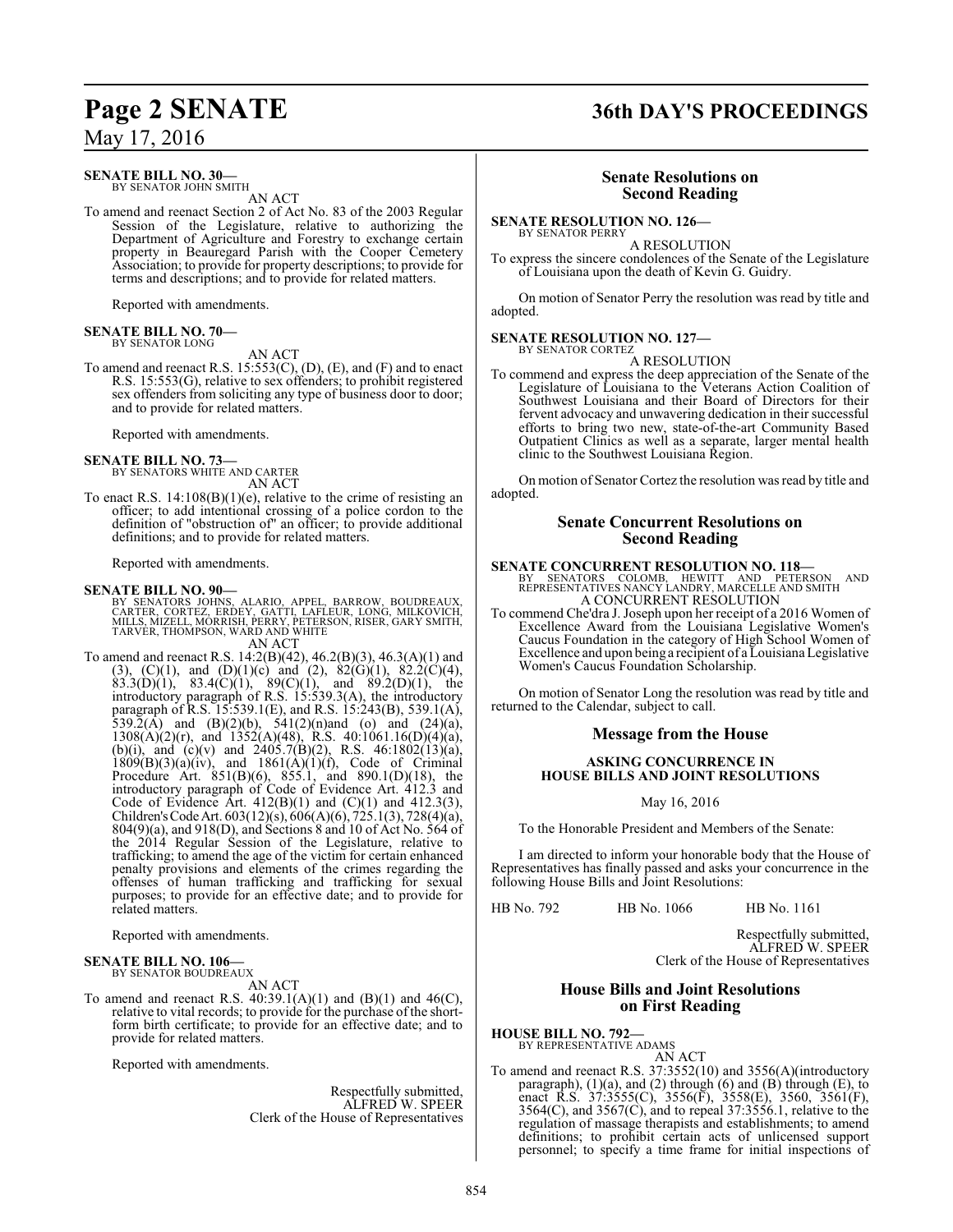# **36th DAY'S PROCEEDINGS Page 3 SENATE**

# May 17, 2016

establishments; to provide certain revisions with respect to license qualifications; to provide relative to out-of-state licensees; to provide for the regulation of advertisement; to authorize and prohibit certain enforcement by state and local officials; to repeal exemptions with respect to persons licensed out-of-state; to repeal an expired provision of law; to require rule promulgation; to provide for an effective date; to make technical corrections; and to provide for related matters.

The bill was read by title and placed on the Calendar for a second reading.

#### **HOUSE BILL NO. 1066—**

BY REPRESENTATIVE MAGEE

AN ACT

To amend and reenact R.S. 38:321.1(A)(introductory paragraph) and (B), relative to the purchase of certain items through an existing public contract of another political subdivision; to authorize the state and any political subdivision of the state to purchase certain items through an existing public contract of another political subdivision; and to provide for related matters.

The bill was read by title and placed on the Calendar for a second reading.

# **HOUSE BILL NO. 1161— (Substitute for House Bill No. 979 by**

**Representative Dustin Miller)** BY REPRESENTATIVES DUSTIN MILLER, BAGLEY, COX, HORTON, JACKSON, MAGEE, AND WILLMOTT AN ACT

To amend and reenact R.S. 37:914(B)(1), 916, 917, and 927(A), relative to the Louisiana State Board of Nursing; to provide for composition of the board and qualifications of board members; to provide relative to the fee schedule of the board; and to provide for related matters.

The bill was read by title and placed on the Calendar for a second reading.

#### **Message from the House**

#### **ASKING CONCURRENCE IN HOUSE CONCURRENT RESOLUTIONS**

May 16, 2016

To the Honorable President and Members of the Senate:

I am directed to inform your honorable body that the House of Representatives has finally passed and asks your concurrence in the following House Concurrent Resolutions:

HCR No. 127

Respectfully submitted, ALFRED W. SPEER Clerk of the House of Representatives

#### **House Concurrent Resolutions on First Reading**

#### **HOUSE CONCURRENT RESOLUTION NO. 127—** BY REPRESENTATIVE FOIL

A CONCURRENT RESOLUTION

To express legislative support for the United States Land and Water Conservation Fund.

The resolution was read by title and placed on the Calendar for a second reading.

#### **House Bills and Joint Resolutions on Second Reading**

#### **HOUSE BILL NO. 1—**

BY REPRESENTATIVE HENRY AN ACT

Making annual appropriations for Fiscal Year 2016-2017 for the ordinary expenses of the executive branch of state government, pensions, public schools, public roads, public charities, and state institutions and providing with respect to the expenditure ofsaid appropriations.

The bill was read by title and referred by the President to the Committee on Finance.

#### **HOUSE BILL NO. 2—**

BY REPRESENTATIVE ABRAMSON AN ACT

To provide with respect to the capital outlay budget and the capital outlay programfor state government, state institutions, and other public entities; to provide for the designation of projects and improvements; to provide for the financing thereof making appropriations from certain sources; and to provide for related matters.

The bill was read by title and referred by the President to the Committee on Revenue and Fiscal Affairs.

#### **HOUSE BILL NO. 3—**

BY REPRESENTATIVE ABRAMSON AN ACT

To enact the Omnibus Bond Authorization Act of 2016, relative to the implementation of a five-year capital improvement program; to provide for the repeal of certain prior bond authorizations; to provide for new bond authorizations; to provide for authorization and sale of such bonds by the State Bond Commission; and to provide for related matters.

The bill was read by title and referred by the President to the Committee on Revenue and Fiscal Affairs.

# **HOUSE BILL NO. 105—** BY REPRESENTATIVE HENRY

AN ACT

To make appropriations for the ordinary expenses of the Department of Justice and providing with respect to the expenditure of said appropriations; to provide for an effective date; and to provide for related matters.

The bill was read by title and referred by the President to the Committee on Finance.

#### **HOUSE BILL NO. 215—**

BY REPRESENTATIVE HENRY AN ACT

To provide for the establishment and reestablishment of agency ancillary funds, to be specifically known as internal service funds, auxiliary accounts, or enterprise funds for certain state institutions, officials, and agencies; to provide for appropriation of funds; and to regulate the administration of said funds.

The bill was read by title and referred by the President to the Committee on Finance.

#### **HOUSE BILL NO. 409—**

BY REPRESENTATIVE HENRY AN ACT

To amend and reenact Code of Criminal Procedure Article  $895.1(F)(3)(e)$  and to enact R.S. 17:1519.6(E), relative to state funds; to provide for the deposit of certain funds into the state treasury; to provide for outstanding fund transfers; to provide for the deposit of hospital lease payments; to provide for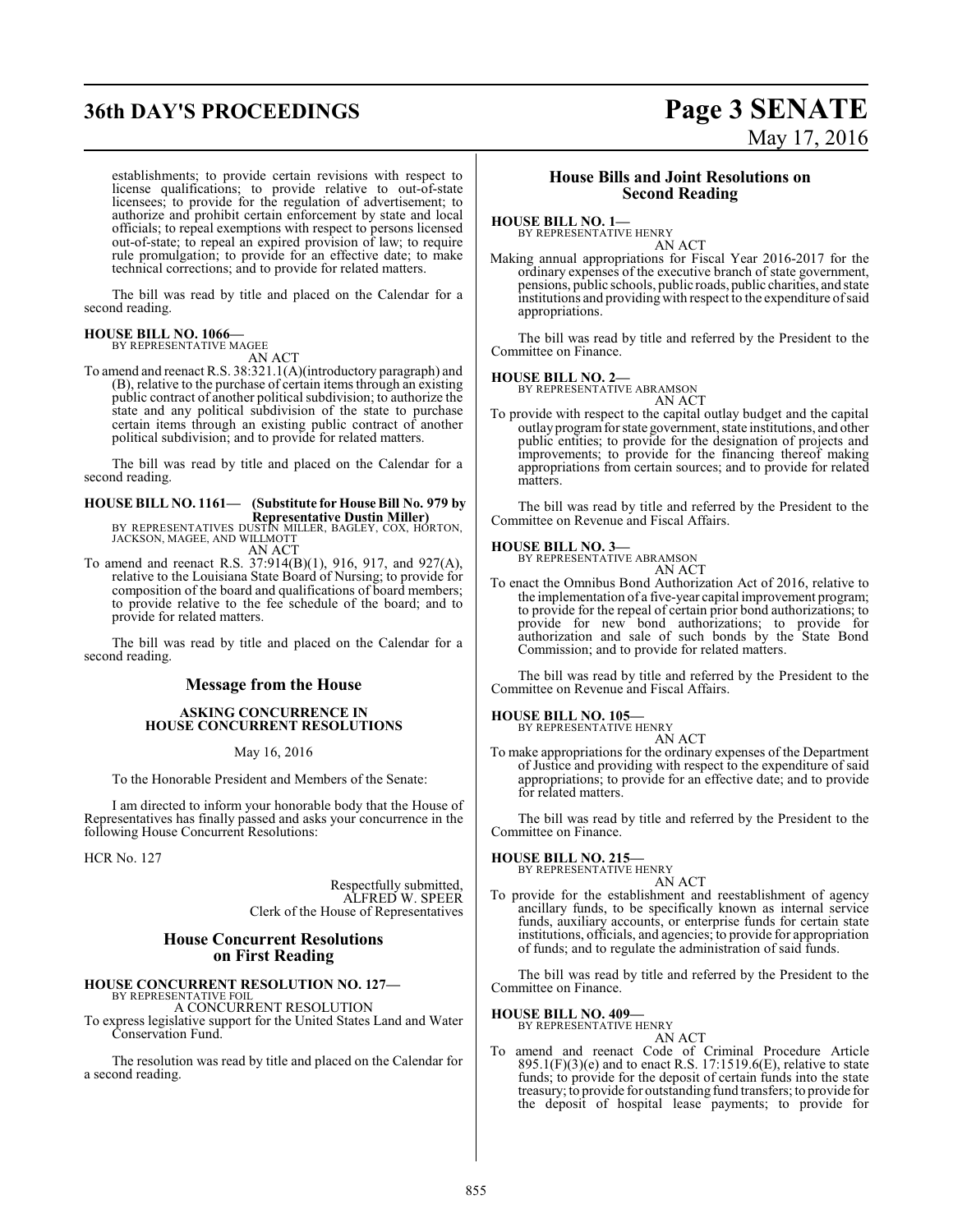# **Page 4 SENATE 36th DAY'S PROCEEDINGS**

distributions out of the Sex Offender Registry Technology Fund; and to provide for related matters.

The bill was read by title and referred by the President to the Committee on Finance.

#### **HOUSE BILL NO. 616—**

BY REPRESENTATIVES HENRY AND BARRAS AND SENATORS ALARIO AND LAFLEUR AN ACT

To appropriate funds to defray the expenses of the Louisiana Judiciary, including the Supreme Court, Courts of Appeal, District Courts, Criminal District Court of Orleans Parish, and other courts; and to provide for related matters.

The bill was read by title and referred by the President to the Committee on Finance.

#### **HOUSE BILL NO. 984—** BY REPRESENTATIVE HENRY

AN ACT

To provide with respect to the Revenue Sharing Fund and the allocation and distribution thereof for Fiscal Year 2016-2017; and to provide for related matters.

The bill was read by title and referred by the President to the Committee on Finance.

#### **HOUSE BILL NO. 1047—** BY REPRESENTATIVE HENRY

AN ACT

To appropriate funds and tomake certain reductions in appropriations from certain sources to be allocated to designated agencies and purposes in specific amounts for the making of supplemental appropriations for Fiscal Year 2015-2016; to provide for an effective date; and to provide for related matters.

The bill was read by title and referred by the President to the Committee on Finance.

#### **HOUSE BILL NO. 1049—**

BY REPRESENTATIVE BARRAS

AN ACT

To appropriate funds for Fiscal Year 2016-2017 to defray the expenses ofthe Louisiana Legislature, including the expenses of the House of Representatives and the Senate, of legislative service agencies, and of the Louisiana State Law Institute; to provide for the salary, expenses, and allowances of members, officers, staff, and agencies of the Legislature; to provide with respect to the appropriations and allocations herein made; and to provide for related matters.

The bill was read by title and referred by the President to the Committee on Finance.

#### **House Concurrent Resolutions on Second Reading**

# **HOUSE CONCURRENT RESOLUTION NO. 12—**<br>BY REPRESENTATIVE FRANKLIN<br>A CONCURRENT RESOLUTION

To memorialize the United States Congress to take such actions as are necessary to review and consider eliminating provisions of federal law which reduce Social Security benefits for those receiving pension benefits from federal, state, or local government retirement or pension systems, plans, or funds.

The resolution was read by title and referred by the President to the Committee on Retirement.

# **HOUSE CONCURRENT RESOLUTION NO. 69—** BY REPRESENTATIVE LEGER A CONCURRENT RESOLUTION

To authorize and direct the continuation of the Louisiana Justice Reinvestment Task Force under the jurisdiction of the Louisiana Sentencing Commission and the Department of Public Safety and Corrections, to provide for the membership, powers, and duties of the task force, and to require the task force to report its findings.

The resolution was read by title and referred by the President to the Committee on Judiciary B.

# **HOUSE CONCURRENT RESOLUTION NO. 93—** BY REPRESENTATIVE IVEY

A CONCURRENT RESOLUTION

To authorize and request the Department of Health and Hospitals and the Department of Children and Family Services, jointly, to study the desirability and feasibility of a prospective program to limit uses of Supplemental Nutrition Assistance Program benefits by Medicaid enrollees with certain health conditions, and to report findings of the study to the legislature.

The resolution was read by title and referred by the President to the Committee on Health and Welfare.

#### **HOUSE CONCURRENT RESOLUTION NO. 94—** BY REPRESENTATIVE BILLIOT

A CONCURRENT RESOLUTION

To continue and provide with respect to the Task Force on Youth Aging Out of Foster Care created by House Concurrent Resolution No. 168 of the 2015 Regular Session of the Legislature.

The resolution was read by title and referred by the President to the Committee on Health and Welfare.

## **HOUSE CONCURRENT RESOLUTION NO. 107—** BY REPRESENTATIVES WILLMOTT AND GLOVER A CONCURRENT RESOLUTION

To authorize and direct the Department of Children and Family Services to convene a consortium of emergency care facilities designated in the Safe Haven Law and Safe Haven stakeholder groups and to create and maintain a registry of Safe Haven emergency care facilities.

The resolution was read by title and referred by the President to the Committee on Health and Welfare.

# **HOUSE CONCURRENT RESOLUTION NO. 110—** BY REPRESENTATIVE ROBBY CARTER A CONCURRENT RESOLUTION

To urge and request the Department of Wildlife and Fisheries, in cooperation with the Department of Natural Resources, to study the effects of certain withdrawals from rivers and river segments in the natural and scenic river programand to report the findings to the House Committee on Natural Resources and Environment and the Senate Committee on Natural Resources.

The resolution was read by title and referred by the President to the Committee on Natural Resources.

### **HOUSE CONCURRENT RESOLUTION NO. 115—** BY REPRESENTATIVE ROBBY CARTER A CONCURRENT RESOLUTION

To urge and request the commissioner of conservation to study the effects of ground water withdrawals on the sustainability of the Southern Hills Aquifer System and on the water supplies of parishes currently relying on that ground water and to report those findings to the House Committee on Natural Resources and Environment and the Senate Committee on Environmental Quality.

The resolution was read by title and referred by the President to the Committee on Natural Resources.

## **HOUSE CONCURRENT RESOLUTION NO. 118—** BY REPRESENTATIVE REYNOLDS A CONCURRENT RESOLUTION

To direct the Department of Environmental Quality to conduct environmental testing on the conditions present when munitions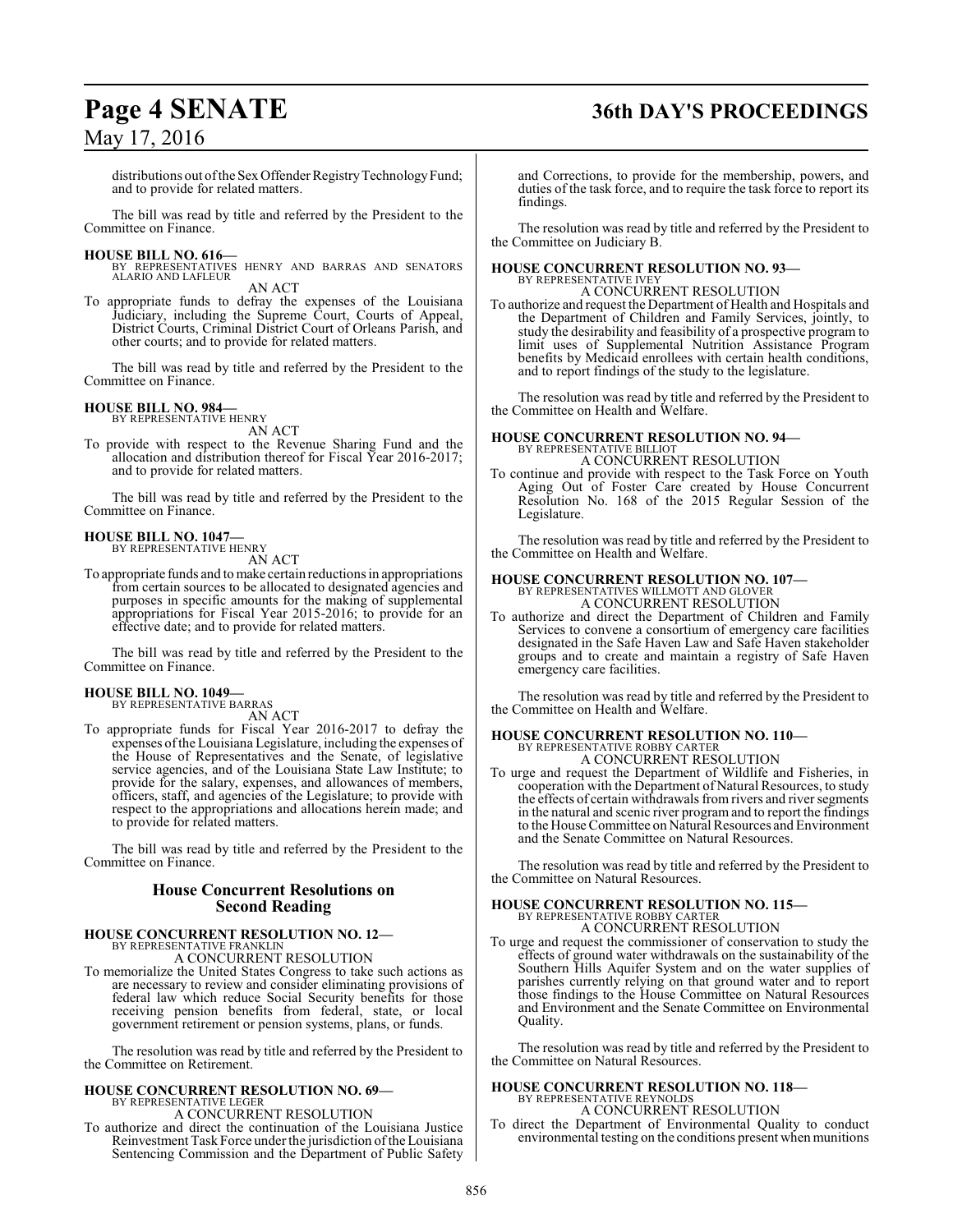# **36th DAY'S PROCEEDINGS Page 5 SENATE**

# May 17, 2016

are disposed of by the process of open burning and open detonation, report results, and form a dialogue committee.

The resolution was read by title and referred by the President to the Committee on Environmental Quality.

#### **HOUSE CONCURRENT RESOLUTION NO. 123—** BY REPRESENTATIVE HENSGENS

A CONCURRENT RESOLUTION

To urge and request the Board of Regents to study the compensation of public postsecondary education system presidents and other system officers and board members and to report its findings to the legislature at least sixty days prior to the 2017 Regular Session of the Legislature of Louisiana.

The resolution was read by title and referred by the President to the Committee on Education.

#### **HOUSE CONCURRENT RESOLUTION NO. 124—**

BY REPRESENTATIVES DWIGHT, ABRAHAM, DANAHAY, FRANKLIN, GUINN, HENSGENS, AND HILL AND SENATORS JOHNS, MORRISH, AND PERRY

A CONCURRENT RESOLUTION To express sincere and heartfelt condolences upon the death of David Louis Kimball.

The resolution was read by title. Senator Perry moved to concur in the House Concurrent Resolution.

### **ROLL CALL**

The roll was called with the following result:

#### YEAS

| Mr. President                 | Gatti             | Peacock   |
|-------------------------------|-------------------|-----------|
| Allain                        | Hewitt            | Perry     |
| Appel                         | Johns             | Peterson  |
| Boudreaux                     | LaFleur           | Riser     |
| Brown                         | Lambert           | Smith, G. |
| Carter                        | Long              | Smith, J. |
| Chabert                       | Luneau            | Thompson  |
| Claitor                       | Martiny           | Walsworth |
| Cortez                        | Milkovich         | Ward      |
| Donahue                       | Mills             | White     |
| Erdey                         | Mizell            |           |
| Fannin                        | Morrish           |           |
| Total - 34                    |                   |           |
|                               | <b>NAYS</b>       |           |
| Total - 0                     |                   |           |
|                               | <b>ABSENT</b>     |           |
| Barrow<br>Bishop<br>Total - 5 | Colomb<br>Morrell | Tarver    |
|                               |                   |           |

The Chair declared the Senate concurred in the House Concurrent Resolution and ordered it returned to the House.

#### **HOUSE CONCURRENT RESOLUTION NO. 125—** BY REPRESENTATIVE SMITH

A CONCURRENT RESOLUTION

To designate Tuesday, May 17, 2016, as AKA Day at the state capitol and to commend the members of Alpha Kappa Alpha Sorority, Incorporated.

The resolution was read by title. Senator Peterson moved to concur in the House Concurrent Resolution.

#### **ROLL CALL**

The roll was called with the following result:

Hewitt<br>Johns

**Mizell** 

#### YEAS

Mr. President Gatti Peacock Appel Johns Peterson<br>Boudreaux LaFleur Riser Boudreaux LaFleur<br>Brown Lambert Brown Lambert Smith, G.<br>
Carter Long Smith, J. Chabert Luneau<br>Claitor Martiny Claitor Martiny Thompson<br>Cortez Milkovich Walsworth Donahue Mills Ward<br>
Erdev Mizell White Fannin Morrish Total - 35

Long Smith, J.<br>
Luneau Tarver Milkovich Walsworth<br>
Mills Ward

NAYS

#### ABSENT

Barrow Colomb<br>Bishop Morrell Bishop Total - 4

Total - 0

The Chair declared the Senate concurred in the House Concurrent Resolution and ordered it returned to the House.

#### **Reports of Committees**

The following reports of committees were received and read:

#### **REPORT OF COMMITTEE ON**

#### **HEALTH AND WELFARE**

Senator Fred H. Mills Jr., Chairman on behalf of the Committee on Health and Welfare, submitted the following report:

#### May 17, 2016

To the President and Members of the Senate:

I am directed by your Committee on Health and Welfare to submit the following report:

#### **SENATE CONCURRENT RESOLUTION NO. 87—** BY SENATOR JOHNS

A CONCURRENT RESOLUTION

To urge and request the Louisiana Board of Pharmacy to study and make recommendations regarding the use of the terms "specialty" drug" and "specialty pharmacy".

Reported favorably.

#### **SENATE CONCURRENT RESOLUTION NO. 117—** BY SENATOR MILLS

A CONCURRENT RESOLUTION

To commend the Louisiana Supreme Court on the success of the specialty drug court program and to request information on the drug court program and other statutorily created specialty courts.

Reported favorably.

### **HOUSE CONCURRENT RESOLUTION NO. 34—**

BY REPRESENTATIVE HOFFMANN A CONCURRENT RESOLUTION

To continue legislative authority for and request completion of a study by the Children's Code Committee of the Louisiana State Law Institute relative to continuing contact by parents and other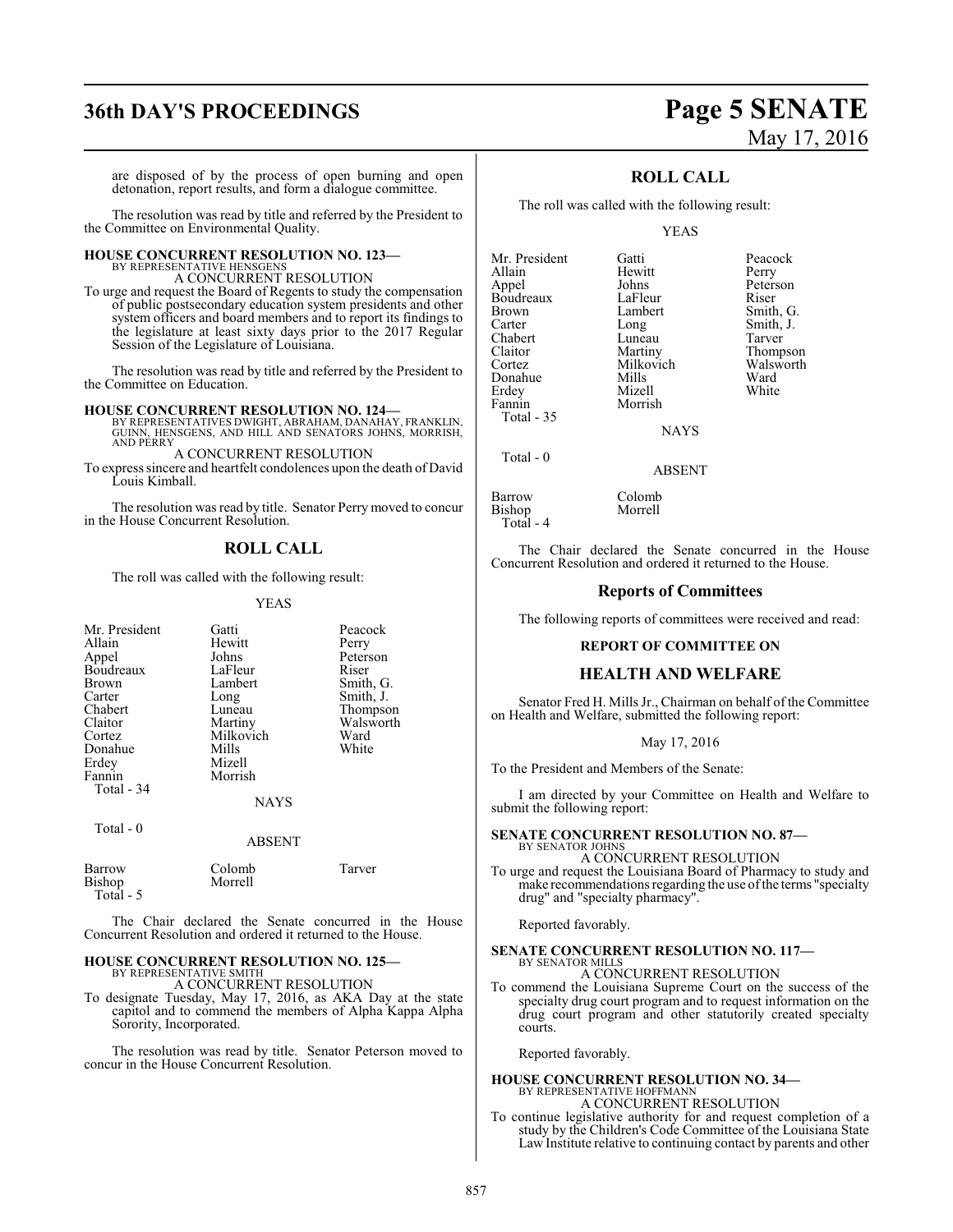relatives with children who are subjects of child in need of care proceedings as originally provided in House Concurrent Resolution No. 125 of the 2015 Regular Session.

Reported favorably.

#### **HOUSE CONCURRENT RESOLUTION NO. 77—** BY REPRESENTATIVE MONTOUCET

A CONCURRENT RESOLUTION

To authorize and direct the Department of Health and Hospitals to evaluate and report on select healthcare delivery models for improving management of care before releasing its next request for proposals to procure Medicaid managed care services.

Reported with amendments.

**HOUSE CONCURRENT RESOLUTION NO. 87—** BY REPRESENTATIVES HOFFMANN, BAGLEY, COX, HORTON, JACKSON, AND POPE A CONCURRENT RESOLUTION

To urge and request the Department of Health and Hospitals to study whether the effects of an abortion induced with drugs or chemicals can be reversed, and to report findings and recommendations concerning this matter to the legislative committees on health and welfare.

Reported with amendments.

**HOUSE CONCURRENT RESOLUTION NO. 97—** BY REPRESENTATIVE HOFFMANN A CONCURRENT RESOLUTION

To express the support of the legislature for the MyOldMeds campaign to promote safe storage and in-home disposal of prescription medications.

Reported favorably.

#### **HOUSE BILL NO. 232—**

BY REPRESENTATIVE STOKES

AN ACT To amend and reenact R.S. 40:1169.5, relative to limitation of liability for parties involved in the care of certain terminally ill patients; to add limitation of liability provisions to the Right To Try Act; to provide for construction of certain provisions of the Right To Try Act relative to causes of action; and to provide for related matters.

Reported favorably.

#### **HOUSE BILL NO. 557—**

BY REPRESENTATIVE JAY MORRIS AN ACT

- To amend and reenact R.S. 37:1356(introductoryparagraph), (1), (4), and (5), 1357(introductory paragraph) and (1),
- 1357.1(A)(introductory paragraph), 1358(A)(introductory paragraph) and (1) and (B), 1359, and 1360 and to repeal R.S.  $37:1358(A)(2)$ , relative to the practice of acupuncture; to provide for definitions; to provide for the certification of physician acupuncturists; to provide for the certification of acupuncture detoxification specialists; to provide for the certification of licensed acupuncturists; to repeal provisions for the certification of persons performing acupuncture for research purposes; and to provide for related matters.

Reported with amendments.

#### **HOUSE BILL NO. 918—**

BY REPRESENTATIVE WILLMOTT AN ACT

To amend and reenact R.S. 37:969(B)(introductory paragraph), (1) through  $(3)$ , and  $(4)(a)$  and  $(c)$  and  $969.1(B)$  through  $(D)$  and to enact R.S.  $37:21(B)(11)$  and  $969(B)(4)(d)$ , relative to the Louisiana State Board of Practical Nurse Examiners; to exempt the board from certain limitations on disciplinary proceedings; to authorize the board to obtain certain criminal history record information; to provide for methods of obtaining such

# **Page 6 SENATE 36th DAY'S PROCEEDINGS**

information; to provide for technical corrections; and to provide for related matters.

Reported favorably.

## **HOUSE BILL NO. 1007—** BY REPRESENTATIVES MORENO AND WILLMOTT AN ACT

To amend and reenact R.S. 40:978.2(C)(1) and (D) through (F) and to enact R.S. 40:978.2(G) and (H), relative to opioid antagonists; to authorize the storage and dispensing of opioid antagonists under certain conditions; to authorize any person to possess an opioid antagonist; to provide for an effective date; and to provide for related matters.

Reported favorably.

Respectfully submitted, FRED H. MILLS JR. Chairman

#### **REPORT OF COMMITTEE ON**

#### **INSURANCE**

Senator John Smith, Chairman on behalf of the Committee on Insurance, submitted the following report:

#### May 17, 2016

To the President and Members of the Senate:

I am directed by your Committee on Insurance to submit the following report:

**HOUSE BILL NO. 915—** BY REPRESENTATIVE HUVAL

AN ACT

To amend and reenact R.S. 22:2313(A), relative to the sale of policies issued by Louisiana Citizens Property Insurance Corporation through its FAIR and Coastal Plans; to limit the sale of such policies to resident licensed producers; and to provide for related matters.

Reported favorably.

**HOUSE BILL NO. 935—** BY REPRESENTATIVE HOLLIS AN ACT

To enact R.S. 22:41.1, relative to insurer notification to policyholders to require notice to be given under certain circumstances; to provide for the imposition of penalties by the commissioner of insurance; and to provide for related matters.

Reported favorably.

# **HOUSE BILL NO. 1031—** BY REPRESENTATIVE CHAD BROWN

AN ACT

To amend and reenact R.S. 22:584(C)(1) and (D)(1)(a), relative to certain investments in Real Estate Investment Trusts by domestic insurers; to allow for investments in certain corporations; and to provide for related matters.

Reported favorably.

# **HOUSE BILL NO. 1151— (Substitute for House Bill No. 849 by Representative Robert Johnson)<br>BROWN, DAVIS, HAVARD, HAZEL, HORTON, BROADWATER, TERRY<br>WILLMOTT, AND ZERINGUE**

AN ACT

To amend and reenact R.S. 22:1060.4(A)(introductory paragraph) and (B) and to enact R.S. 22:1060.3(C), relative to coverage of medically necessary prescription drugs and intravenous infusions; to provide for notice by a health insurance issuer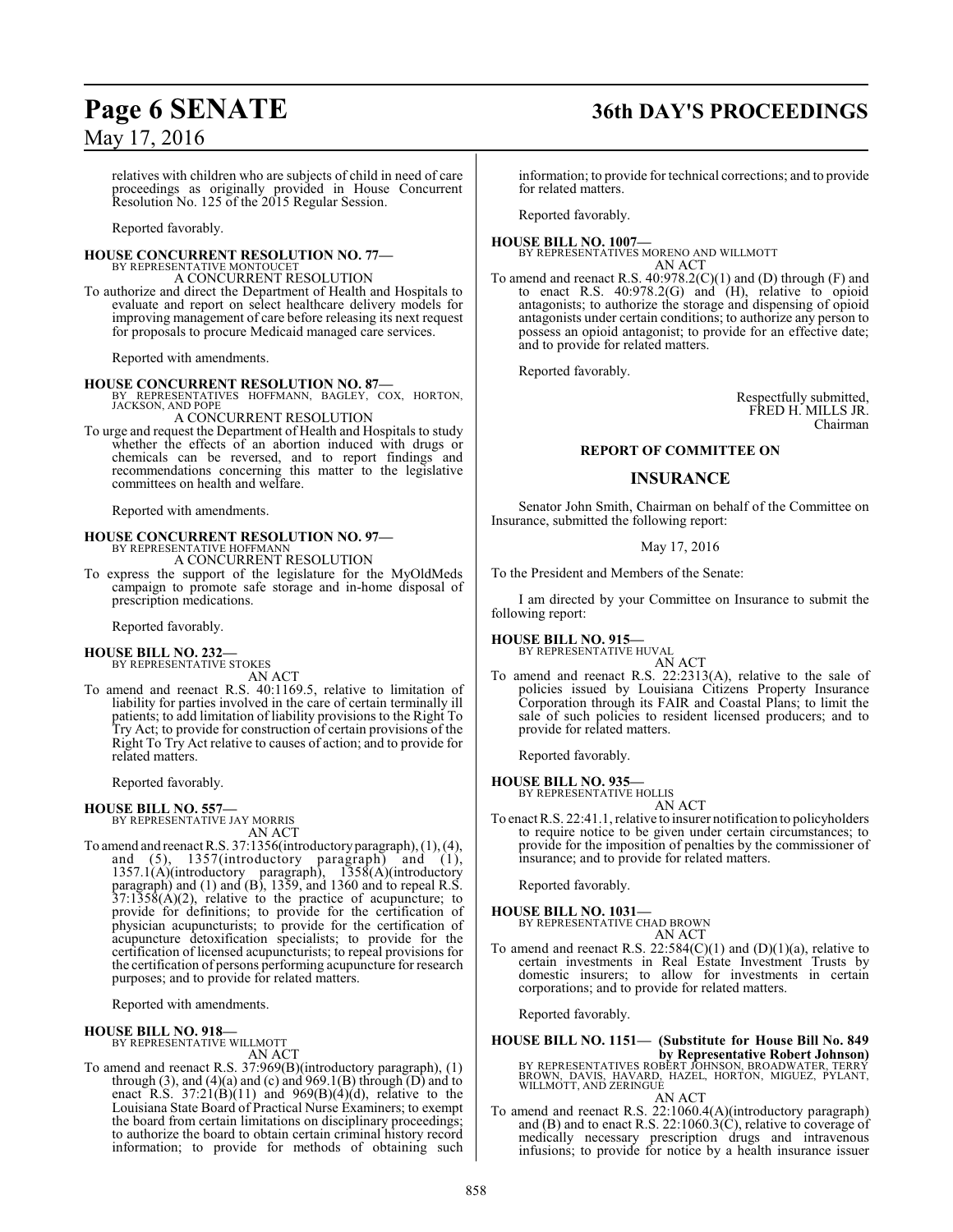# **36th DAY'S PROCEEDINGS Page 7 SENATE**

## making a change in such coverage; to provide relative to an appeal of any such change by the insured; to make certain

technical changes; and to provide for related matters.

Reported with amendments.

Respectfully submitted, JOHN SMITH Chairman

### **REPORT OF COMMITTEE ON**

#### **JUDICIARY A**

Senator Rick Ward III, Chairman on behalf of the Committee on Judiciary A, submitted the following report:

#### May 17, 2016

To the President and Members of the Senate:

I am directed by your Committee on Judiciary A to submit the following report:

#### **HOUSE CONCURRENT RESOLUTION NO. 79—** BY REPRESENTATIVE EDMONDS A CONCURRENT RESOLUTION

To authorize and direct the Louisiana State Law Institute to study the laws regarding adoptions and adoption incentives in Louisiana and to submit a written report of its findings with recommendations relative to establishing consistent and specific procedures and laws for all types of adoption to address abuse of incentives in the adoption process in Louisiana.

#### Reported with amendments.

#### **HOUSE BILL NO. 68—**

- BY REPRESENTATIVES BACALA AND BERTHELOT AN ACT
- To amend and reenact R.S. 9:2603(B)(4)(a), relative to electronic signatures; to provide for the use of electronic signatures on petitions for certain protective orders and restraining orders; and to provide for related matters.

Reported with amendments.

#### **HOUSE BILL NO. 145—**

BY REPRESENTATIVES MORENO AND EDMONDS AN ACT

To enact R.S. 23:291.1, relative to the employment of certain persons; to provide for the issuance of a permanent and a temporary certificate of employability under certain conditions; to provide for revocation of certificates of employability; to prohibit certain causes of action under certain circumstances; to provide for applicability to certain forms of liability; and to provide for related matters.

Reported with amendments.

#### **HOUSE BILL NO. 150—**

BY REPRESENTATIVE TALBOT AN ACT

To amend and reenact R.S. 9:133 and to enact Civil Code Article 1493.1, relative to forced heirship; to provide relative to children conceived through gamete donation; to provide relative to inheritance rights; to provide for exceptions; and to provide for related matters.

Reported with amendments.

#### **HOUSE BILL NO. 398—**

BY REPRESENTATIVE MORENO AN ACT

To amend and reenact Code of Evidence Articles 404(A)(introductory paragraph) and 412.1 and to enact Code of Evidence Article 412(G), relative to the admissibility of certain evidence; to extend to civil proceedings the prohibition on admissibility of certain evidence of victim conduct or behavior; and to provide for related matters.

Reported favorably.

#### **HOUSE BILL NO. 556—** BY REPRESENTATIVE MORENO

AN ACT To amend and reenact Civil Code Article 3493.10 and to enact Civil Code Article 3496.2, relative to liberative prescription; to provide for prescription relative to crimes of rape; and to provide for related matters.

Reported with amendments.

#### **HOUSE BILL NO. 709—** BY REPRESENTATIVE HUNTER

AN ACT

To enact R.S. 35:396, relative to ex officio notaries for the Department of Insurance; to authorize certain persons to appoint ex officio notaries for the Department of Insurance; to provide for the duties and functions of the ex officio notary; to provide for limitations and termination of the ex officio notary; and to provide for related matters.

Reported favorably.

#### **HOUSE BILL NO. 856—**

BY REPRESENTATIVE HUVAL

AN ACT

To enact R.S. 9:2800.23, relative to the granting of a voluntary right of passage to enclosed cemeteries; to provide a limitation of liability for granting a voluntary right of passage; to provide for exceptions; to provide for revocability; to provide definitions; and to provide for related matters.

Reported with amendments.

## **HOUSE BILL NO. 1135— (Substitute for House Bill No. 777 by Representative Moreno)** BY REPRESENTATIVE MORENO

AN ACT

To amend and reenact Children's Code Article 1015 and to enact Children's Code Article 1004(I), relative to the termination of parental rights; to provide relative to parties who may petition for termination of parental rights; to provide relative to grounds for termination of parental rights; and to provide for related matters.

Reported favorably.

Respectfully submitted, RICK WARD III Chairman

#### **REPORT OF COMMITTEE ON**

#### **JUDICIARY C**

Senator Dan Claitor, Chairman on behalf of the Committee on Judiciary C, submitted the following report:

#### May 17, 2016

To the President and Members of the Senate:

I am directed by your Committee on Judiciary C to submit the following report:

# May 17, 2016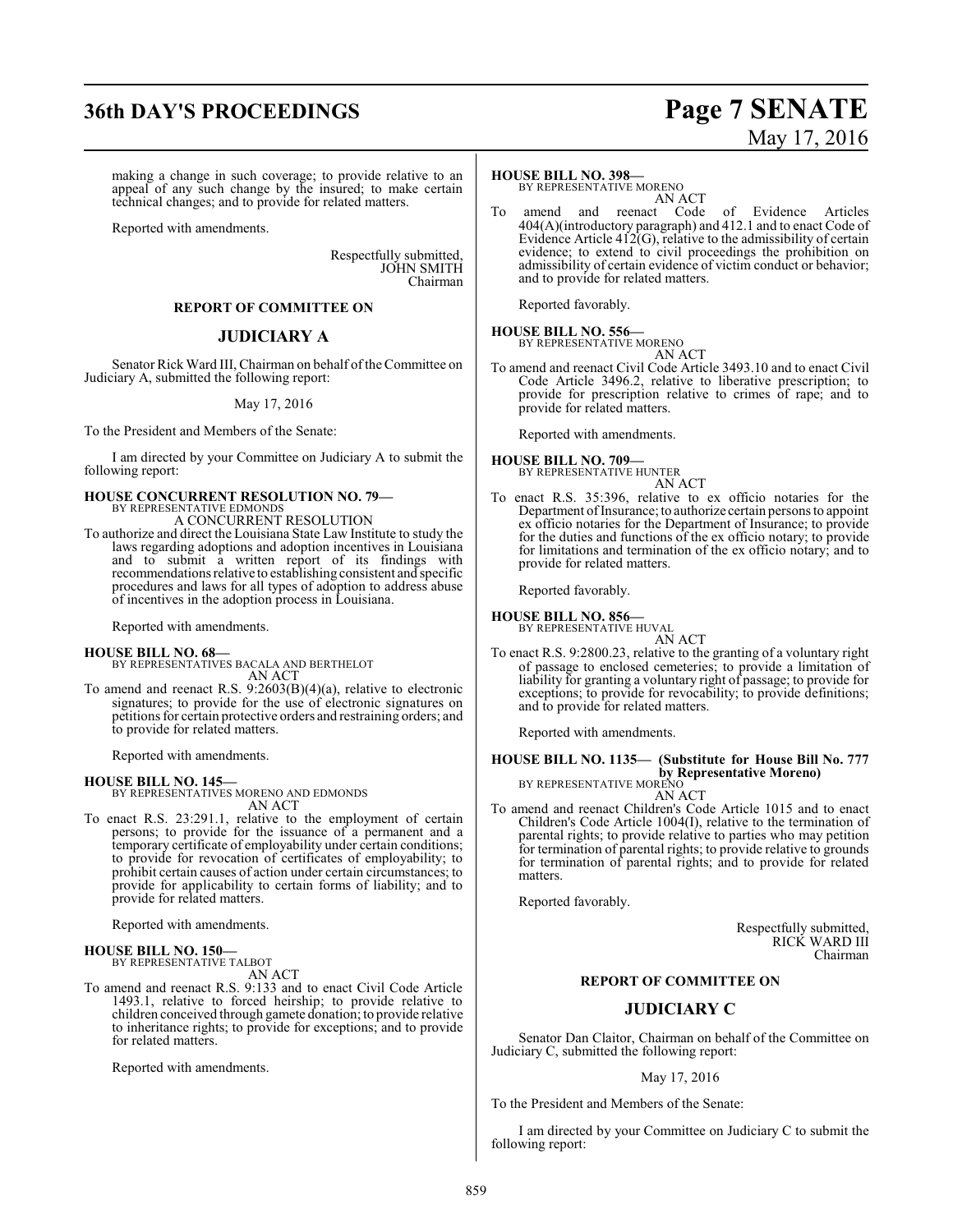# **Page 8 SENATE 36th DAY'S PROCEEDINGS**

May 17, 2016

## **HOUSE BILL NO. 42—**

BY REPRESENTATIVES DWIGHT AND NORTON AN ACT To enact Code of Criminal Procedure Article 573.2, relative to time

limitations for initiating prosecutions; to provide relative to time limitations in which to institute prosecution for the crime of video voyeurism; and to provide for related matters.

Reported favorably.

#### **HOUSE BILL NO. 197—** BY REPRESENTATIVE PYLANT

AN ACT To enact R.S. 14:91.15, relative to offenses affecting health of minors; to create the crime of unlawful operation of an unlicensed child day care center; to provide definitions; to provide criminal penalties; and to provide for related matters.

Reported with amendments.

**HOUSE BILL NO. 223—** BY REPRESENTATIVE TERRY LANDRY AN ACT

To amend and reenact R.S. 14:95(E), relative to the illegal carrying of weapons; to provide relative to felony penalty provisions of possession of a firearm while in the possession of a controlled dangerous substance; and to provide for related matters.

Reported favorably.

**HOUSE BILL NO. 440—** BY REPRESENTATIVE JACKSON

AN ACT

To amend and reenact R.S. 15:574.2(C)(2)(a) and 574.4(B)(1), to enact R.S. 15:824.2, and to repeal R.S. 15:827.1(E)(3)(b), relative to parole; to provide relative to parole eligibility for persons convicted of crimes of violence; to change the number of votes required to grant parole for offenders convicted of a crime of violence who meet certain conditions; to provide relative to the eligibility to participate in reentry preparation programs; to create the Programs to Reduce Recidivism Fund; to provide for the purposes of the fund; to provide for the appropriation of monies into the fund; to provide for the administration of the fund; to provide for the distribution of monies from the fund; to provide relative to the calculation of savings realized by the Department of Public Safety and Corrections; and to provide for related matters.

Reported favorably.

#### **HOUSE BILL NO. 802—**

BY REPRESENTATIVE JACKSON AN ACT

To amend and reenact Code of Criminal Procedure Article 893(A) and  $(E)(1)(b)$  and R.S. 13:5304 $(B)(10)(a)$  and  $(b)$  and to enact Code of Criminal Procedure Article 890.3, relative to crimes of violence; to provide a procedure by which certain crimes of violence are designated as such in the court minutes; to provide relative to certain benefits and restrictions based upon this designation; to provide with respect to deferral of sentences; to provide for participation in certain programs; and to provide for related matters.

Reported with amendments.

Respectfully submitted, DAN CLAITOR Chairman

#### **REPORT OF COMMITTEE ON**

### **SENATE AND GOVERNMENTAL AFFAIRS**

Senator Karen Carter Peterson, Chairman on behalf of the Committee on Senate and Governmental Affairs, submitted the following report:

May 17, 2016

To the President and Members of the Senate:

I am directed by your Committee on Senate and Governmental Affairs to submit the following report:

#### **SENATE CONCURRENT RESOLUTION NO. 88—** BY SENATOR BROWN

A CONCURRENT RESOLUTION

To direct the secretary of the Department of Economic Development to provide advance notice containing certain information about economic development projects to legislators within their respective districts.

Reported with amendments.

#### **HOUSE CONCURRENT RESOLUTION NO. 33—** BY REPRESENTATIVE DANAHAY A CONCURRENT RESOLUTION

To urge and request the secretary of state to establish policies to provide elections division employees within the Department of State who have received CERA certification with a pay increase relative to such certification.

Reported favorably.

## **HOUSE CONCURRENT RESOLUTION NO. 68—** BY REPRESENTATIVE DANAHAY A CONCURRENT RESOLUTION

To urge and request the secretary of state to continue to maintain a toll-free number to allow members of the public to submit comments, concerns, and questions relative to elections; to immediately send to the appropriate registrar a detailed summary of any such comment, concern, or question; and to track calls to ensure that they are addressed appropriately and to urge and request each registrar of voters to prominently post the toll-free number at his office.

Reported favorably.

**HOUSE BILL NO. 141—** BY REPRESENTATIVE LEGER

- AN ACT
- To amend and reenact R.S. 24:521(A), (C), and (D), relative to actuarial notes; to require certain content in an actuarial note; to provide relative to certain legislative procedures regarding obtaining actuarial notes; and to provide for related matters.

Reported favorably.

**HOUSE BILL NO. 470—** BY REPRESENTATIVE DANAHAY AN ACT

To amend and reenact R.S.  $18:55(A)(4)(b)$  and to enact R.S.  $18:24(A)(6)$ , relative to registrars of voters; to provide relative to merit evaluations of a registrar; to provide relative to appeals of such evaluations; to provide relative to the duties and authority of the State Board of Election Supervisors; and to provide for related matters.

Reported favorably.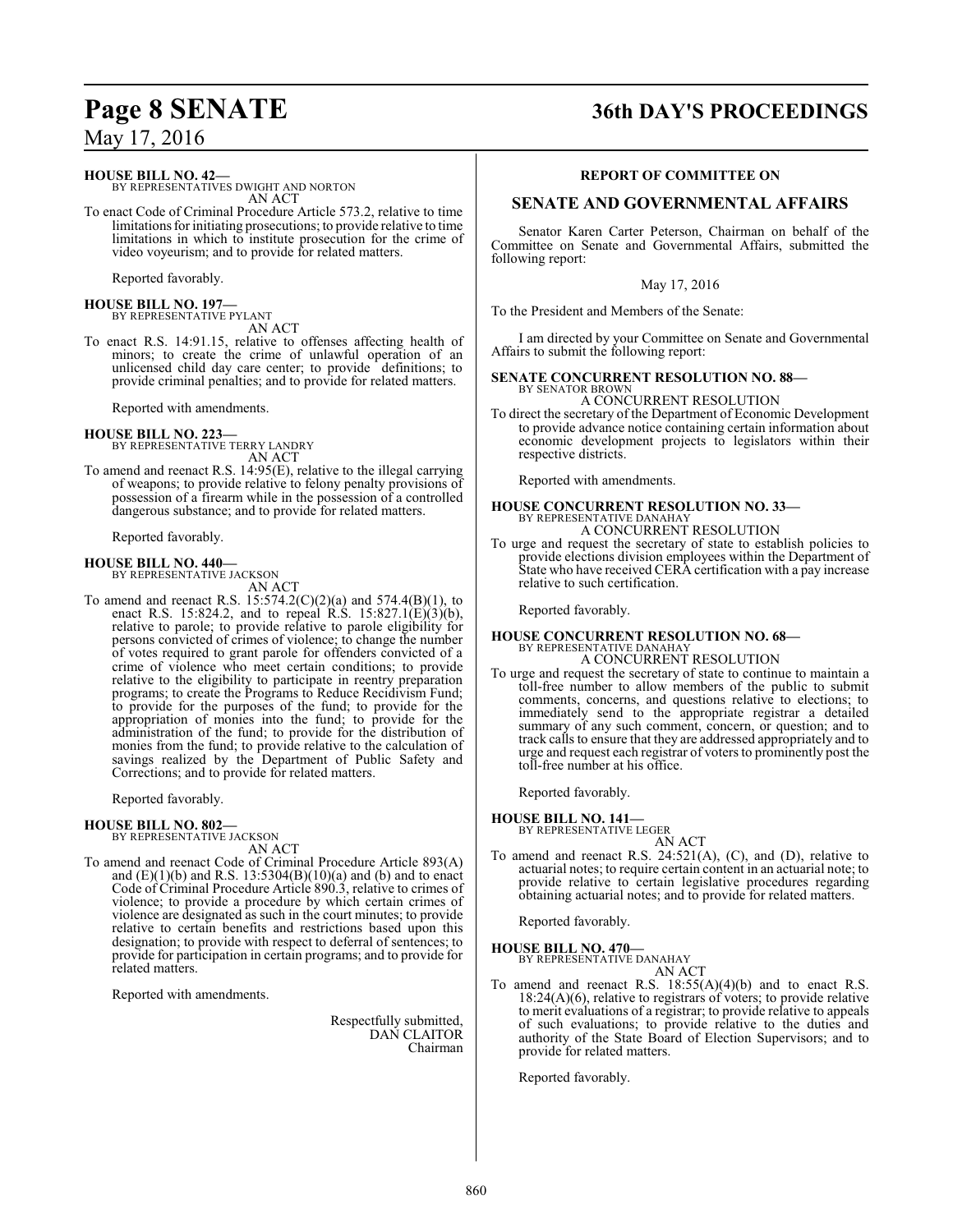# **36th DAY'S PROCEEDINGS Page 9 SENATE**

#### **HOUSE BILL NO. 593—**

BY REPRESENTATIVE DANAHAY AN ACT

To amend and reenact R.S. 18:51(A), (B), and (C)(1) and to enact R.S. 18:51.1, relative to registrars of voters; to provide relative to the manner of appointment of the registrar of voters; to require notice; to provide for the form of the notice; to provide relative to the powers, duties, and responsibilities of the parish governing authority relative to the appointment of the registrar of voters; and to provide for related matters.

Reported favorably.

## **HOUSE BILL NO. 876—** BY REPRESENTATIVE LEGER

AN ACT

To amend and reenact R.S. 9:3402(B), R.S. 12:1-120(D) and (J) and 1701(A), (C), and (D) and to enact R.S. 9:3402(D), R.S. 12:1- 120(M), R.S. 45:1364.1, and R.S. 51:195, relative to commercial filings submitted to the secretary of state; to provide with respect to definitions; to provide for online filings and related requirements; to provide for the applicability of online filing provisions to certain required commercial filings as provided in certain areas of the law; to remove provisions relative to digital signatures and in-person filing requirements; and to provide for related matters.

Reported with amendments.

Respectfully submitted, WESLEY BISHOP Vice Chairman

#### **Senate Bills and Joint Resolutions on Second Reading Reported by Committees**

**SENATE BILL NO. 78—** BY SENATOR GATTI

#### AN ACT

To amend and reenact R.S. 40:1231.2(B)(1) and 1231.3(D), the introductory paragraph of 1237.1(F), and  $(F)(2)$ ,  $(3)$ ,  $(6)$  and  $(7)$ , and to enact R.S. 40:1231.3(K), relative to medical malpractice; to provide relative to limitations of recovery for certain injuries; to provide relative to payments for medical care and related benefits; to provide certain terms, conditions, exceptions, requirements, definitions, and procedures; to provide relative to certain brain injuries to a child; and to provide for related matters.

Reported favorably by the Committee on Finance. The bill was read by title, and passed to a third reading.

#### **SENATE BILL NO. 379—** BY SENATOR MARTINY

AN ACT

To amend and reenact R.S. 32:80(C) and 83(A)(2), relative to motor vehicles; to provide relative to overtaking and passing a school bus; to require a driver on a highway with a dedicated left-turn lane to stop for a school bus; and to provide for related matters.

Reported with amendments by the Committee on Transportation, Highways and Public Works.

#### **SENATE COMMITTEE AMENDMENTS**

Amendments proposed by Senate Committee on Transportation, Highways and Public Works to Original Senate Bill No. 379 by Senator Martiny

AMENDMENT NO. 1

On page 1, line 2, after "R.S. 32:80(C)" delete "and 83(A)(2)"

# May 17, 2016

#### AMENDMENT NO. 2

On page 1, line 6, after "R.S. 32:80(C)" delete "and 83(A)(2) are" and insert "is"

#### AMENDMENT NO. 3

On page 1, line 15, after "**one**" delete "**or more lanes**" and insert "**lane**"

#### AMENDMENT NO. 4

On page 2, delete lines 1 through 3 and lines 5 through 12

On motion of Senator Cortez, the committee amendment was adopted. The amended bill was read by title, ordered engrossed and passed to a third reading.

# **SENATE BILL NO. 387—** BY SENATOR CORTEZ

AN ACT To amend and reenact R.S. 32:8(B) and R.S. 47:1676(D)(1), relative to the Department of Public Safety and Corrections, office of motor vehicles and the Department of Revenue, office of debt recovery; to provide relative to notice requirements to certain debtors; to provide for debt collection of debt owed to state agencies; and to provide for related matters.

Reported with amendments by the Committee on Transportation, Highways and Public Works.

#### **SENATE COMMITTEE AMENDMENTS**

Amendments proposed by Senate Committee on Transportation, Highways and Public Works to Original Senate Bill No. 387 by Senator Cortez

#### AMENDMENT NO. 1

On page 1, line 2, change "R.S. 32:8(B)" to "R.S. 32:8" and after "R.S.  $47:1676(D)(1)$ ," insert "and to enact R.S. 32:9,"

#### AMENDMENT NO. 2

On page 1, line 8, change "R.S. 32:8(B)" to "R.S. 32:8"

#### AMENDMENT NO. 3

On page 1, delete line 10 and insert the following:

"A. For purposes ofthis Section, the following words shall have the following meanings unless the context clearly indicates otherwise:

1) "Debt" means any legally collectible liquidated sum due and owed **owing** to the Department of Public Safety and Corrections, office of motor vehicles, pursuant to R.S. 32:57.1, 863, or 863.1**, or an installment agreement**.

(2) "Delinquent debt" means a debt that is **past due for** sixty days or more past due.

(3) "Final **debt**" means **any debt in which** the amount due is no longer negotiable and that the debtor has no further right of administrative and **or** judicial review**rights to challenge the validity of the debt or the amount owed**.

(4) "Office of motor vehicles" means the Department of Public Safety and Corrections, office of motor vehicles.

#### AMENDMENT NO. 4

On page 1, line 11, change "all final delinquent debts" to "all final delinquent debts **debt**"

AMENDMENT NO. 5

On page 1, line 12, delete "delinquent"

#### AMENDMENT NO. 6

On page 1, line 14, change "All delinquent debts" to "<del>All delinquent</del> debts **Final debt**"

#### AMENDMENT NO. 7

On page 1, line 15, after "recovery." delete "Once the" and on line 16 delete "delinquent debt becomes final, and prior" and insert "**Prior**"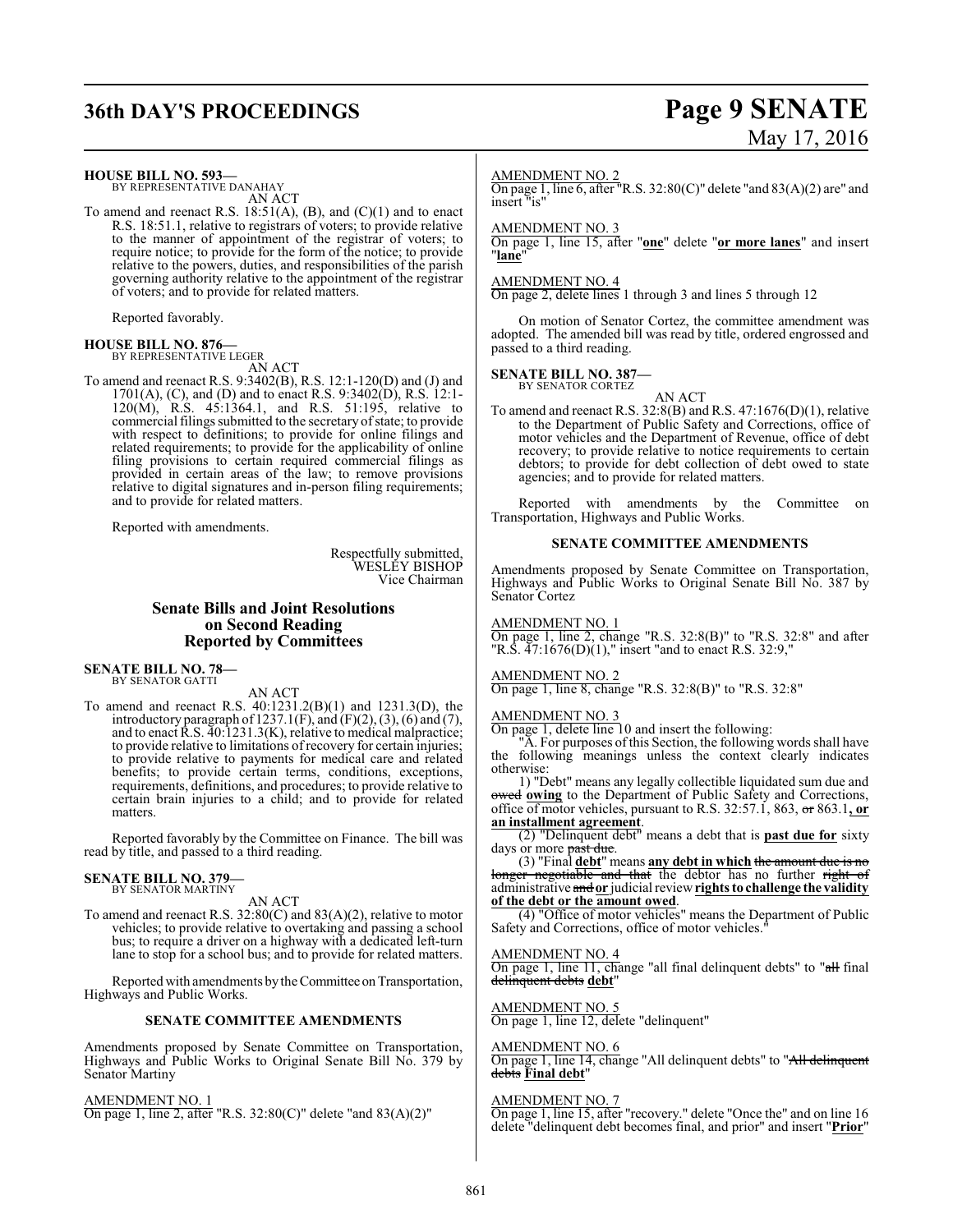# **Page 10 SENATE 36th DAY'S PROCEEDINGS**

## May 17, 2016

### AMENDMENT NO. 8

On page 1, line 17, after "in writing" insert "**by certified or registered mail, return receipt requested,**"

#### AMENDMENT NO. 9

On page 2, delete line 1, and insert the following: "**final debt, of all available payment options, including an installment agreement, that the debtor has sixty days from the date of receipt of the notice to contact the office of motor vehicles to make payment arrangements or to contest the debt and request an administrative hearing, and** that failure to **contest the debt and request an administrative hearing, make payment arrangements, or** to pay the debt in full"

#### AMENDMENT NO. 10

On page 2, line 2, delete "within sixty days" and delete "the maximum amount owed together with"

#### AMENDMENT NO. 11

On page 2, delete line 5 and insert the following:

"C. The office of motor vehicles may promulgate rules and regulations in accordance with the Administrative Procedure Act necessaryto implement the provisions ofthis Section, including rules for referring final delinquent debt.

**D. Notwithstanding any provision of law to the contrary, no fee for a debt defined in R.S. 32:8(A)(1) incurred by a debtor for a violation on or before June 30, 2014, shall exceed the fee amounts in effect prior to the effective date of Act No. 641 of the 2014 Regular Session of the Legislature.**

**E. Prior to July 1, 2017, notwithstanding any provision of law to the contrary, the office of motor vehicles shall take no action to declare as final debt or refer any final debt to the office of debt recovery that arises from a debtor's failure to pay a fee pursuant to either R.S. 32:57.1 or 32:863.1.**

**§9. Collection and payment procedure; office of motor vehicles**

**A. On and after the effective date of the Act which originated as Senate Bill 387of the 2016 Regular Session of the Legislature, the office of motor vehicles shall implement the following collection and payment procedure to make any debt owed to the office of motor vehicles a final debt and collectible by the office of debt recovery.**

**B. Upon determination of a debt by the office of motor vehicles, it shall send the debtor a demand notice by certified or registered mail, return receipt requested, that requests payment, outlines any additional information necessary to identify the nature of the debt and the full amount of the debt due, and notifies the debtor that failure to pay the debt in full or make payment arrangements within sixty days of receipt of the notice, or to contest the debt and to request an administrative hearing, shall subject the debtor to collection of the debt by the office of debt recovery and to the additional collection fee charged by the office of debt recovery. Signature of the debtor on the return receipt green card shall be proof of notice of amicable demand on the debt.**

**C. If a return receipt green card signed by the debtor is not received by the office of motor vehicles, prior to renewal of a driver's license or motor vehicle registration, the office of motor vehicles shall require the debtor to sign a written acknowledgment of the debt that notifies the debtor that failure to pay the debt in full or make payment arrangements within sixty days of receipt of the notice, or to contest the debt and to request an administrative hearing, shall subject the debtor to collection of the debt by the office of debt recovery and to the additional collection fee charged by the office of debt recovery. Signature of the debtor on debt acknowledgment shall be proof of notice of amicable demand on the debt.**

**D. Upon exhaustion of the procedures in this Section, the office of motor vehicles shall transfer the debt for collection by the office of debt recovery.**"

#### AMENDMENT NO. 12

On page 2, line 13, after "**agreements and**" delete "**offers in compromise,**" and insert "**settlement agreements,**"

# On motion of Senator Cortez, the committee amendment was

adopted. The amended bill was read by title, ordered engrossed and passed to a third reading.

#### **SENATE BILL NO. 400—**

BY SENATOR BARROW

AN ACT To enact R.S. 32:9, relative to motor vehicles; to require the office of motor vehicles to establish a debt amnesty program; to provide for an amnesty period; to provide the terms and conditions applicable to the program; and to provide for related matters.

Reported with amendments by the Committee on Transportation, Highways and Public Works.

#### **SENATE COMMITTEE AMENDMENTS**

Amendments proposed by Senate Committee on Transportation, Highways and Public Works to Original Senate Bill No. 400 by Senator Barrow

#### AMENDMENT NO. 1

On page 1, line 15, after "**apply to**" and before "**debt**" insert "**all**"

#### AMENDMENT NO. 2

On page 1, delete line 17 and insert the following: "**32:863, including debt transferred to the Department of Revenue, office of debt recovery, or the attorney general for collection, on the effective date of this Section.**"

#### AMENDMENT NO. 3

On page 2, delete lines 4 through 18 and insert the following:

"**(1)(a) The amnesty debt payment for fees charged for alleged violations of R.S. 32:863(A)(1) that occurred on or before June 30, 2014, shall not exceed fifty dollars per violation and at no time shall the total amnesty debt payment for alleged multiple violations, including administrative and collection fees, exceed five hundred dollars, when the debtor pays the debt in full during the amnesty period and provides proof of insurance on any vehicle registered in the debtor's name on the date of the amnesty debt payment.**

**(b) The amnesty debt payment for fees charged for alleged violations of R.S. 32:863(A)(1) that occurred on or after July 1, 2014, shall not exceed one hundred dollars per violation and at no time shall the total amount of debt for fees, including administrative and collection fees, exceed eight hundred fifty dollars, when the debtor pays the debt in full during the amnesty period and provides proof of insurance on any vehicle registered in the debtor's name on the date of the amnesty debt payment.**

**(c) The amnesty debt payment for fees charged for alleged violations of R.S. 32:863(A)(2) that occurred on or before June 30, 2014, shall not exceed fifty dollars per violation and at no time shall the total amnesty debt payment for alleged multiple violations, including administrative and collection fees, exceed five hundred dollars, when the debtor pays the debt in full during the amnesty period and provides proof of insurance on any vehicle registered in the debtor's name on the date of the amnesty debt payment.**

**(d) The amnesty debt payment for fees charged for alleged violations of R.S. 32:863(A)(2) that occurred on or after July 1, 2014, shall not exceed one hundred dollars per violation and at no time shall the total amount of debt for fees, including administrative and collection fees, exceed one thousand seven hundred fifty dollars, when the debtor pays the debt in full during the amnesty period and provides proof of insurance on any vehicle registered in the debtor's name on the payment date of the amnesty debt.**

**(2)(a) No amnesty payment for debt of a person sixty-five years or older for alleged violations that occurred on or before June 30, 2014, including administrative and collection fees, shall exceed two hundred dollars.**

**(b) No amnesty payment for debt of a person sixty-five years or older for alleged violations that occurred on or after July 1, 2014, including administrative and collection fees, shall exceed two hundred fifty dollars.**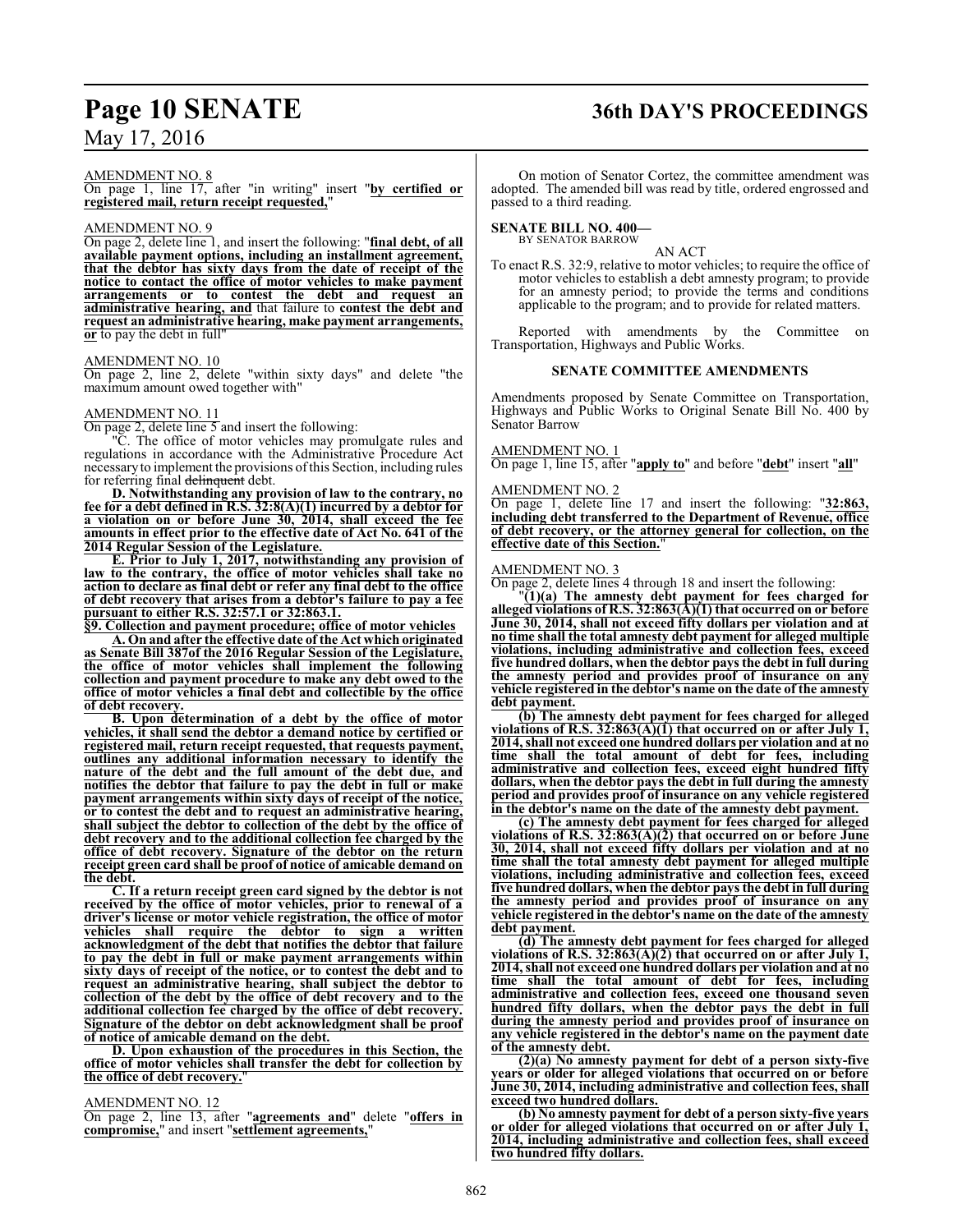# **36th DAY'S PROCEEDINGS Page 11 SENATE**

# May 17, 2016

**(3)(a) No amnesty payment for a debtor who has alleged violations of R.S. 32:863(A)(1) that occurred on or before June 30, 2014, and on or after July 1, 2014, including administrative and collection fees, shall exceed one thousand three hundred fifty dollars.**

**(b) No amnesty payment of a debtor who has alleged violations of R.S. 32:863(A)(2) that occurred on or before June 30, 2014, and on or after July 1, 2014, including administrative and collection fees, shall exceed two thousand two hundred dollars.**"

#### AMENDMENT NO. 4

On page 2, after line 21, insert the following:

"**F. (1) Prior to January 1, 2017, the office of motor vehicles shall develop a debt amnesty program for collection of debts for failure to pay a fee pursuant to either R.S. 32:57.1 or 863.1 and shall present such program for approval to the House and Senate committees on transportation, highways, and public works.**

**(2) Notwithstanding any provision of law to the contrary, prior to July 1, 2017, the office of motor vehicles shall take no action to refer to the office of debt recovery any debt which arises from a debtor's failure to pay a fee pursuant to either R.S. 32:57.1 or 863.1 when the debt was incurred prior to the effective date of the Act which originated as Senate Bill No. 400 of the 2016 Regular Session of the Legislature.** 

On motion of Senator Cortez, the committee amendment was adopted. The amended bill was read by title, ordered engrossed and recommitted to the Committee on Revenue and Fiscal Affairs.

# **SENATE BILL NO. 454—** BY SENATOR BARROW

AN ACT

To enact Subpart N of Part IV of Chapter 1 of Title 33 of the Louisiana Revised Statutes of 1950, to be comprised of R.S. 33:140.211 and 140.212, relative to smart growth developments; to provide forlegislative findings; to provide for definitions; and to provide for related matters.

Reported with amendments by the Committee on Local and Municipal Affairs.

#### **SENATE COMMITTEE AMENDMENTS**

Amendments proposed bySenate Committee on Local and Municipal Affairs to Original Senate Bill No. 454 by Senator Barrow

#### AMENDMENT NO. 1

#### On page 1, between lines 9 and 10, insert the following: "**SUBPART N. SMART GROWTH DEVELOPMENTS**"

On motion of Senator Colomb, the committee amendment was adopted. The amended bill was read by title, ordered engrossed and passed to a third reading.

#### **House Bills and Joint Resolutions on Second Reading Reported by Committees**

#### **HOUSE BILL NO. 123—** BY REPRESENTATIVE PIERRE

AN ACT

To amend and reenact R.S. 40:1137.3(B) and (E)(2), relative to entities in possession of automated external defibrillators; to repeal a requirement that such entities provide certain notification to the Department of Health and Hospitals; to require that each high school have an automated external defibrillator on its premises; to provide for enforceability; and to provide for related matters.

Reported favorably by the Committee on Finance. The bill was read by title and referred to the Legislative Bureau.

#### **HOUSE BILL NO. 187—**

BY REPRESENTATIVE BISHOP AN ACT

To amend and reenact R.S. 47:1925.11, relative to expenses of assessors; to authorize an automobile expense allowance for the assessor in Lafayette Parish; to provide for certain limitations and requirements; and to provide for related matters.

Reported favorably by the Committee on Local and Municipal Affairs. The bill was read by title and referred to the Legislative Bureau.

#### **HOUSE BILL NO. 203—**

BY REPRESENTATIVE LANCE HARRIS AN ACT

To amend and reenact R.S. 48:2154(C)(1)(introductory paragraph) and to enact R.S.  $48:2154(C)(1)(k)$ , relative to the Central Louisiana Regional Infrastructure Beltway Commission; to provide relative to the membership of the board of directors; and to provide for related matters.

Reported favorably by the Committee on Local and Municipal Affairs. The bill was read by title and referred to the Legislative Bureau.

#### **HOUSE BILL NO. 204—**



To amend and reenact R.S. 38:2212(B)(3)(b), relative to the submission of documents to Jefferson Parish as required by the Public Bid Law; to require all bidders bidding on public works for Jefferson Parish to submit certain forms prior to the opening of public bids; and to provide for related matters.

Reported favorably by the Committee on Transportation, Highways and Public Works. The bill was read by title and referred to the Legislative Bureau.

#### **HOUSE BILL NO. 241—**

BY REPRESENTATIVE ZERINGUE

AN ACT To amend and reenact R.S. 9:1103, R.S. 30:961(G)(3), 2000.11(E), 2459(A) and (D), 2460(A)(14), R.S. 35:411(A), (B), and (E), R.S. 38:100(introductory paragraph), 106(A)(2)(introductory paragraph) and (B), 111, 112, 213(D), 214(B), 218(B), 221(F),  $225(A)(2)$ , (D)(2)(b), (F), 226, 301(B), 301.1(A), (B), and (C), 306(C), 313(B)(2), 315, 329.6(H), 330.1(C)(2)(c) and (3)(a), 3097.4(A)(9), R.S. 39:99.29(A), 366.3(1), 2202(1), (3), (5), and (6), R.S. 48:264.1(B), and R.S. 56:301.10(E)(3), 425(E),  $427.1(C)$ ,  $494(E)(3)$  and  $2011(E)$ , to enact R.S. 49:214.6.2(D)(8), and to repeal R.S. 49:214.6.2(C)(4), relative to the Coastal Protection and Restoration Authority Board; to change certain references to the "Office of Coastal Protection and Restoration" to "Coastal Protection and Restoration Authority"; to change certain references to the "Office of Coastal Protection and Restoration" to the "Coastal Protection and Restoration Authority Board"; to make technical corrections to references to the "executive director", the "chair", the "chairman"; to make other technical corrections; to provide for the utilization of certain services provided by the Department of Natural Resources; and to provide for related matters.

Reported favorably by the Committee on Natural Resources. The bill was read by title and referred to the Legislative Bureau.

**HOUSE BILL NO. 245—** BY REPRESENTATIVES MARCELLE AND CARPENTER AN ACT

To amend and reenact R.S.  $32:8(A)(2)$  and  $(3)$ ,  $57.1(C)$ , 863(A)(3)(a), and 863.1(C)(1)(b), and to enact R.S. 32:429.4 and R.S. 47:1676(L), relative to monies owed to the office of motor vehicles; to authorize the office of motor vehicles to enter into installment agreements with persons for payment of outstanding fines, penalties, and fees; to authorize the office of motor vehicles to register motor vehicles and issue driving privileges to persons during the term of such installment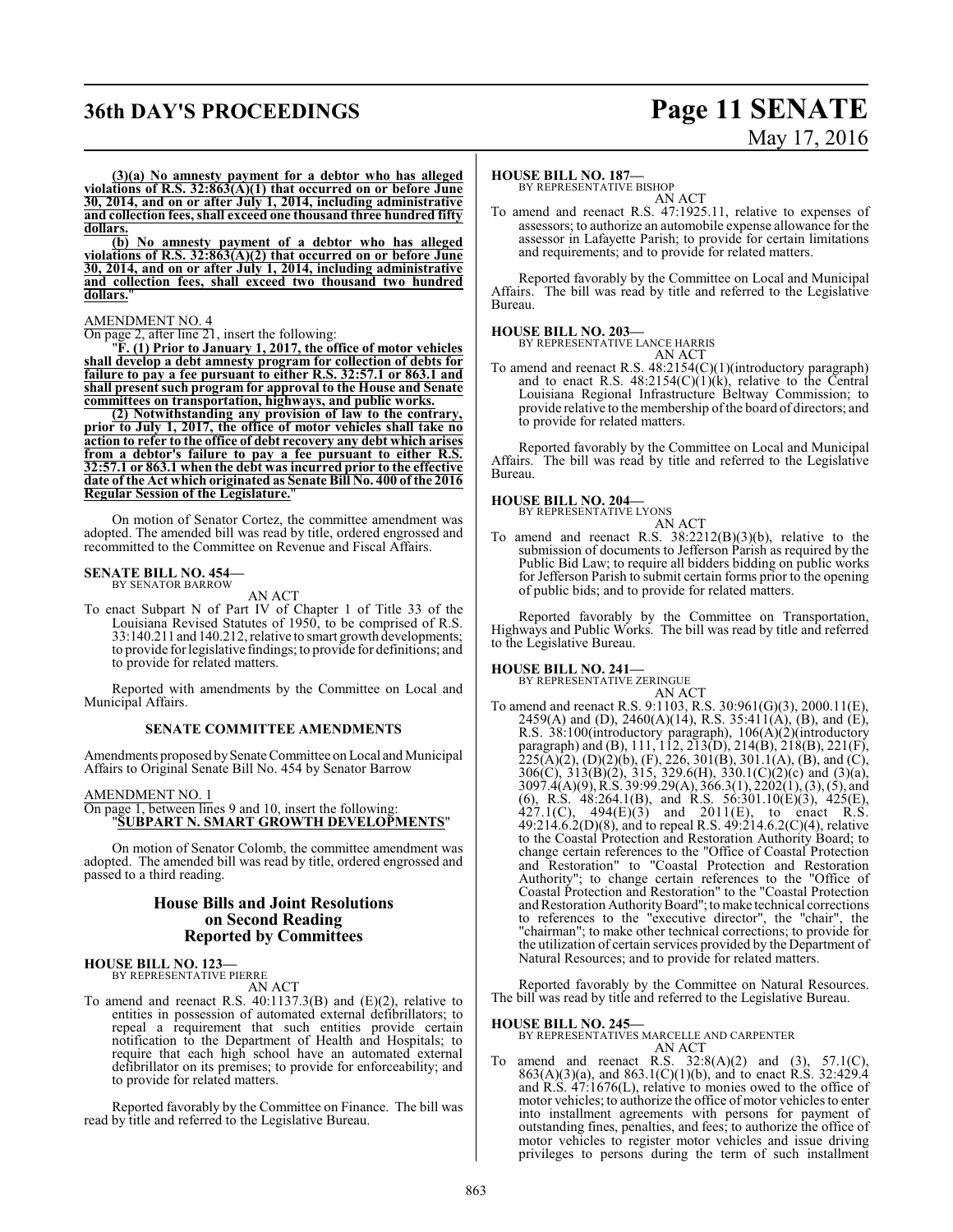# **Page 12 SENATE 36th DAY'S PROCEEDINGS**

May 17, 2016

agreements; to authorize the promulgation of rules and regulations; to provide for definitions; to authorize third parties to administer such installment agreements; to authorize a third party to charge and collect certain fees for the administration of such installment agreements; to provide for effective dates; and to provide for related matters.

Reported with amendments by the Committee on Transportation, Highways and Public Works.

#### **SENATE COMMITTEE AMENDMENTS**

Amendments proposed by Senate Committee on Transportation, Highways and Public Works to Reengrossed House Bill No. 245 by Representative Marcelle

AMENDMENT NO. 1

On page 1, line 2, after "To amend and reenact" delete the remainder of line 2 and insert "R.S.  $32:8(A)(3)$  and  $(B)$ "

### AMENDMENT NO. 2

On page 1, line 11, change "effective dates;" to "an effective date;"

#### AMENDMENT NO. 3

On page 1, delete lines 13 through 18 and insert the following:

"Section 1. R.S.  $32:8(A)(3)$  and (B) are hereby amended and reenacted and R.S. 32:429.4 is hereby enacted to read as follows: §8. Final delinquent debt; office of motor vehicles

A. For purposes of this Section, the following words shall have the following meanings unless the context clearly indicates otherwise:

\* \* \* (3) "Final debt" means the amount due is no longer negotiable and that the debtor has no further right of administrative and judicial review.

\* \* \*

B. The office of motor vehicles shall refer all a final delinquent debts debt for which a debtor has not entered into an installment agreement for payment to the office of debt recovery as provided in R.S. 47:1676. Final delinquent debt referrals shall include data and information in the required format necessary to institute collection procedures. All delinquent debts shall be authenticated by the office of motor vehicles prior to being referred to the office of debt recovery. Once the delinquent debt becomes final, and prior to referral to the office of debt recovery, the office of motor vehicles shall notify the debtor in writing that failure to pay the debt in full within sixty days shall subject the debt to the maximumamount owed together with the additional fee collected by the office of debt recovery provided for in R.S. 47:1676. Such notice shall also inform the debtor that he may qualify to pay sums due by installment agreement, if eligible, and shall include instructions on how to inquire with the office of motor vehicles to determine eligibility and terms. \* \* \*"

AMENDMENT NO. 4 Delete pages 2 through 4 and on page 5, delete line 1.

#### AMENDMENT NO. 5 On page 5, line 4, change " $A(1)(a)$ " to "A. **Installment agreements and eligibility.**  $\overline{(1)(a)}$

AMENDMENT NO. 6 On page 5, line 7, delete "beginning on or before January 1, 2017, and thereafter,"

AMENDMENT NO. 7 On page 5, line 9, change "to pay" to "for payment of their"

AMENDMENT NO. 8

On page 5, at the end of line 10, insert "All notices of any outstanding fines, penalties, and fees owed to the office of motor vehicles shall inform the debtor that he may qualify to pay sums due by installment agreement, if eligible, and shall include instructions on how to inquire with the office of motor vehicles to determine eligibility and terms.

#### AMENDMENT NO. 9

On page 5, between lines 18 and 19, insert the following:

"(2) A debtor who owes the office of motor vehicles two hundred fifty dollars or more in outstanding fines, penalties, or fees, or any combination thereof, is eligible to pay such amounts by means of an installment agreement with the office of motor vehicles, should all of the following conditions be met:

(a) All conditions of reinstatement other than payment of outstanding fines, penalties, and fees owed to the office of motor vehicles have been satisfied.

(b) A request for an installment agreement is made as required by and within the time provided for in the notice from the office of motor vehicles informing the debtor of any outstanding fines,<br>negatives and fees owed to the office of motor vehicles." and fees owed to the office of motor vehicles.

#### AMENDMENT NO. 10

On page 5, at the beginning of line 19, change " $(c)$ " to " $(3)$ "

#### AMENDMENT NO. 11

On page 5, delete lines 27 and 28 and on page 6, delete lines 1 and 2

AMENDMENT NO. 12 On page 6, line 3, change " $(3)$ " to " $(4)$ "

AMENDMENT NO. 13 On page 6, delete lines 7 through 15

AMENDMENT NO. 14 On page 6, line 16, change "C." to "B. **Installment agreement payment schedule.**"

AMENDMENT NO. 15

On page 6, line 17, change "as follows:" to "in the following amounts, with the first payment due upon the execution of the agreement:

AMENDMENT NO. 16 On page 7, delete lines 6 through 9

AMENDMENT NO. 17

On page 7, line 10, change "F.(1)" to "C. **Payments.**

 $\overline{(1)}$ "

AMENDMENT NO. 18 On page 7, between lines 19 and 20, insert "(3) Prepayment of sums due on an installment agreement may be made without the imposition of a penalty.

AMENDMENT NO. 19 On page 7, line 20, change "G." to "D. **Suspension of installment agreement.**"

AMENDMENT NO. 20 On page 7, line 22, after "request" insert "by the debtor"

AMENDMENT NO. 21 On page 7, line 24, change "made under" to "accepted on"

AMENDMENT NO. 22

On page 8, line 1, change "H.(1)" to "E. **Termination of installment agreement upon failure to make payment.**

 $(1)'$ 

AMENDMENT NO. 23

On page 8, line 8, after "period." delete "In the" and insert "This notice shall be known as "Notice of Installment Agreement Termination and Demand"."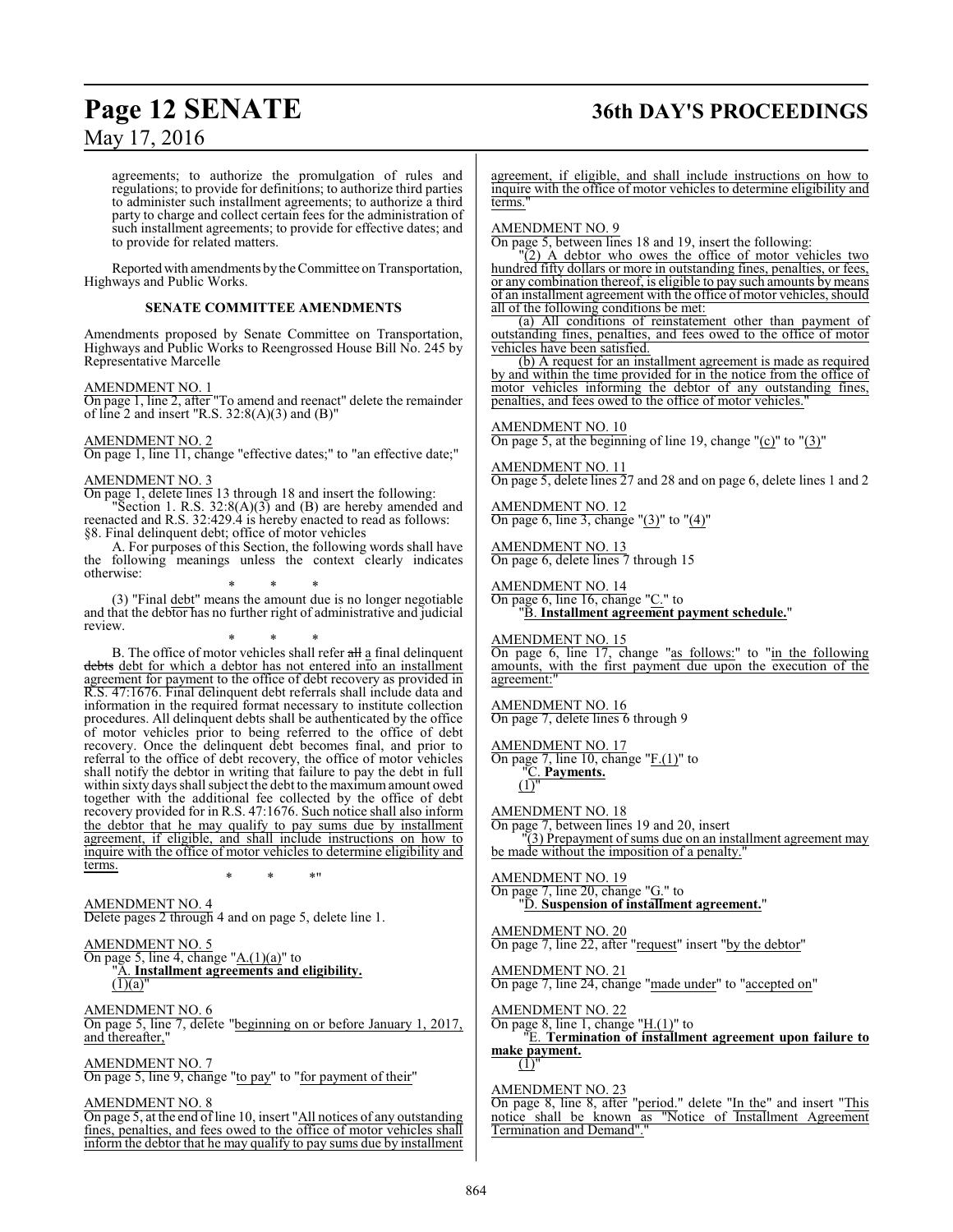# **36th DAY'S PROCEEDINGS Page 13 SENATE**

# May 17, 2016

#### AMENDMENT NO. 24 On page 8, line 9, delete "event that" and insert the following:

"(2) The Notice of Installment Agreement Termination and Demand shall satisfy all notice requirements of R.S. 32:8 and R.S. 47:1676. In the event"

#### AMENDMENT NO. 25 On page 8, line 12, change "the notice" to "such notice"

AMENDMENT NO. 26 On page 8, line 15, change "(2)" to "(3)"

#### AMENDMENT NO. 27 On page 8, line 19, change "(3)" to "(4)"

AMENDMENT NO. 28 On page 8, line 21, after "or" insert "if"

#### AMENDMENT NO. 29

On page 8, line 27, change "amounts outstanding" to "unpaid balance due"

#### AMENDMENT NO. 30

On page 9, line 2, change "amounts outstanding" to "unpaid balance due"

AMENDMENT NO. 31 On page 9, line 4, after "R.S. 47:1676" delete the remainder of line 4 and delete lines 5 and 6.

#### AMENDMENT NO. 32

On page 9, line 7, change "I.(1)" to "F. **Driving privileges and vehicle registration.**  $\overline{(1)}$ "

#### AMENDMENT NO. 33

On page 9, line 13, change "If an installment payment is missed" to "If a debtor fails to timely make an installment payment"

#### AMENDMENT NO. 34

On page 9, delete lines 14 and 15, and insert the following: "the installment agreement is made following the commissioner's sending the Notice of Installment Agreement Termination and Demand, or the commissioner of the office of motor vehicles rejects "

#### AMENDMENT NO. 35

On page 9, delete lines 20 through 28 and insert the following: "G. **Administration of installment agreements.**

(1) The Department of Public Safety and Corrections, public safety services, may authorize a third party, including but not limited to the Department of Revenue, office of debt recovery, to administer installment agreements executed pursuant to this Section. Such authorized third party may collect payments due pursuant to installment agreements executed pursuant to this Section. Any such authorized third party shall be an authorized agent of the Department of Public Safety and Corrections, public safety services, and may collect the following fees for each transaction completed pursuant to this Section:

(a) A fee not to exceed three dollars for each payment made pursuant to an installment agreement.

(b) Fees authorized by R.S. 40:1322.

 $\frac{1}{2}$  Fees authorized pursuant to R.S. 49:316.1.

(2) The provisions of R.S. 47:1576.2 shall not apply to services provided by the Department of Revenue, office of debt recovery, pursuant to this Subsection.

(3) For purposes ofthis Section, the office of motor vehicles and the office of debt recovery shall not be considered a collection agency as defined in R.S. 9:3534.1."

#### AMENDMENT NO. 36

On page 10, delete lines 1 through 9

#### AMENDMENT NO. 37

On page 10, line 10, change "L." to "H."

#### AMENDMENT NO. 38

On page 10, line 13, change "Section 3." to "Section 2."

#### AMENDMENT NO. 39

On page 10, line 16, change ""delinquent"" to ""delinquent debt"" and change ""final"" to ""final debt""

#### AMENDMENT NO. 40

On page 10, line 18, change ""final" and "delinquent"" to ""delinquent debt" and "final debt""

#### AMENDMENT NO. 41

On page 10, delete lines 20 through 28 in their entirety and insert the following:

 $\Gamma(2)$  Debt, whether defined by R.S. 32:8(A)(1) or this Section, owed to the Department of Public Safety and Corrections, office of motor vehicles, which becomes delinquent debt, final debt, or final delinquent debt after the effective date of the Act which originated as House Bill No. 245 of the 2016 Regular Session of the Legislature and for which a debtor enters into an installment agreement with the office of motor vehicles to pay shall not be referred to the office of debt recovery or the office of the attorney general during the term of any such installment agreement.

#### AMENDMENT NO. 42

On page 11, delete lines 1 through 9 and insert the following:

"Section 3. This Act shall become effective upon signature by the governor or, if not signed by the governor, upon expiration of the time for bills to become law without signature by the governor, as provided by Article III, Section 18 of the Constitution of Louisiana. If vetoed by the governor and subsequently approved by the legislature, this Act shall become effective on the day following such approval.

On motion of Senator Cortez, the committee amendment was adopted. The amended bill was read by title and referred to the Legislative Bureau.

#### **HOUSE BILL NO. 293—**

BY REPRESENTATIVE HAVARD

- AN ACT
- To enact R.S. 33:4305(B)(5), relative to gas utility districts; to provide relative to the members of the governing boards of districts located in certain parishes; to increase the maximum per diem authorized to be paid to such members; and to provide for related matters.

Reported favorably by the Committee on Local and Municipal Affairs. The bill was read by title and referred to the Legislative Bureau.

### **HOUSE BILL NO. 361—**

BY REPRESENTATIVE PYLANT AN ACT

To amend and reenact R.S. 17:407.37, relative to early learning centers; to provide penalties for persons operating an early learning center without a valid license issued by the state Department of Education; and to provide for related matters.

Reported with amendments by the Committee on Education.

#### **SENATE COMMITTEE AMENDMENTS**

Amendments proposed by Senate Committee on Education to Engrossed House Bill No. 361 by Representative Pylant

#### AMENDMENT NO. 1

On page 1, line 15, after "relief" change "including a temporary restraining order" to ", including a temporary restraining order,"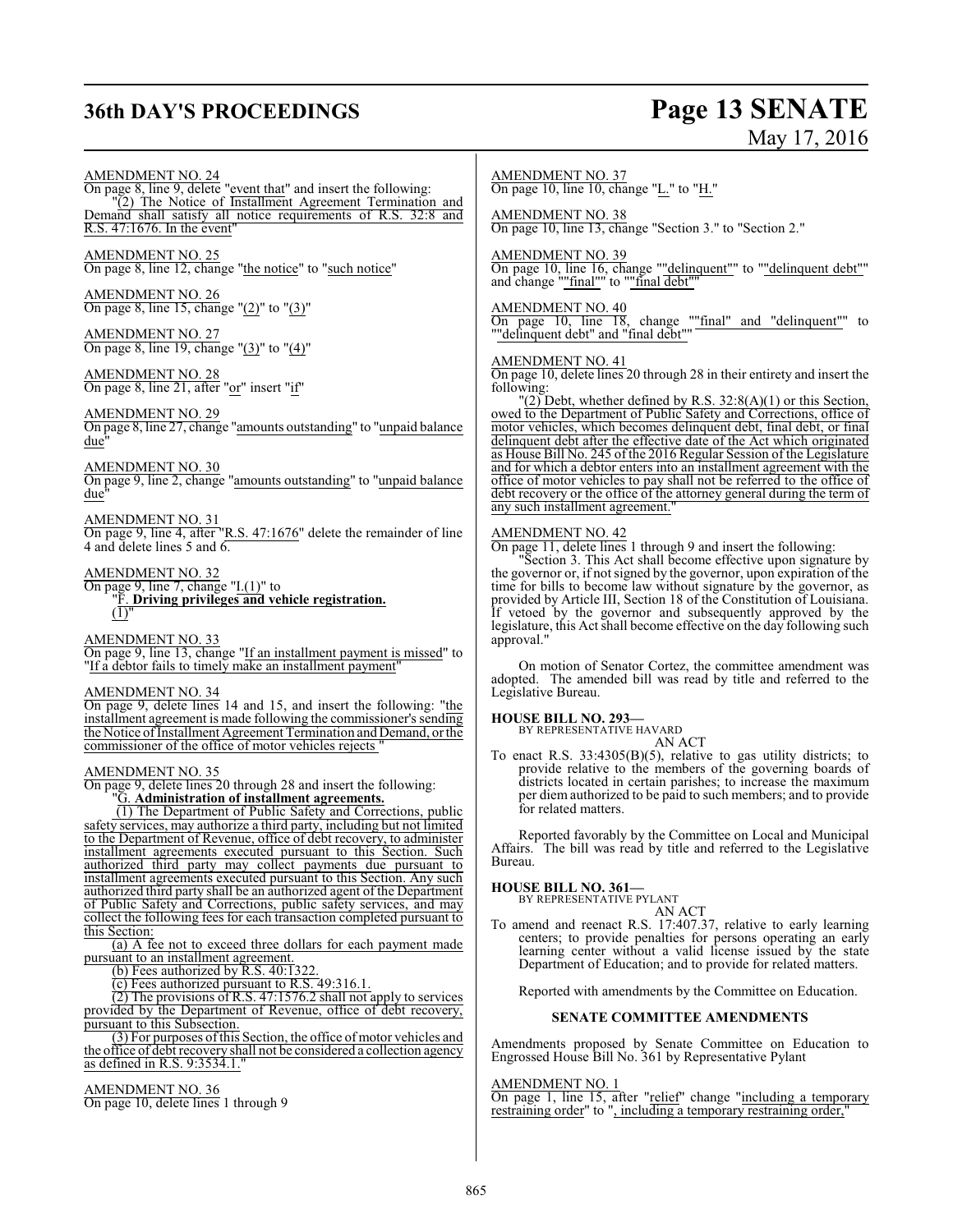# **Page 14 SENATE 36th DAY'S PROCEEDINGS**

On motion of Senator Morrish, the committee amendment was adopted. The amended bill was read by title and referred to the Legislative Bureau.

### **HOUSE BILL NO. 383—**

BY REPRESENTATIVE HAVARD AN ACT

To enact R.S. 33:3819(K), relative to waterworks districts; to provide with respect to the per diem paid to members of the board of commissioners of districts located in certain parishes; and to provide for related matters.

Reported favorably by the Committee on Local and Municipal Affairs. The bill was read by title and referred to the Legislative Bureau.

**HOUSE BILL NO. 432—** BY REPRESENTATIVE FOIL AN ACT

To amend and reenact R.S. 38:2212.1(N), relative to the Public Bid Law, to include installation of equipment in the items that may be purchased through a school district purchasing cooperative; and to provide for related matters.

Reported favorably by the Committee on Education. The bill was read by title and referred to the Legislative Bureau.

**HOUSE BILL NO. 481—** BY REPRESENTATIVE JAMES AND SENATOR BISHOP AN ACT

To amend and reenact R.S. 32:411(F)(1) and 412(D)(6) and to enact R.S. 32:411(F)(3), relative to the issuance and possession of drivers' licenses; to provide for the issuance of a digitized driver's license; to provide new requirements for the issuance of a driver's license that was renewed by mail or electronic commerce; and to provide for related matters.

Reported with amendments by the Committee on Transportation, Highways and Public Works.

#### **SENATE COMMITTEE AMENDMENTS**

Amendments proposed by Senate Committee on Transportation, Highways and Public Works to Reengrossed House Bill No. 481 by Representative James

#### AMENDMENT NO. 1

On page 1, line 4, after "driver's license;" insert "to provide for a fee to install the application to display a digitized driver's license;"

#### AMENDMENT NO. 2

On page 2, line 9, after "driver's license" delete the remainder of line 9 and insert "which that is neither not under revocation, suspension, or"

#### AMENDMENT NO. 3

On page 2, line 16, after "application" change "which" to "that"

#### AMENDMENT NO. 4

On page 2, line 17, after "department," delete "which"

#### AMENDMENT NO. 5

On page 3, between lines 15 and 16, add the following:

"(f) The fee to install the application to display a digitized driver's license as defined in Subparagraph (a) of this Paragraph shall not exceed six dollars.

On motion of Senator Cortez, the committee amendment was adopted. The amended bill was read by title and referred to the Legislative Bureau.

#### **HOUSE BILL NO. 513—**

BY REPRESENTATIVE GARY CARTER AN ACT

To amend and reenact R.S. 33:2740.27(K), relative to Orleans Parish; to provide relative to the Algiers Development District; to provide relative to the powers and duties of the district; to authorize the legislative auditor to audit contracts the district enters for certain purposes; to provide limitations; and to provide for related matters.

Reported favorably by the Committee on Local and Municipal Affairs. The bill was read by title and referred to the Legislative Bureau.

#### **HOUSE BILL NO. 561—**

BY REPRESENTATIVE PUGH AN ACT

To amend and reenact R.S. 48:1801(3) and 1804(A), relative to the Zachary Taylor Parkway District; to provide relative to membership in the district and on the commission; and to provide for related matters.

Reported favorably by the Committee on Local and Municipal Affairs. The bill was read by title and referred to the Legislative Bureau.

#### **HOUSE BILL NO. 627—**

BY REPRESENTATIVE JACKSON

```
AN ACT
```
To amend and reenact R.S. 33:441(A)(2) and (3) and Section 2 of Act No. 13 of the 2013 Regular Session of the Legislature and to enact R.S. 33:441(A)(4), relative to court costs assessed by mayor's courts; to authorize an additional court cost to be assessed; to provide that a portion of such costs shall support the local public defender's office; to provide for effectiveness; to extend the effectiveness of court costs authorized to be imposed in certain mayor's courts; and to provide for related matters.

Reported favorably by the Committee on Finance. The bill was read by title and referred to the Legislative Bureau.

#### **HOUSE BILL NO. 640—**

BY REPRESENTATIVE LEGER AN ACT

To enact R.S. 49:214.5.2(H) and (I), relative to the functions and responsibilities of the Coastal Protection and Restoration AuthorityBoard; to authorize the board to establish a restoration banking program; to authorize the board to establish an oil spill compensation schedule; and to provide for related matters.

Reported favorably by the Committee on Natural Resources. The bill was read by title and referred to the Legislative Bureau.

#### **HOUSE BILL NO. 685—**

BY REPRESENTATIVE WHITE

AN ACT To amend and reenact R.S.  $32:408(B)(2)(a)(ii)$  and to enact R.S. 32:408(B)(8), relative to test results submitted to the office of motor vehicles; to provide for the electronic submission of the driving skills test to the office of motor vehicles; to remove a requirement identifying the vehicle used in the driving skills test; and to provide for related matters.

Reported favorably by the Committee on Transportation, Highways and Public Works. The bill was read by title and referred to the Legislative Bureau.

#### **HOUSE BILL NO. 702—**

BY REPRESENTATIVES JIMMY HARRIS AND TERRY LANDRY AN ACT

To amend and reenact R.S.  $32:410(A)(1)$ , to enact R.S.  $32:410(A)(3)(a)(x)$ , (E), and (F) and R.S.  $40:1321(O)$ , and to repeal Act No. 807 of the 2008 Regular Session of the Legislature and Act No. 151 of the 2010 Regular Session of the Legislature, relative to the REAL ID Act of 2005; to provide for implementation of the REAL ID Act for special identification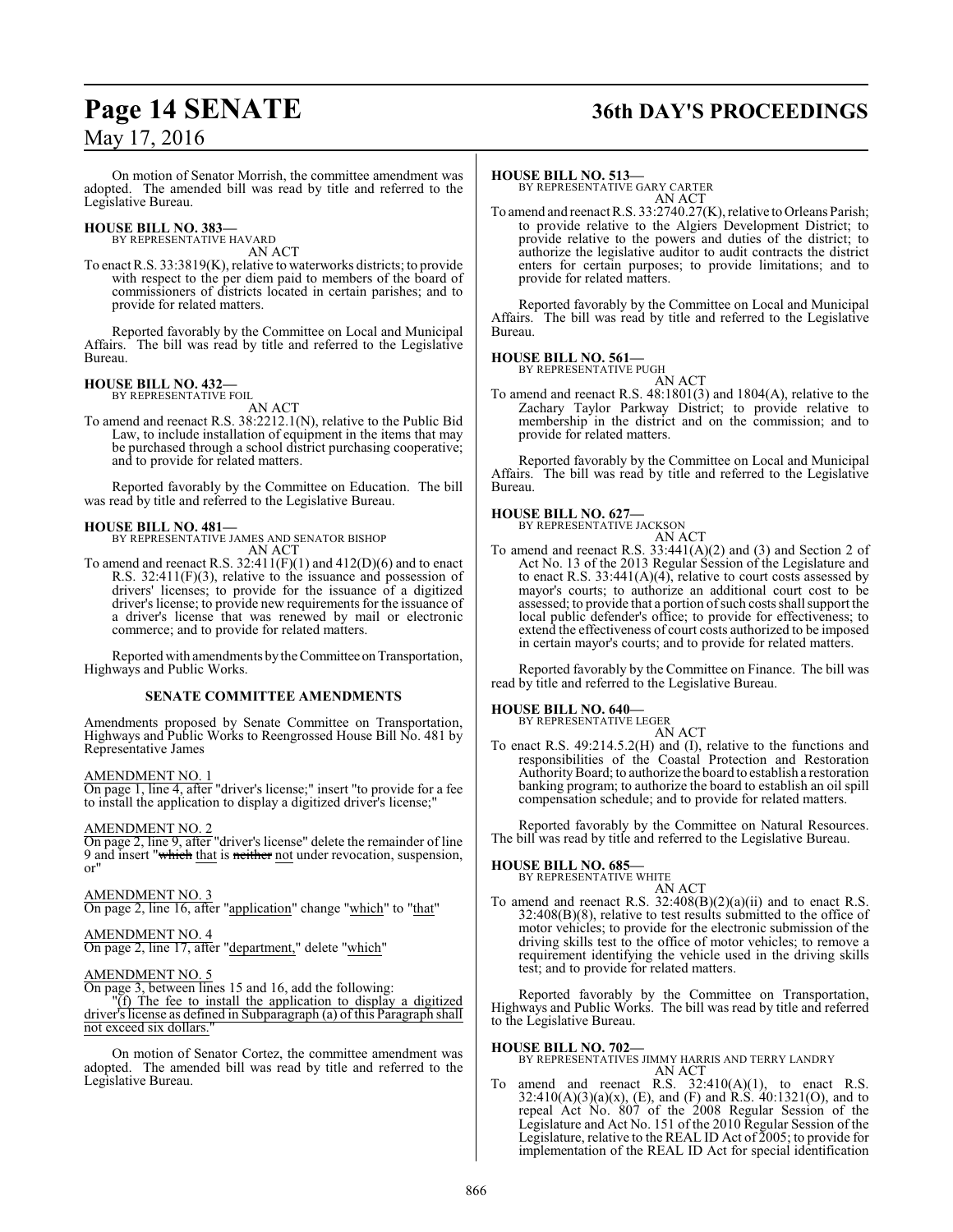# **36th DAY'S PROCEEDINGS Page 15 SENATE**

#### cards; to prohibit the issuance of driver's licenses in compliance with the REAL ID Act of 2005; to provide for exceptions; to provide for an effective date; and to provide for related matters.

Reported with amendments by the Committee on Transportation, Highways and Public Works.

#### **SENATE COMMITTEE AMENDMENTS**

Amendments proposed by Senate Committee on Transportation, Highways and Public Works to Reengrossed House Bill No. 702 by Representative Jimmy Harris

#### AMENDMENT NO. 1

On page 1, delete lines 2 through 8 and insert the following:

"To enact R.S. 32:410(E) and  $(F)$  and R.S. 40:1321(O) and to repeal Act No. 807 of the 2008 Regular Session of the Legislature and Act No. 151 of the 2010 Regular Session of the Legislature, relative to the issuance of a driver's license and special identification card in compliance with the REAL ID Act of 2005; to provide for implementation of the REAL ID Act; to provide for exceptions; to require certain documents or photographs obtained in the process of applying for a driver's license be retained or purged under certain circumstances; to provide for an effective date; and to provide for related matters."

#### AMENDMENT NO. 2

On page 1, delete lines 10 through 19 and insert the following: "Section 1. R.S.  $32:410(E)$  and  $(F)$  are hereby enacted to read as follows:

§410. Form of license; photograph, signature of licensee, anatomical gift statement, declaration of life-sustaining procedures, and additional information on license \* \* \*

 $E(1)$  The department shall provide for the option of the issuance of a driver's license that is compliant or not compliant with the standards of the REAL ID Act of 2005, P. L. 109-13, and federal rules adopted pursuant thereto as of January 1, 2016, hereinafter collectively referred to as REAL ID, in the manner set forth in this Subsection.

(2) Any person applying for a driver's license pursuant to the provisions of this Chapter may elect to apply for a driver's license that complies with the standards of REAL ID. If that person is eligible for a driver's license to be issued pursuant to the provisions of this Chapter and meets all requirements of the United States Department of Homeland Security for a REAL ID compliant credential, that person shall be issued a driver's license which bears a United States Department of Homeland Security approved security marking reflecting that such credential meets REAL ID standards. A person who is issued a REAL ID compliant driver's license shall not be issued a REAL ID compliant special identification card.

(3) Any person applying for a driver's license pursuant to the provisions of this Chapter, who elects not to apply for a driver's license that complies with REAL ID standards, and who is otherwise eligible to be issued a driver's license pursuant to the provisions of this Chapter, shall be issued a driver's license which indicates the driver's license is not in compliance with REAL ID. If the person has elected not to apply for a REAL ID compliant driver's license, the department shall not require the applicant to comply with any REAL ID requirements that were not required by the state as of January 1, 2016, or require the applicant to submit to a facial image capture in connection with such application prior to determining if such applicant is eligible to be issued a driver's license pursuant to the provisions of this Chapter. If the person has elected not to apply for a REAL ID compliant driver's license, the department shall not copy, scan, maintain, or share a copy of the applicant's documents proving his identity. This includes but is not limited to the applicant's birth certificate, social security card, or United States issued passport.

(4)(a) Each applicant for a driver's license shall be informed that he is not required by law to be issued a REAL ID compliant driver's license and may be issued a driver's license which is not REAL ID compliant. The applicant shall be required to indicate on his driver's license application whether he is applying for a REAL ID compliant driver's license or a driver's license that is not REAL ID compliant.

# May 17, 2016

(b) The department shall provide each applicant for a driver's license a printed document that includes the following information:

(i) The documents that an applicant is required to provide to obtain a REAL ID compliant driver's license, and the documents an applicant is required to provide to obtain a driver's license that is not REAL ID compliant.

(ii) The purposes for which a REAL ID compliant driver's license may be utilized, and the purposes for which a driver's license that is not REAL ID compliant may be utilized.

(iii) The electronic technology incorporated into a REAL ID compliant driver's license, and the electronic technology incorporated into a driver's license that is not REAL ID compliant.

(5) Compliance with REAL ID referenced in this Subsection shall be limited to those standards in effect as of January 1, 2016. Any subsequent changes or additions to federal laws or rules for implementation of REAL ID shall be implemented by the state only if such changes are approved by the legislature by a favorable vote of a majority of the elected members of each house.

(6) Any eligible person electing to obtain a driver's license which bears a United States Department of Homeland Security approved security marking reflecting that such credential meets REAL ID standards prior to the renewal date of his driver's license may be issued such driver's license at the cost of a duplicate license.

(7) Upon the request of any applicant for a driver's license, the department shall record and retain the applicant's name, date of birth, certificate numbers, date filed, and issuing agency in lieu of retaining an image or copy of the applicant's birth certificate.

(8) Before January 1, 2017, the Department of Public Safety and Corrections, office of motor vehicles, shall submit to the Senate and House committees on transportation, highways, and public works a specific and detailed list of those standards in effect as of January 1, 2016, to which compliance with REAL ID in Louisiana is limited in this Subsection.

#### AMENDMENT NO. 3

On page 2, delete lines 1 through 27 and insert the following:

 $\overline{F}(1)$  Upon request of any person, any personal identifying source documents or photographs of such person obtained by the department or a contractor in the process of a person applying for or renewing a driver's license between July 7, 2008, and the effective date of the Act which originated as House Bill No. 702 of this 2016 Regular Session ofthe Legislature that were not required by state law to be captured by the department or a contractor as of July 7, 2008, shall be disposed of as follows:

(a) Personal identifying source documents shall be removed and purged from department and contractor databases and systems.

(b) All photographs of persons obtained by the department which are in the possession of a contractor shall be purged from the database or system of that contractor.

#### AMENDMENT NO. 4

On page 3, delete lines 1 through 3

#### AMENDMENT NO. 5

On page 3, line 4, change " $(4)$ " to " $(2)$ "

#### AMENDMENT NO. 6

On page 3, line 5, after "department" delete "or" and insert ","

#### AMENDMENT NO. 7 On page 3, line 6, change "contractor" to "contractor,"

#### AMENDMENT NO. 8 On page 4, line 8, after "(3)" change "If a" to "Any"

#### AMENDMENT NO. 9

On page 4, line 9, change "Section does not elect" to "Section, who elects not"

#### AMENDMENT NO. 10

On page 4, line 10, change "standards and that person" to "standards, and who"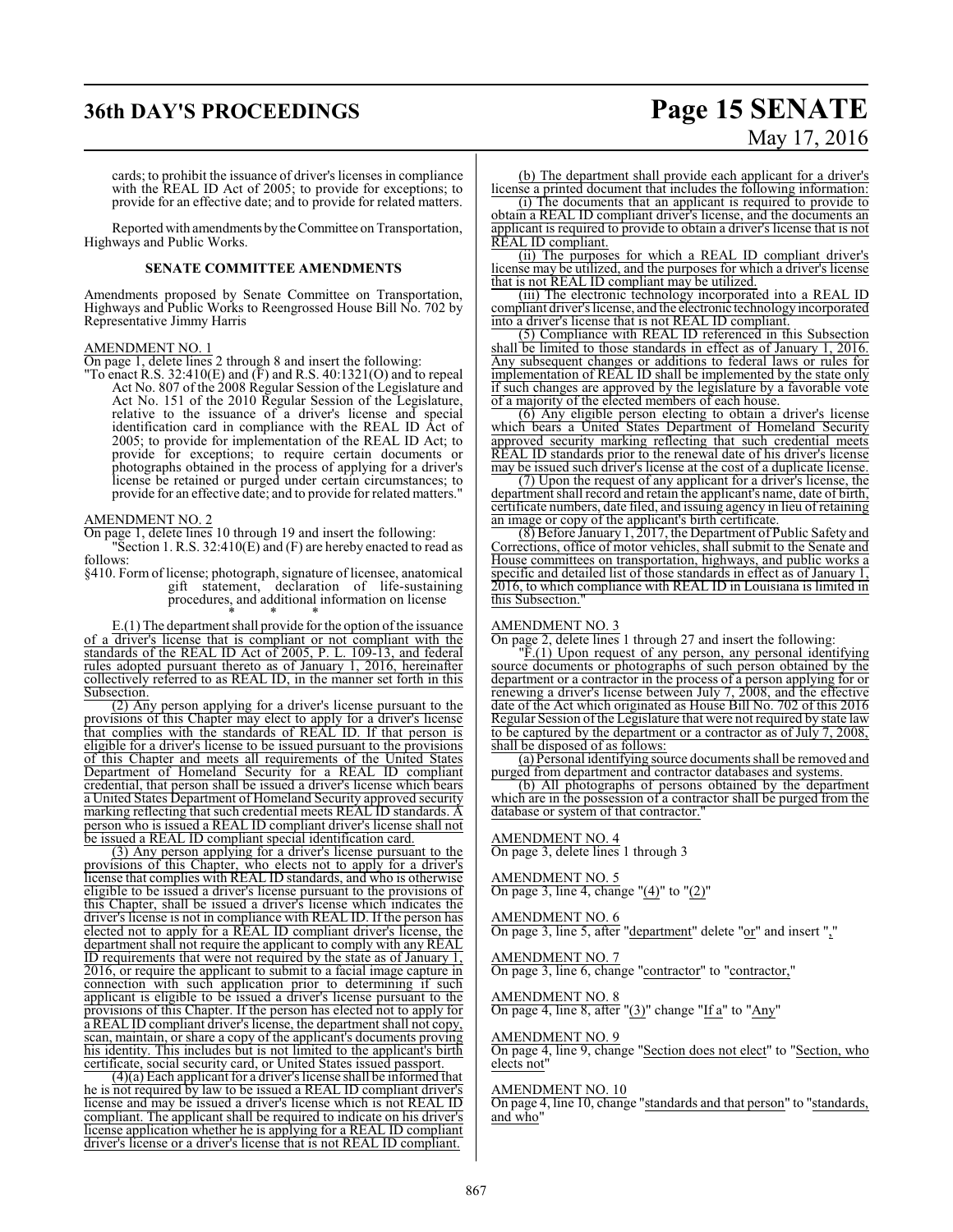# **Page 16 SENATE 36th DAY'S PROCEEDINGS**

AMENDMENT NO. 11

On page 4, line 11, after "Section," delete the remainder of line 11

AMENDMENT NO. 12 On page 4, line 15, change "of the REAL ID requirements which" to "REAL ID requirements that"

AMENDMENT NO. 13 On page 4, line 29, change "card" to "card,"

AMENDMENT NO. 14 On page 5, line 4, change "utilized" to "utilized,"

AMENDMENT NO. 15 On page 5, line 7, change "card" to "card,"

AMENDMENT NO. 16 On page 5, line 19, change "provide" to "submit"

#### AMENDMENT NO. 17

On page 5, line 24, change "repealed in their entirety." to "repealed."

On motion of Senator Cortez, the committee amendment was adopted. The amended bill was read by title and referred to the Legislative Bureau.

# **HOUSE BILL NO. 704—** BY REPRESENTATIVE HAVARD

AN ACT

To amend and reenact R.S. 32:387(A), relative to special permits for travel on the state's highways; to authorize vehicles issued special permits by the Department of Transportation and Development to operate on interstate highways at night under certain circumstances; and to provide for related matters.

Reported favorably by the Committee on Transportation, Highways and Public Works. The bill was read by title and referred to the Legislative Bureau.

#### **HOUSE BILL NO. 731—**

BY REPRESENTATIVE MARCELLE AN ACT

To enact R.S. 33:9097.28, relative to East Baton Rouge Parish; to create the Capital Heights Crime Prevention and Improvement District; to provide relative to the boundaries, purpose, governance, and powers and duties of the district; to provide relative to district funding, including the authority to impose a parcel fee, subject to voter approval, within the district; to provide with respect to termination ofthe district; and to provide for related matters.

Reported favorably by the Committee on Local and Municipal Affairs. The bill was read by title and referred to the Legislative Bureau.

#### **HOUSE BILL NO. 747—**

BY REPRESENTATIVE WHITE

AN ACT To amend and reenact R.S. 32:408.1(introductory paragraph), (4), (5), and (6) and to enact R.S. 32:408.1(B), (C), (D), (E), and (F), relative to the issuance of cease and desist orders to persons administering driving skills tests in violation of law; to prohibit or require certain actions relating to the administration of driving skills tests; to authorize the Department of Public Safety and Corrections, public safety services, to issue cease and desist orders to persons administering skills tests in violation of law; and to provide for related matters.

Reported favorably by the Committee on Transportation, Highways and Public Works. The bill was read by title and referred to the Legislative Bureau.

#### **HOUSE BILL NO. 758—**

BY REPRESENTATIVE PUGH AN ACT

To enact R.S. 32:1306(C)(6), relative to school bus inspection fees; to increase the school bus inspection fee; to provide for an effective date; and to provide for related matters.

Reported favorably by the Committee on Transportation, Highways and Public Works. The bill was read by title and referred to the Legislative Bureau.

**HOUSE BILL NO. 766—** BY REPRESENTATIVE BROADWATER

AN ACT

To repeal Subpart B-44 of Part IV of Chapter 1 of Title 33 of the Louisiana Revised Statutes of 1950, comprised of R.S. 33:130.811 through 130.814, relative to sustainable energy financing districts; to remove the authority granted to local governmental subdivisions to create such districts; and to provide for related matters.

Reported favorably by the Committee on Local and Municipal Affairs. The bill was read by title and referred to the Legislative Bureau.

#### **HOUSE BILL NO. 773—**

BY REPRESENTATIVE MARCELLE AN ACT

To enact R.S. 13:1000.7, relative to court costs; to provide for court costs collected in the Nineteenth Judicial District Court and Juvenile Court of East Baton Rouge Parish; to provide for use of proceeds; and to provide for related matters.

Reported with amendments by the Committee on Finance.

#### **SENATE COMMITTEE AMENDMENTS**

Amendments proposed by Senate Committee on Finance to Reengrossed House Bill No. 773 by Representative Marcelle

#### AMENDMENT NO. 1

On page 1, line 2, change "enact 13:1000.7" to "amend and reenact R.S. 33:447.11 and to enact R.S. 13:996.33(F) and 1000.7"

#### AMENDMENT NO. 2

On page 1, line 4, after "proceeds;" insert "to provide for certain fees in certain mayor's courts and the use of such fees; to provide for certain fees in the Twelfth Judicial District and the use of such fees; to provide for effectiveness provisions;"

#### AMENDMENT NO. 3

On page 1, between lines 5 and 6, insert the following:

"Section 1. R.S. 13:996.33(F) is hereby enacted to read as follows:

§996.33. Judicial expense fund; Twelfth Judicial District; additional fees; funds; allocations

\* \* \* F.(a) Notwithstanding the provisions of Subsection (D) of this Section, in addition to all other fees or costs now or hereafter provided by law, each clerk of court of the Twelfth Judicial District shall collect from all initial civil petition filings the sum of ten dollars, subject, however, to the provisions of Code of Civil Procedure Art. 5181, et seq. The fees shall be paid into the Avoyelles Parish Courthouse Security Fund to be used solely for the purpose of providing security for the Avoyelles Parish Courthouse.

(b) The Avoyelles Parish Courthouse Security Fund shall be established by the Avoyelles Parish Police Jury in conjunction with the Twelfth Judicial District for the purpose provided in Paragraph (a) of this Subsection. Monies shall be authorized to be allocated and deposited into the fund from the following sources:

(i) The General Fund of the Avoyelles Parish Policy Jury.

(ii) Criminal court fees previously authorized to be assessed by the judges of the Twelfth Judicial District.

(iii) A portion of the funds from the Pre-trial Diversion Program administered by the District Attorney of the Twelfth Judicial District.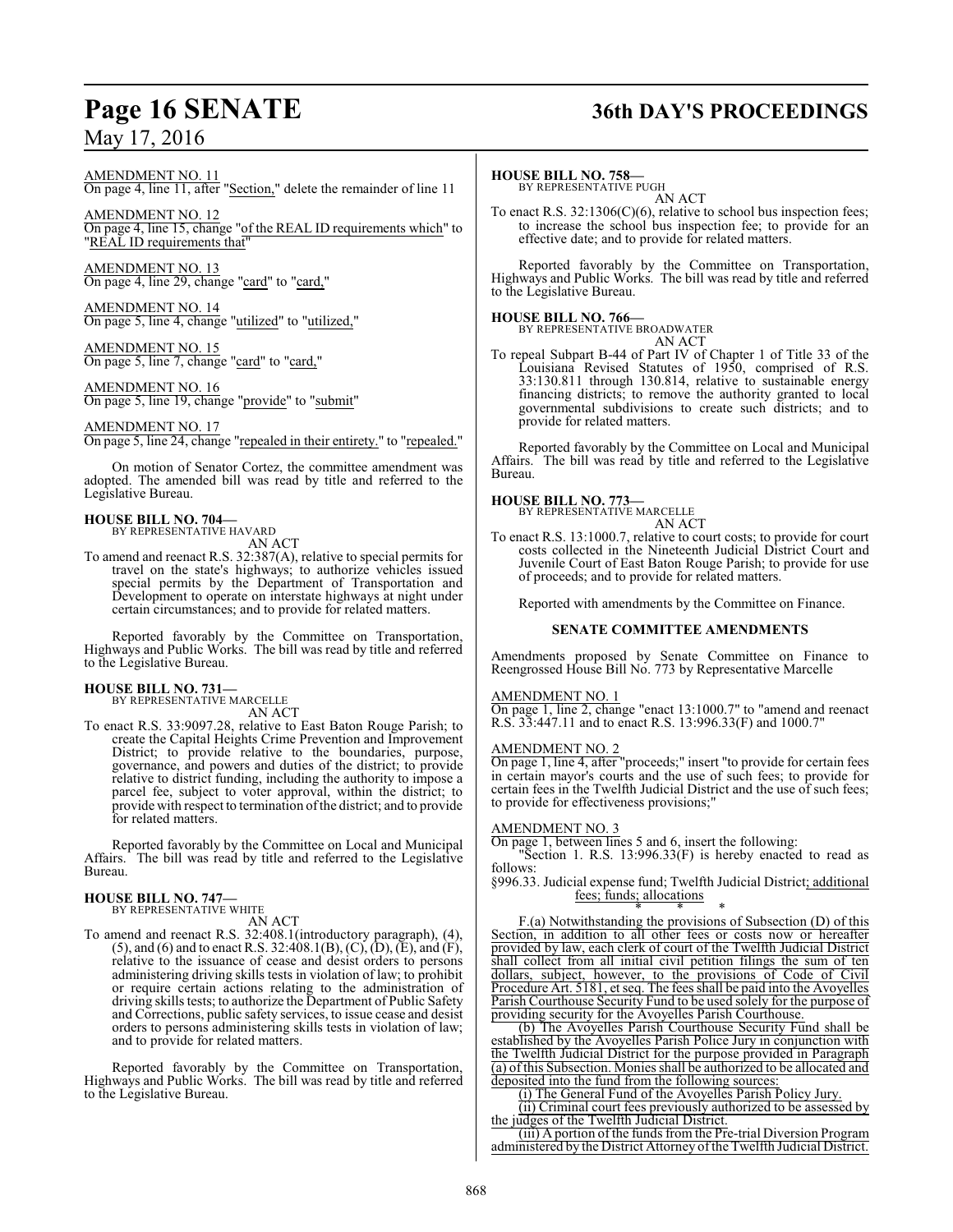# **36th DAY'S PROCEEDINGS Page 17 SENATE**

# May 17, 2016

(iv) All monies from the additional initial civil petition filing fee of ten dollars as provided in Paragraph (a) of this Subsection."

### AMENDMENT NO. 4

On page 1, line 6, change "Section 1" to "Section 2"

#### AMENDMENT NO. 5

On page 2, between lines 2 and 3, insert the following:

"Section 3. R.S. 33:447.11 is hereby amended and reenacted to read as follows:

§447.11. Mayor's court; certain municipalities; additional court costs

**A.** Notwithstanding any other provision of law to the contrary, the mayors of the municipalities of DeQuincy, Iowa, Vinton, and Westlake may impose additional court costs not to exceed twenty dollars for each offense, as defined by ordinance, on any defendant convicted of a violation of a municipal ordinance or traffic violation, provided that fifty percent of any additional court cost collected pursuant to this Section shall be remitted to the Fourteenth Judicial District's Indigent Defender Fund.

**B. Notwithstanding any provision of law to the contrary, the additional costs levied pursuant to R.S. 40:2264 and 2266.1 in excess of ten dollars per offense shall be optional in any mayor's court that actually levies the additional costs authorized pursuant to Subsection A of this Section.**

Section 4. Section 2 of Act No. 13 of the 2013 Regular Session of the Legislature is hereby amended to read as follows:

Section 2. R.S. 33:447.11 as enacted by this Act shall be null and void on and after August 1, 2016 2023.

#### AMENDMENT NO. 6

On page 2, line 3, change "Section 2" to "Section 5"

#### AMENDMENT NO. 7

On page 2, delete lines 4 and 5, insert the following:

"Section 6. The provisions of Section 1 of this Act shall become effective one month after the approval of the Judicial Council of the Supreme Court of Louisiana as provided by R.S. 13:62 which requires any new court cost or fee or any increase in an existing court cost or fee to be submitted to the Judicial Council of the Supreme Court of Louisiana for review. The Judicial Council of the Supreme Court of Louisiana shall notify the Twelfth Judicial District and the Louisiana State Law Institute upon approval of the additional fee.

Section 7. The provisions of this Section and Sections 2, 3, 4, and 6 of this Act shall become effective August 1, 2016. The provisions of Section 5 of this Act shall become effective"

On motion of Senator LaFleur, the committee amendment was adopted. The amended bill was read by title and referred to the Legislative Bureau.

#### **HOUSE BILL NO. 785—**

BY REPRESENTATIVE LEOPOLD AN ACT

To enact R.S. 33:9099.3, relative to neighborhood districts; to provide for the creation of the neighborhood improvement and beautification districts in certain parishes; to provide relative to the purpose, governance, and funding of such districts; and to provide for related matters.

Reported with amendments by the Committee on Local and Municipal Affairs.

#### **SENATE COMMITTEE AMENDMENTS**

Amendments proposed by Senate Committee on Local and Municipal Affairs to Engrossed House Bill No. 785 by Representative Leopold

#### AMENDMENT NO. 1

On page 1, at the end of line 10, change "thirty-" to "forty-"

On motion of Senator Colomb, the committee amendment was adopted. The amended bill was read by title and referred to the Legislative Bureau.

#### **HOUSE BILL NO. 786—**

BY REPRESENTATIVE BISHOP AN ACT

To amend and reenact R.S. 33:160(B) and 171(A) and to enact R.S.  $33:160(C)$ ,  $171(D)$ , and  $178(\tilde{C})$  and (D), relative to municipal annexation; to require municipal governing authorities to provide copies of municipal annexation ordinances, by electronic medium, to the registrar of voters and the secretary of state; to provide alternative methods of providing such information; to provide for definitions; and to provide for related matters.

Reported favorably by the Committee on Local and Municipal Affairs. The bill was read by title and referred to the Legislative Bureau.

#### **HOUSE BILL NO. 787—**

BY REPRESENTATIVE IVEY AN ACT

- 
- To amend and reenact R.S. 33:9097.3(B), (F), and (G)(1) and to enact R.S. 33:9097.3(I), relative to the Wedgewood Crime Prevention and Improvement District in East Baton Rouge Parish; to modify the boundaries of the district; to provide relative to the imposition and collection of the district's parcel fee; to provide relative to the budget approval process for the district; to provide relative to the indemnification and exculpation of board members; and to provide for related matters.

Reported favorably by the Committee on Local and Municipal Affairs. The bill was read by title and referred to the Legislative Bureau.

**HOUSE BILL NO. 796—** BY REPRESENTATIVES BISHOP AND SHADOIN

AN ACT To amend and reenact Subpart B of Part VI of Chapter 1 of Title 33 of the Louisiana Revised Statutes of 1950, to be comprised of R.S. 33:251 through 261, relative to the dissolution of certain municipalities; to provide relative to the procedures for dissolution; to make changes with respect to such procedures; and to provide for related matters.

Reported favorably by the Committee on Local and Municipal Affairs. The bill was read by title and referred to the Legislative Bureau.

#### **HOUSE BILL NO. 830—**

BY REPRESENTATIVE SEABAUGH AN ACT

To amend and reenact R.S. 15:587.1(B)(1) and (C)(introductory paragraph) and R.S.  $17:407.42(B)(1)(a)$ , relative to the Department ofEducation; to authorize the department to request criminal history information on certain personnel of early learning centers; to provide requirements relative to the state Bureau of Criminal Identification and Information upon the receipt of such requests; to provide relative to fees; to provide relative to effectiveness; to provide relative to implementation; and to provide for related matters.

Reported with amendments by the Committee on Education.

#### **SENATE COMMITTEE AMENDMENTS**

Amendments proposed by Senate Committee on Education to Reengrossed House Bill No. 830 by Representative Seabaugh

#### AMENDMENT NO. 1

On page 2, line 20, after "department" change "may" to "shall"

On motion of Senator Morrish, the committee amendment was adopted. The amended bill was read by title and recommitted to the Committee on Finance.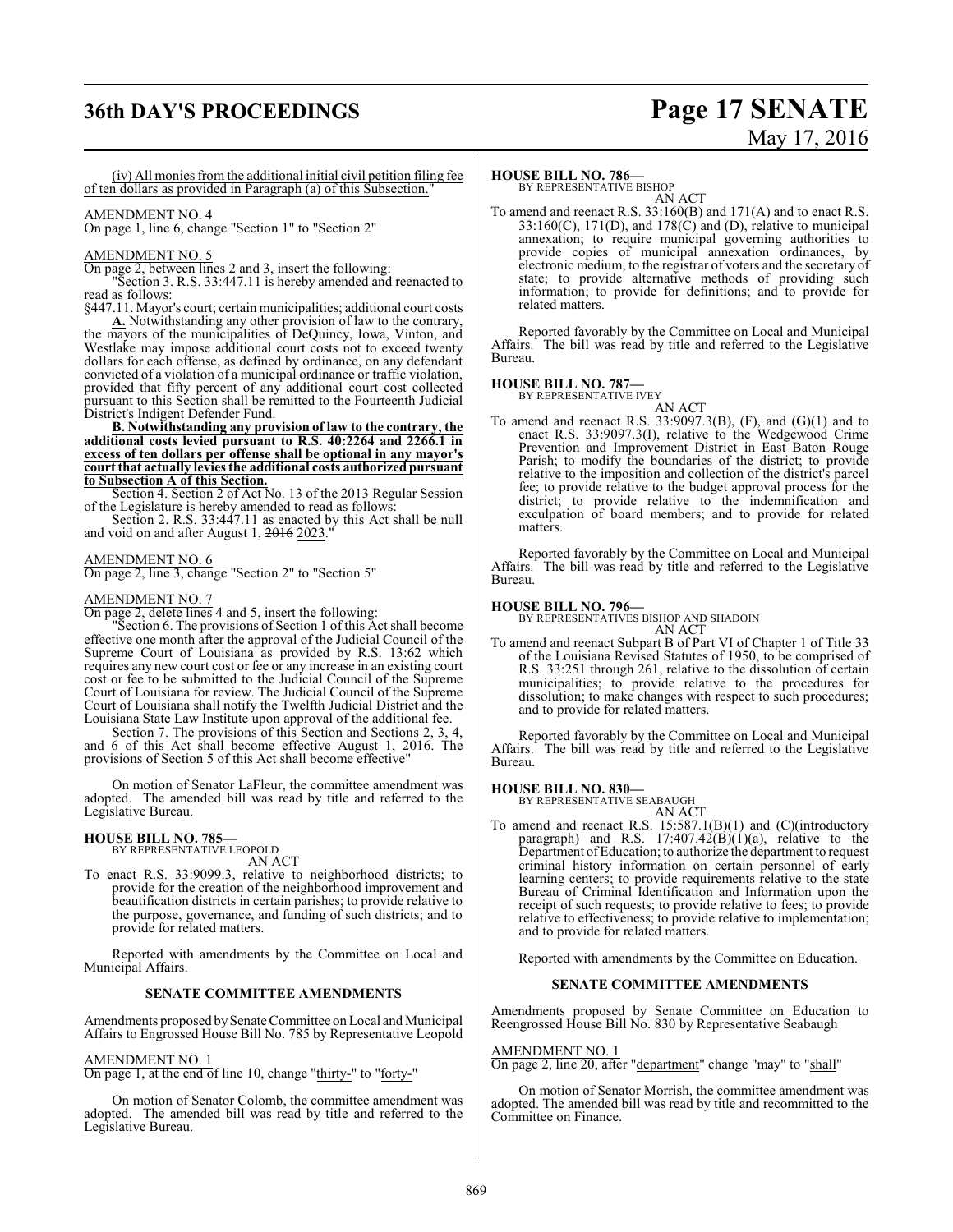# **Page 18 SENATE 36th DAY'S PROCEEDINGS**

May 17, 2016

#### **HOUSE BILL NO. 844—**

BY REPRESENTATIVE JAMES AN ACT

To amend and reenact R.S. 32:668(C), relative to the suspension or revocation of certain driving privileges; to allow for extension of driving privileges following an order by the Department of Public Safety and Corrections suspending or revoking such privileges and if the licensee takes certain actions; and to provide for related matters.

Reported favorably by the Committee on Transportation, Highways and Public Works. The bill was read by title and referred to the Legislative Bureau.

#### **HOUSE BILL NO. 853—**

BY REPRESENTATIVE ROBERT JOHNSON AN ACT

To amend and reenact R.S. 34:1801, relative to the Avoyelles Parish Port Commission; to provide for the membership of the Avoyelles Parish Port Commission; and to provide for related matters.

Reported favorably by the Committee on Local and Municipal Affairs. The bill was read by title and referred to the Legislative Bureau.

#### **HOUSE BILL NO. 888—** BY REPRESENTATIVE PIERRE

AN ACT

To amend and reenact R.S. 47:505(B)(2), relative to license plates; to modify the notice requirement for canceled license plates applicable to dealers who resell trade-in vehicles; to extend the notice requirement for canceled license plates for such dealers to leased vehicles; and to provide for related matters.

Reported favorably by the Committee on Transportation, Highways and Public Works. The bill was read by title and referred to the Legislative Bureau.

## **HOUSE BILL NO. 936— (Substitute for House Bill No. 329 by Representative Marcelle)** BY REPRESENTATIVE MARCELLE

AN ACT

To amend and reenact R.S.  $47:532.1(A)(5)$  and to enact R.S.  $47:532.1(A)(7)(e)$ , (f), and (g) and (E), relative to public license tag agents; to provide relative to the fee assessed for public license tag agents to require license plates be made available to public license tag agents; to require for payment of production of such license plates and reimbursement of such payment; to require public license tag agents undertake certain actions; to provide relative to contracts between the Department of Public Safety and Corrections, office of motor vehicles and public license tag agents; to amend administrative rules of the Department of Public Safety and Corrections, office of motor vehicles, relating to contracts between the Department of Public Safety and Corrections, office of motor vehicles and public license tag agents; to amendLAC 55:III.1569(C); and to provide for related matters.

Reported with amendments bytheCommittee on Transportation, Highways and Public Works.

#### **SENATE COMMITTEE AMENDMENTS**

Amendments proposed by Senate Committee on Transportation, Highways and Public Works to Reengrossed House Bill No. 936 by Representative Marcelle

#### AMENDMENT NO. 1

On page 1, at the end of line 8, delete "to" and delete lines 9 through 11 and on line 12, delete "amend LAC 55:III.1569(C);"

#### AMENDMENT NO. 2

On page 1, line 20, change "biannual" to "biennial"

AMENDMENT NO. 3

On page 1, line 22, after "public" insert "license"

AMENDMENT NO. 4 On page 3, line 6, after "shall be" insert "for a term of"

AMENDMENT NO. 5 On page 3, delete lines 8 through 12

#### AMENDMENT NO. 6

On page 3, line 13, change "Section 3." to "Section 2."

AMENDMENT NO. 7 On page 3, line 17, change "Section 4." to "Section 3."

On motion of Senator Cortez, the committee amendment was adopted. The amended bill was read by title and referred to the Legislative Bureau.

#### **HOUSE BILL NO. 937— (Substitute for House Bill No. 838 by Representative Havard)** BY REPRESENTATIVE HAVARD

AN ACT

To amend and reenact R.S.  $15:587(A)(1)(e)(iv)$  and (v), relative to background checks required for persons who perform certain services relating to motor vehicles; to provide for limitations on background checks required of certain persons who have or are seeking a contract or license with the Department of Public Safety and Corrections, public safety services, to perform certain services relative to motor vehicles; to provide for an effective date; and to provide for related matters.

Reported favorably by the Committee on Transportation, Highways and Public Works. The bill was read by title and referred to the Legislative Bureau.

**HOUSE BILL NO. 948—** BY REPRESENTATIVE STEVE CARTER AN ACT

To enact R.S. 17:3351(J), relative to education facilities at public postsecondary education institutions; to require management boards to adopt policies with respect to use of such facilities; to require reports; to provide relative to construction of new facilities; and to provide for related matters.

Reported with amendments by the Committee on Education.

#### **SENATE COMMITTEE AMENDMENTS**

Amendments proposed by Senate Committee on Education to Reengrossed House Bill No. 948 by Representative Steve Carter

#### AMENDMENT NO. 1

On page 2, after line 29, insert the following:

"(4) When submitting a request for capital outlay funds as provided in Paragraph (3) of this Subsection, the board shall include with the request a summary of the proceedings of the public hearing held pursuant to such Paragraph, and the information collected pursuant to Paragraph (2) of this Subsection."

On motion of Senator Morrish, the committee amendment was adopted. The amended bill was read by title and referred to the Legislative Bureau.

#### **HOUSE BILL NO. 991—**

BY REPRESENTATIVE FOIL

AN ACT To enact Chapter 22 of Title 17 of the Louisiana Revised Statutes of 1950, to be comprised of R.S. 17:3081 through 3089, and R.S. 36:651(G)(5) and to repeal R.S. 17:3093.1, R.S. 36:651(T)(6) and 802.24, and Chapter 19 of Title 46 ofthe Louisiana Revised Statutes of 1950, comprised of R.S. 46:1721 through 1730, relative to programs for persons with disabilities; to provide that the ABLE account program shall be administered by the Louisiana Tuition Trust Authority; to create the ABLE account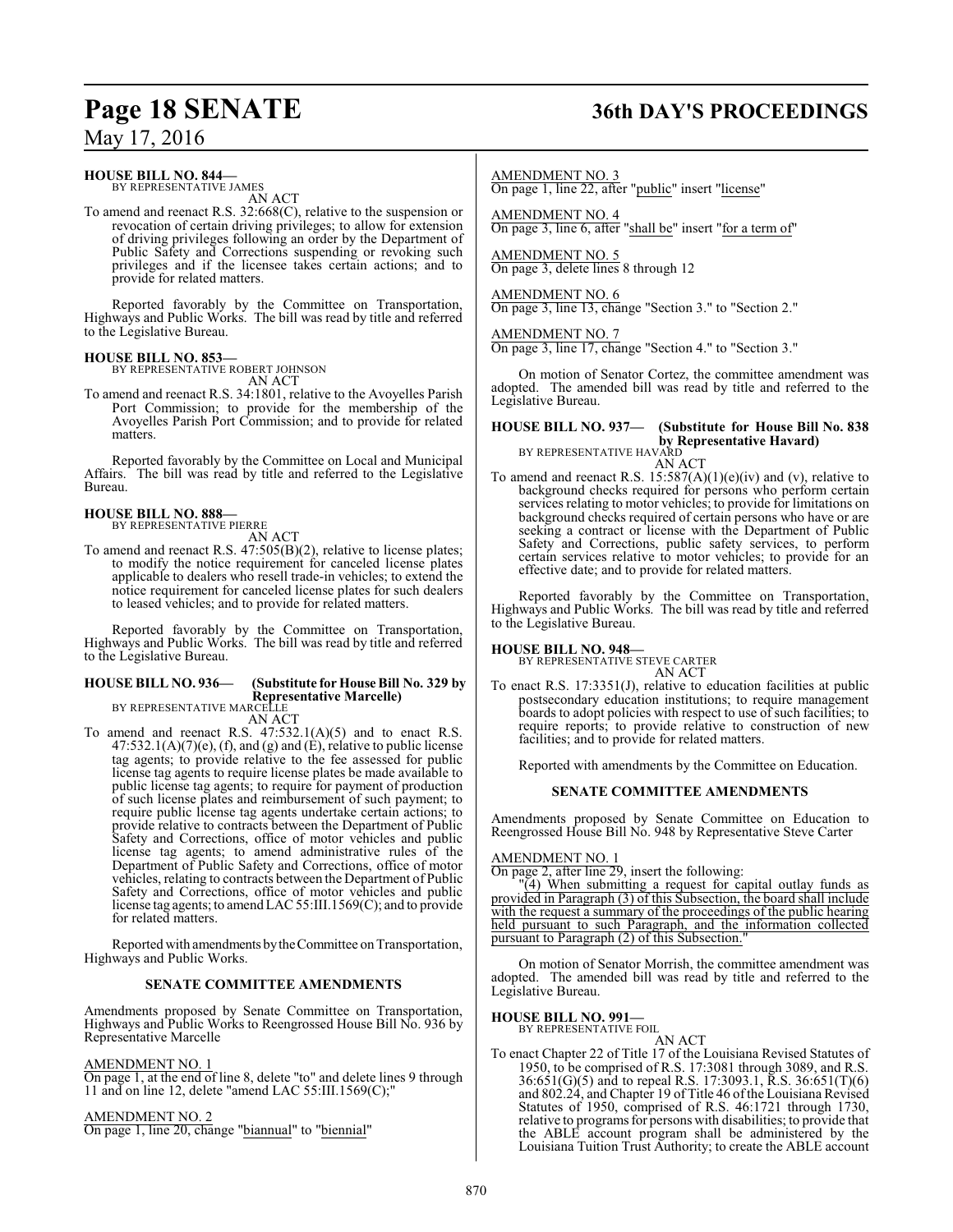# **36th DAY'S PROCEEDINGS Page 19 SENATE**

# May 17, 2016

Advisory council; to provide relative to legislative oversight; and to provide for related matters.

Reported with amendments by the Committee on Education.

#### **SENATE COMMITTEE AMENDMENTS**

Amendments proposed by Senate Committee on Education to Reengrossed House Bill No. 991 by Representative Foil

AMENDMENT NO. 1 On page 1, at the end of line 7, change "account" to "Account"

AMENDMENT NO. 2 On page 1, line 8, change "council to "Council"

AMENDMENT NO. 3 On page 1, line 19, change "meaning ascribed to" to "meanings ascribed"

AMENDMENT NO. 4 On page 1, at the beginning of line 20, delete "them"

AMENDMENT NO. 5 On page 2, at the end of line 9, after "Council" insert a period "." and delete the remainder of the line, and delete line 10

AMENDMENT NO. 6

On page 2, at the end of line 11, after "Authority" insert a period "." and delete the remainder of the line, and delete line 12

#### AMENDMENT NO. 7

On page 2, line 15, between "individual" and "provided" insert "as"

AMENDMENT NO. 8 On page 8, line 7, change "account advisory council" to "Account Advisory Council"

AMENDMENT NO. 9

On page 8, line 8, change "account advisory council" to "Account Advisory Council"

#### AMENDMENT NO. 10

On page 9, line 24, change "account advisory council" to "Account Advisory Council"

On motion of Senator Morrish, the committee amendment was adopted. The amended bill was read by title and referred to the Legislative Bureau.

#### **HOUSE BILL NO. 1009—**

BY REPRESENTATIVE HAVARD AN ACT

To amend and reenact R.S. 39:1594(C)(5) and (D) through (I) and 1595(B)(4) and (6) through (12) and to enact R.S. 39:1594(J) and 1595(B)(13), relative to competitive sealed bids and proposals; to provide for electronic submission of bids under certain circumstances; to require a public entity to provide a secure electronic interactive system; to provide for exceptions; and to provide for related matters.

Reported favorably by the Committee on Finance. The bill was read by title and referred to the Legislative Bureau.

#### **HOUSE BILL NO. 1010—**

BY REPRESENTATIVES DEVILLIER, TERRY BROWN, CARPENTER,<br>STEVE CARTER, GISCLAIR, GLOVER, GUINN, TERRY LANDRY,<br>LEBAS, MARCELLE, PIERRE, POPE, AND WHITE<br>AN ACT

To amend and reenact R.S. 47:463.170(D), relative to motor vehicle special prestige license plates; to provide for the "Lung Cancer Alliance" special prestige plate; to modify the annual royalty fee collected by the department; and to provide for related matters.

Reported favorably by the Committee on Transportation, Highways and Public Works. The bill was read by title and referred to the Legislative Bureau.

#### **HOUSE BILL NO. 1013—**

BY REPRESENTATIVE THIBAUT

AN ACT To amend and reenact R.S. 32:705(B)(introductory paragraph) and to enact R.S. 32:705(B)(3), relative to transferring ownership of a motor vehicle, which has been declared a total loss, to an insurance company; to provide for the validity of the document transferring ownership; and to provide for related matters.

Reported favorably by the Committee on Transportation, Highways and Public Works. The bill was read by title and referred to the Legislative Bureau.

#### **HOUSE BILL NO. 1016—**

BY REPRESENTATIVE GISCLAIR

AN ACT To amend and reenact R.S. 32:388(B)(1)(b)(iv), relative to trucks hauling concrete or construction aggregates; to extend the termination date for two years for the authorization of readymixed concrete trucks to exceed the maximum gross vehicle weight under certain conditions; and to provide for related matters.

Reported favorably by the Committee on Transportation, Highways and Public Works. The bill was read by title and referred to the Legislative Bureau.

#### **HOUSE BILL NO. 1044—**

BY REPRESENTATIVE ZERINGUE AN ACT

To amend and reenact R.S. 38:2290, relative to the construction of public buildings or projects; to provide for exceptions to the prohibition on closed specification of a product used in the construction of a public building or project; and to provide for related matters.

Reported favorably by the Committee on Transportation, Highways and Public Works. The bill was read by title and referred to the Legislative Bureau.

## **HOUSE BILL NO. 1057— (Substitute for House Bill No. 407 by Representative Havard)**

BY REPRESENTATIVE HAVARD AN ACT To amend and reenact R.S. 48:224.1(A) and to enact R.S. 48:224.1(D), relative to the transfer of roads from the state highway system to governmental subdivisions; to provide for certain conditions of such transfers; to provide authority for the promulgation of administrative rules; and to provide for related matters.

Reported favorably by the Committee on Transportation, Highways and Public Works. The bill was read by title and referred to the Legislative Bureau.

#### **HOUSE BILL NO. 1126—**

BY REPRESENTATIVE CHAD BROWN AN ACT

To amend and reenact R.S. 22:439(D) and R.S. 39:1528 and to enact R.S. 22:2301(F), relative to the office of risk management; to clarify that the office and certain providers are not subject to the provisions of the Louisiana Insurance Code; to prohibit application of certain insurance taxes and assessments on insurance policies of the state and its agencies; to provide for an effective date; and to provide for related matters.

Reported favorably by the Committee on Finance. The bill was read by title and referred to the Legislative Bureau.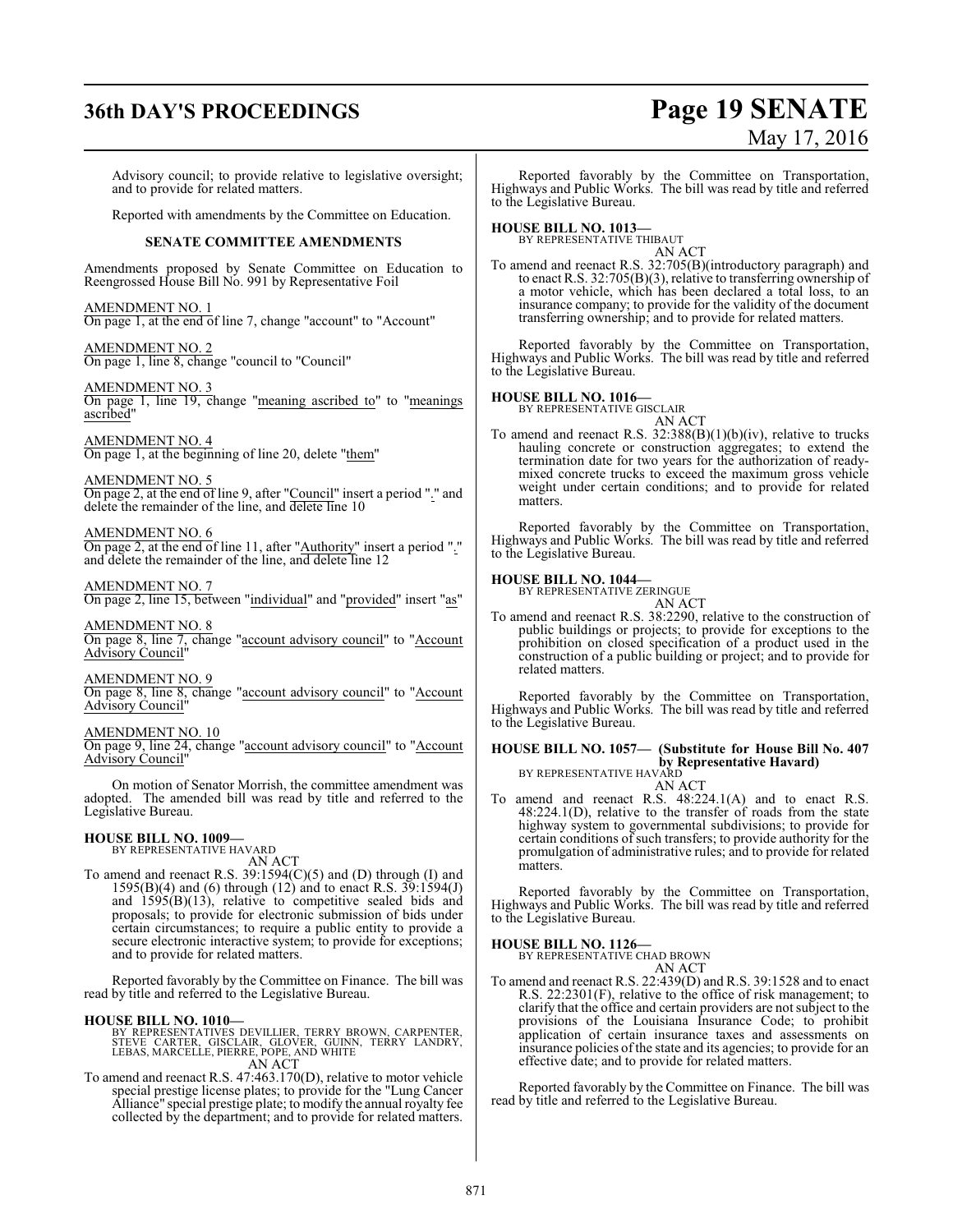# **Page 20 SENATE 36th DAY'S PROCEEDINGS**

May 17, 2016

#### **HOUSE BILL NO. 1134— (Substitute for House Bill No. 433 by Representative Hazel)** BY REPRESENTATIVE HAZEL

AN ACT

To amend and reenact R.S. 32:414(R)(3), relative to economic hardship licenses; to require the issuance of economic hardship licenses when related to state tax delinquency; to provide for the conditions under which such license can be issued; to establish the duration of such economic hardship licenses; and to provide for related matters.

Reported with amendments bytheCommittee on Transportation, Highways and Public Works.

#### **SENATE COMMITTEE AMENDMENTS**

Amendments proposed by Senate Committee on Transportation, Highways and Public Works to Engrossed House Bill No. 1134 by Representative Hazel

#### AMENDMENT NO. 1

On page 1, line 13, change "two years" to "one year"

On motion of Senator Cortez, the committee amendment was adopted. The amended bill was read by title and referred to the Legislative Bureau.

## **HOUSE BILL NO. 1138— (Substitute for House Bill No. 822 by Representative Montoucet)** BY REPRESENTATIVE MONTOUCET

AN ACT

To enact R.S. 32:402.1(E) and to repeal R.S. 32:422(B) and 422.1, relative to permits and licenses issued to persons to operate motor vehicles; to provide for the issuance of a temporary instructional permit for first-time applicants for driving privileges prior to beginning a driver's education or training course; to provide for the imposition of a fee; to provide for exceptions; to repeal existing authority for the issuance of certain permits authorizing certain persons to drive with certain driving instructors; and to provide for related matters.

Reported favorably by the Committee on Transportation, Highways and Public Works. The bill was read by title and referred to the Legislative Bureau.

#### **HOUSE BILL NO. 1143— (Substitute for House Bill No. 233 by Representative Stokes)** BY REPRESENTATIVE STOKES

## AN ACT

To enact R.S. 32:1(1.2), relative to motor vehicles; to define "autonomous technology" for purposes of highway regulatory provisions; and to provide for related matters.

Reported favorably by the Committee on Transportation, Highways and Public Works. The bill was read by title and referred to the Legislative Bureau.

#### **HOUSE BILL NO. 1147— (Substitute for House Bill No. 125 by Representative Smith)** BY REPRESENTATIVE SMITH

AN ACT

To amend and reenact R.S. 33:1, relative to incorporation of municipalities; to provide relative to the process of petitioning for incorporation; to establish time limits for the submission of a petition to the registrar of voters for certification; to provide that a petition becomes a public record on a certain date; to prohibit annexation during the petitioning process; and to provide for related matters.

Reported favorably by the Committee on Local and Municipal Affairs. The bill was read by title and referred to the Legislative Bureau.

#### **Rules Suspended**

Senator LaFleur asked for and obtained a suspension ofthe rules to recommit a bill.

#### **HOUSE BILL NO. 431—** BY REPRESENTATIVE CARMODY

AN ACT

To amend and reenact R.S. 45:1177(A)(2), relative to the Public Service Commission; to increase certain quarterly fees with respect to common and contract motor carriers and public utilities; to provide for effectiveness; and to provide for related matters.

Senator LaFleur moved to recommit the bill fromthe Committee on Revenue and Fiscal Affairs to the Committee on Finance.

Without objection, so ordered.

#### **Conference Committee Reports**

The following reports were received and read:

#### **HOUSE CONCURRENT RESOLUTION NO. 9—**

BY REPRESENTATIVES THIBAUT, ANDERS, BISHOP, BROADWATER,<br>CHAD BROWN, TERRY BROWN, CARMODY, ROBBY CARTER,<br>CONNICK, COX, GAINES, GAROFALO, GISCLAIR, GUINN, LANCE<br>HARRIS, HAVARD, HAZEL, HENSGENS, HILL, HORTON, HOWARD,<br>HUNTER, A CONCURRENT RESOLUTION

To create the Feral Hog Management Advisory Task Force in the Department of Wildlife and Fisheries.

#### **CONFERENCE COMMITTEE REPORT**

#### 9 May 2016

To the Honorable Speaker and Members of the House of Representatives and the Honorable President and Members of the Senate.

Ladies and Gentlemen:

We, the conferees appointed to confer over the disagreement between the two houses concerning House Concurrent Resolution No. 9 by Representative Thibaut recommend the following concerning the Reengrossed bill:

- 1. That the Senate Committee Amendments by the Senate Committee on Natural Resources (#1981) be adopted.
- That the following amendment be adopted:

AMENDMENT NO. 1

On page 3, between lines 7 and 8, insert the following:

 $\sqrt{11}$ ) One member appointed by the secretary of the Department of Wildlife and Fisheries from three nominees submitted by the Wildlife Research Institute."

Respectfully submitted,

| Representatives:     | Senators:        |
|----------------------|------------------|
| Major Thibaut Jr.    | Norby Chabert    |
| <b>Stuart Bishop</b> | Rick Ward III    |
| Chad Brown           | Francis Thompson |

Senator Ward moved that the Conference Committee Report be adopted.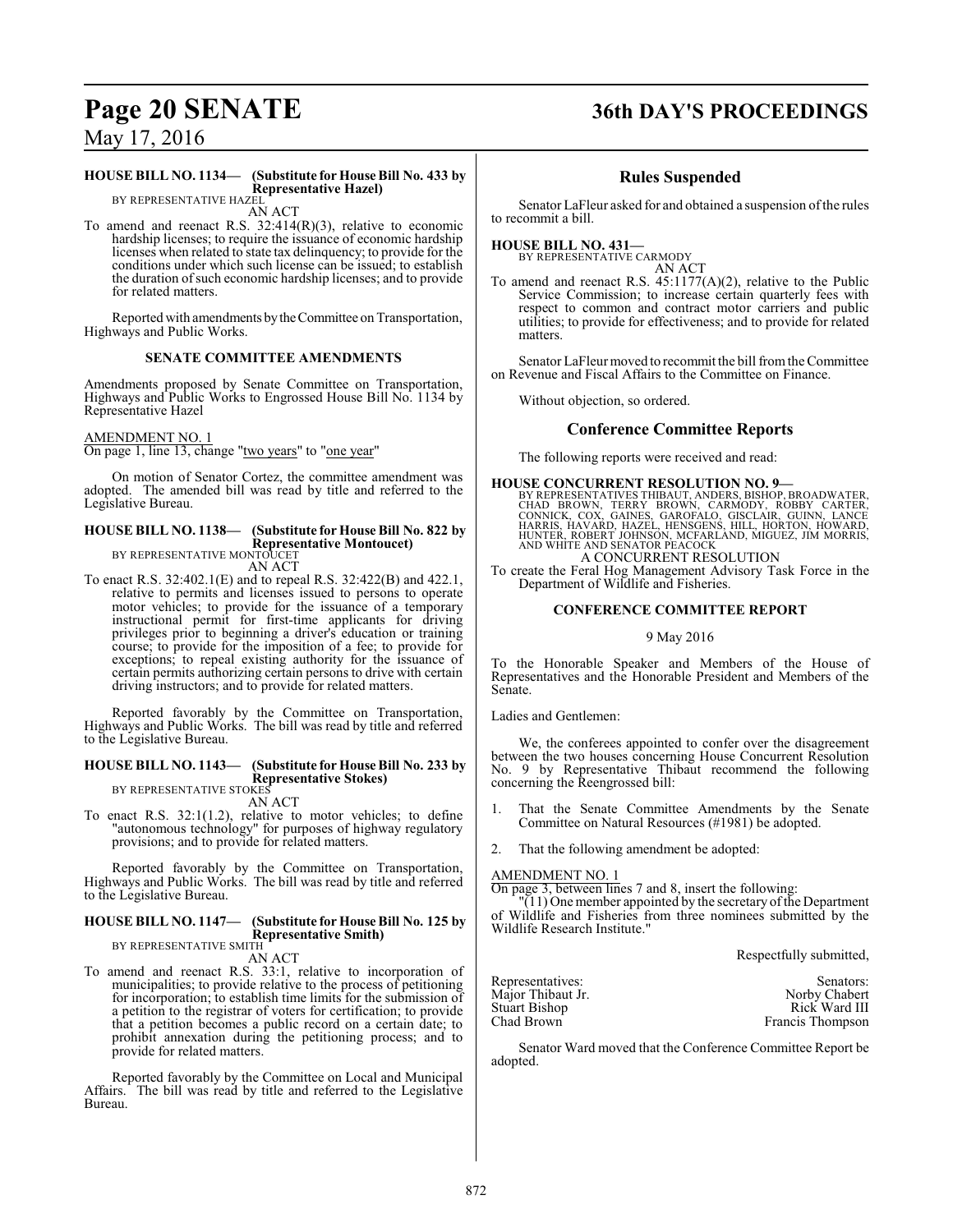# **36th DAY'S PROCEEDINGS Page 21 SENATE**

### **ROLL CALL**

The roll was called with the following result:

#### YEAS

| Mr. President | Erdey     | Mizell    |
|---------------|-----------|-----------|
|               |           |           |
| Allain        | Fannin    | Morrish   |
| Appel         | Gatti     | Peacock   |
| Barrow        | Hewitt    | Perry     |
| Boudreaux     | Johns     | Peterson  |
| Brown         | LaFleur   | Riser     |
| Carter        | Lambert   | Smith, G. |
| Chabert       | Long      | Smith, J. |
| Claitor       | Luneau    | Thompson  |
| Colomb        | Martiny   | Walsworth |
| Cortez        | Milkovich | Ward      |
| Donahue       | Mills     | White     |
| Total - 36    |           |           |
|               | NAYS      |           |

Tarver

Total - 1

#### ABSENT

Bishop Morrell Total - 2

The Chair declared the Conference Committee Report was adopted.

#### **Senate Concurrent Resolutions on Second Reading Reported by Committees**

#### **SENATE CONCURRENT RESOLUTION NO. 89—** BY SENATOR BROWN

A CONCURRENT RESOLUTION

To urge and request the Board of Supervisors of Community and Technical Colleges to encourage each institution in its systemto coordinate with local employers to develop and provide orientation programs to students, beginning in middle school and continuing until graduation, regarding the occupational programs available that will prepare students for high-paying, skilled careers that are in high demand in their local area.

Reported with amendments by the Committee on Education.

#### **SENATE COMMITTEE AMENDMENTS**

Amendments proposed by Senate Committee on Education to Original Senate Concurrent Resolution No. 89 by Senator Brown

#### AMENDMENT NO. 1

On page 1, at the beginning of line 3, change "direct" to "encourage"

#### AMENDMENT NO. 2

On page 2, line 6, between "to" and "each" change "direct" to "encourage"

On motion of Senator Morrish, the committee amendment was adopted.

The resolution was read by title. Senator Brown moved to adopt the amended Senate Concurrent Resolution.

# May 17, 2016

### **ROLL CALL**

The roll was called with the following result:

#### YEAS

Mr. President Fannin Peacock<br>Allain Catti Perry Allain Gatti Perry Barrow Johns Riser<br>Boudreaux LaFleur Smith, G. Boudreaux LaFleur Smith, G.<br>Brown Lambert Smith, J. Brown Lambert Smith,<br>
Carter Long Tarver Carter Long<br>Chabert Luneau Chabert Luneau Thompson Claitor Martiny Walsworth Colomb Milkovich Ward<br>Cortez Mills White Cortez Mills White Donahue Mizell Total - 37 Total - 0

Hewitt Peterson<br>
Johns Riser

Morrish **NAYS** 

#### ABSENT

Bishop Morrell Total - 2

The Chair declared the Senate had adopted the amended Senate Concurrent Resolution and ordered it engrossed and sent to the House.

### **SENATE CONCURRENT RESOLUTION NO. 90—**

BY SENATOR JOHN SMITH A CONCURRENT RESOLUTION

To memorialize the Congress of the United States to designate the Louisiana Highway 8/Louisiana Highway 28 corridor as Future Interstate 14.

Reported favorably by the Committee on Transportation, Highways and Public Works.

The resolution was read by title. Senator John Smith moved to adopt the Senate Concurrent Resolution.

#### **ROLL CALL**

The roll was called with the following result:

#### YEAS

| Mr. President<br>Allain<br>Appel<br>Barrow<br>Boudreaux<br><b>Brown</b><br>Carter<br>Chabert<br>Claitor<br>Colomb<br>Cortez<br>Donahue<br>Erdey<br>Total - 37 | Fannin<br>Gatti<br>Hewitt<br>Johns<br>LaFleur<br>Lambert<br>Long<br>Luneau<br>Martiny<br>Milkovich<br>Mills<br>Mizell<br>Morrish<br><b>NAYS</b> | Peacock<br>Perry<br>Peterson<br>Riser<br>Smith, G.<br>Smith, J.<br>Tarver<br>Thompson<br>Walsworth<br>Ward<br>White |
|---------------------------------------------------------------------------------------------------------------------------------------------------------------|-------------------------------------------------------------------------------------------------------------------------------------------------|---------------------------------------------------------------------------------------------------------------------|
| Total - 0                                                                                                                                                     | <b>ABSENT</b>                                                                                                                                   |                                                                                                                     |
| Bishop                                                                                                                                                        | Morrell                                                                                                                                         |                                                                                                                     |

Total - 2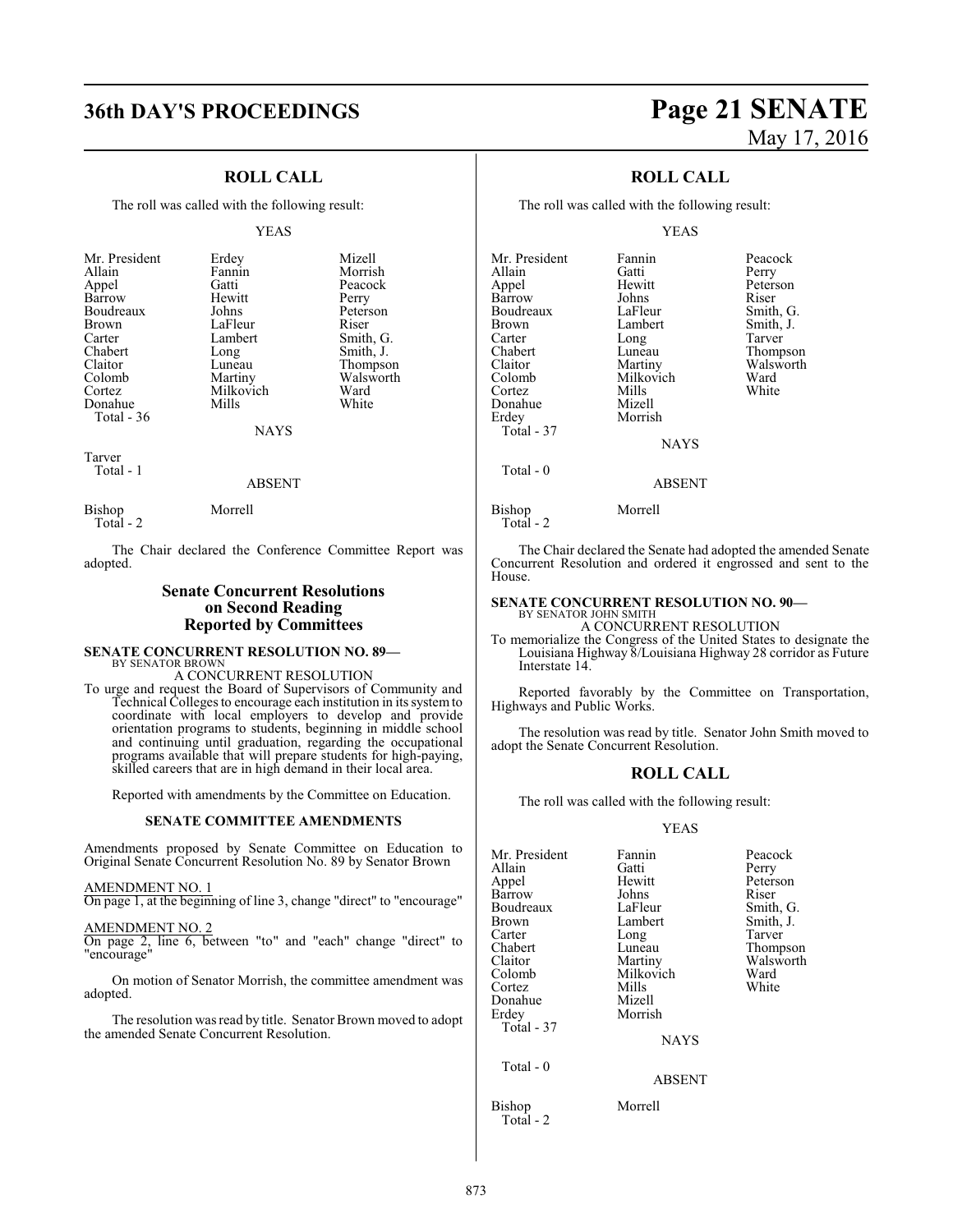# **Page 22 SENATE 36th DAY'S PROCEEDINGS** May 17, 2016

The Chair declared the Senate had adopted the Senate Concurrent Resolution and ordered it sent to the House.

#### **Senate Bills and Joint Resolutions on Third Reading and Final Passage**

#### **SENATE BILL NO. 332—** BY SENATOR MORRELL

AN ACT

To amend and reenact R.S. 4:193(B), R.S. 9:3583, R.S. 12:1041, R.S. 14:107.2(A) and 326(C), R.S. 15:1204.2(B)(4) and 1402(A), R.S. 17:111, 158(F), 1676(D), 2053(D)(3), 3402(A), and 3991(B)(3), R.S. 22:1452(C)(25), 1454(A), and 1964(7)(f), R.S. 23:332 and 2043(B)(1), R.S. 27:27.2(B) and 27.4, R.S. 37:1025(B), 1107(C), 1360.23(H), 1437(D), 1455(A)(28), 2654(C)(1), 2719, 3425(C), and 3447(C), R.S. 38:2315, R.S. 39:1411, R.S. 40:1133.1(C), 2113.4(A), 2113.6(A)(1) and (B),  $2120.35(B)(5)$ ,  $2125(B)$ ,  $2403(H)(1)$ , and  $2504$ , R.S. 46:437.11(A), 1104, 1134, 1154, the introductory paragraph of  $1407(B)(1)(e)$  and (F), 1995, and 2205, R.S. 47:37(C) and 287.755(C), R.S. 48:274.1(C), R.S. 49:145 and 146(A)(1), and R.S. 51:2231(A), 2232(3), 2235(16)(a), 2236(A), 2237(2), 2247, 2248, 2254 $(1)$  and  $(2)$ , the introductory paragraph of  $2255(A)$ , 2602(A), 2606(A)(1) through (5), 2607(A) and (C), and 2608 and to enact R.S. 23:302(9) and (10), relative to discrimination; to expand the application of various provisions relative to discrimination by adding additional criteria; to provide for definitions; to remove certain activities from provisions for the attorney general to institute civil proceedings against certain corporations; and to provide for related matters.

On motion of Senator Long, the bill was read by title and returned to the Calendar, subject to call.

#### **SENATE BILL NO. 36—** BY SENATOR GATTI

AN ACT

To amend and reenact R.S. 40:1231.1(A)(13), 1231.2(B)(2), and  $1231.8(A)(1)(b)$ , (G), and (N)(6), relative to medical malpractice claims; to provide with respect to exemptions from medical malpractice application; to provide definitions; to provide for an effective date; and to provide for related matters.

On motion of Senator Gatti, the bill was read by title and returned to the Calendar, subject to call.

#### **SENATE BILL NO. 131—** BY SENATOR JOHNS

AN ACT

To enact R.S. 22:1060.6, relative to the prescription drug cost; to provide for pharmacist communication with patients; to provide for immunity; to provide for an effective date; and to provide for related matters.

On motion of Senator Johns, the bill was read by title and returned to the Calendar, subject to call.

#### **SENATE BILL NO. 230—** BY SENATOR PETERSON

AN ACT

To amend and reenact the introductory paragraph of R.S. 17:3051, 3051(1) and (3), 3052(6), (7) and (8), 3053, 3054(A), the introductory paragraph of 3055 and, 3055(10), 3056(A)(1) and (H), and 3058, and R.S. 36:4.1(D) and to repeal R.S. 17:3052(4) and 3055(9) and R.S. 36:259(B), relative to the Health Education Authority of Louisiana; to provide for clarification to statement of purpose; to provide for definitions; to provide for updates to the authority membership; to provide for powers and duties; to provide with respect to bonds; to provide for an effective date; and to provide for related matters.

On motion of Senator Peterson, the bill was read by title and returned to the Calendar, subject to call.

### **SENATE BILL NO. 465—**

BY SENATOR BARROW AN ACT

To enact Part V of Chapter 11 of Title 40 of the Louisiana Revised Statutes of 1950, to be comprised of R.S. 40:2162.1 through 2162.16, relative to the regulation of freestanding emergency medical care facilities; to provide for a short title; to establish the purpose of the freestanding emergency medical facilities law; to provide for definitions; to provide for the licensure of freestanding emergency medical facilities; to establish minimum standards; to provide for an administrative fee; to provide for a funding formula; and to provide for related matters.

On motion of Senator Barrow, the bill was read by title and returned to the Calendar, subject to call.

#### **SENATE BILL NO. 460—**

BY SENATOR LAFLEUR

- AN ACT
- To amend and reenact R.S. 39:372(A)(1) and (D) and R.S. 49:320.1 and to enact R.S. 39:82(K) and 372(E), relative to state funds; to provide for the annual reporting of cash accounts carried forward and the annual reporting of unexpended fees and selfgenerated revenue; to provide relative to certain state depositories and associated banking and checking accounts; to provide for reporting requirements relative to such banking and checking accounts; to provide for an effective date; and to provide for related matters.

#### **Floor Amendments**

Senator Martiny sent up floor amendments.

#### **SENATE FLOOR AMENDMENTS**

Amendments proposed by Senator Martiny on behalf of the Legislative Bureau to Engrossed Senate Bill No. 460 by Senator LaFleur

AMENDMENT NO. 1

On page 1, line 3, following "and" and before "," change "372(E)" to "372 $(\bar{E})$  and  $(F)$ "

AMENDMENT NO. 2

On page 1, line ll, following "and" and before "are" change "372(E)" to "372(E) and (F)"

On motion of Senator Martiny, the amendments were adopted.

#### **Floor Amendments**

Senator LaFleur proposed the following amendments.

#### **SENATE FLOOR AMENDMENTS**

Amendments proposed by Senator LaFleur to Engrossed Senate Bill No. 460 by Senator LaFleur

AMENDMENT NO. 1 On page 1, line 2, delete "and (D)" and insert ", (D), and (E)"

AMENDMENT NO. 2 On page 1, line 3, delete "372 $(E)$ " and insert "372 $(F)$  and  $(G)$ "

AMENDMENT NO. 3 On page 1, line 10, delete "and (D)" and insert ", (D), and (E)"

AMENDMENT NO. 4 On page 1, line 11, delete "372(E)" and insert "372(F) and (G)"

AMENDMENT NO. 5

On page 2, between lines 24 and 25, insert the following:

"E. **G.** The legislative auditor shall review each state agency's compliance with the review board's approved cash management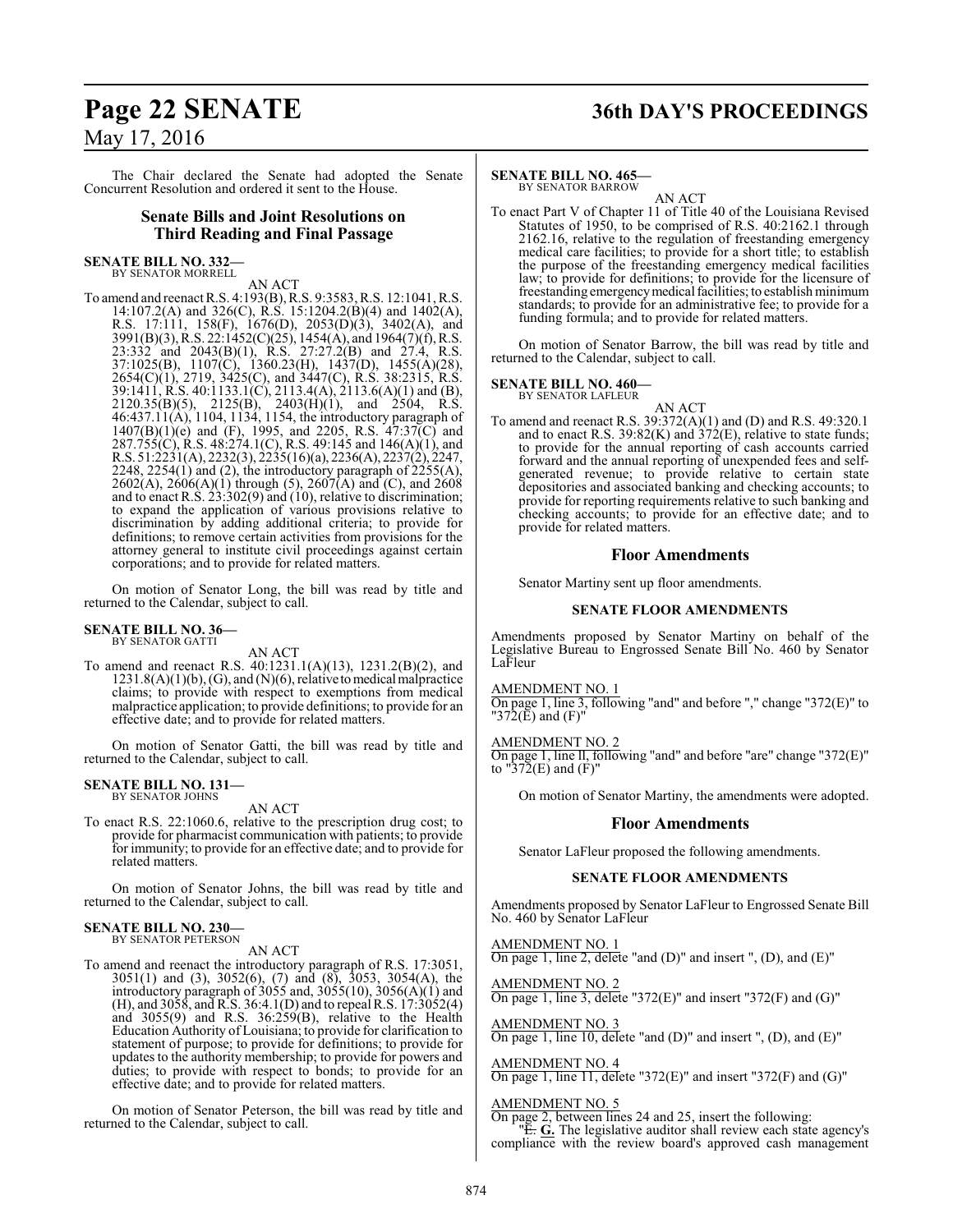# **36th DAY'S PROCEEDINGS Page 23 SENATE**

policies and procedures. Any noncompliance shall be reported to the Legislative Audit Advisory Council and to the cash management review board."

On motion of Senator LaFleur, the amendments were adopted.

The bill was read by title. Senator LaFleur moved the final passage of the amended bill.

#### **ROLL CALL**

The roll was called with the following result:

#### YEAS

Appel Gatti<br>Barrow Hewitt Boudreaux LaFleur<br>Brown Lambert Cortez Mills<br>Donahue Mizell Donahue Total - 38

Mr. President Erdey Morrish<br>Allain Fannin Peacock Fannin Peacock<br>Gatti Perry Hewitt Peterson<br>Johns Riser Bishop Johns Riser<br>Boudreaux LaFleur Smith, G. Brown Lambert Smith, J.<br>
Carter Long Tarver Carter Long Tarver<br>
Chabert Luneau Thomp Chabert Luneau Thompson<br>Claitor Martiny Walsworth Claitor Martiny Walsworth<br>Colomb Milkovich Ward Milkovich Ward<br>
Mills White

NAYS

#### Total - 0

#### ABSENT

Morrell Total - 1

The Chair declared the amended bill was passed, ordered reengrossed and sent to the House. Senator LaFleur moved to reconsider the vote by which the bill was passed and laid the motion on the table.

#### **House Concurrent Resolutions on Second Reading Reported by Committees**

# **HOUSE CONCURRENT RESOLUTION NO. 2—** BY REPRESENTATIVE BISHOP

A CONCURRENT RESOLUTION

To approve the annual integrated coastal protection plan for Fiscal Year 2017 as adopted by the Coastal Protection and Restoration Authority.

Reported favorably by the Committee on Transportation, Highways and Public Works. The concurrent resolution was read by title and recommitted to the Committee on Natural Resources.

#### **HOUSE CONCURRENT RESOLUTION NO. 25—** BY REPRESENTATIVE SCHRODER A CONCURRENT RESOLUTION

To direct each department of the executive branch of state government to submit to the commissioner of administration, the legislature, and the Task Force on Structural Changes in Budget and Tax Policy by July 1, 2016, a report that outlines the initiatives the department will take to ensure a more efficient operation for Fiscal Year 2016-2017 and beyond.

Reported with amendments by the Committee on Finance.

#### **SENATE COMMITTEE AMENDMENTS**

Amendments proposed by Senate Committee on Finance to Engrossed House Concurrent Resolution No. 25 by Representative Schroder

# May 17, 2016

#### AMENDMENT NO. 1

On page 1, line 2, change "direct" to "urge and request"

#### AMENDMENT NO. 2

On page 2, at the beginning of line 6, change "direct" to "urge and request

On motion of Senator LaFleur, the committee amendment was adopted.

The resolution was read by title. Senator Donahue moved to concur in the amended House Concurrent Resolution.

#### **ROLL CALL**

The roll was called with the following result:

YEAS

| Mr. President | Erdey         | Peacock   |
|---------------|---------------|-----------|
| Allain        | Fannin        | Perry     |
| Appel         | Gatti         | Peterson  |
| Barrow        | Hewitt        | Riser     |
| Bishop        | Johns         | Smith, G. |
| Boudreaux     | LaFleur       | Smith, J. |
| Brown         | Lambert       | Tarver    |
| Carter        | Long          | Thompson  |
| Chabert       | Luneau        | Walsworth |
| Claitor       | Martiny       | Ward      |
| Colomb        | Milkovich     | White     |
| Cortez        | Mills         |           |
| Donahue       | Morrish       |           |
| Total - 37    |               |           |
|               | <b>NAYS</b>   |           |
| Total - 0     |               |           |
|               | <b>ABSENT</b> |           |
| Mizell        | Morrell       |           |

Total - 2

The Chair declared the Senate had concurred in the amended House Concurrent Resolution and ordered it returned to the House.

#### **HOUSE CONCURRENT RESOLUTION NO. 44—** BY REPRESENTATIVE EDMONDS

A CONCURRENT RESOLUTION

To encourage each public school governing authority to fully use all resources available to provide students with quality remedial education programs and instruction that will improve student academic achievement and afford each student the opportunity to develop to his full potential, which is the goal of the state's public educational system.

Reported favorably by the Committee on Education.

The resolution was read by title. Senator Claitor moved to concur in the House Concurrent Resolution.

#### **ROLL CALL**

The roll was called with the following result:

#### YEAS

| Mr. President | Erdey   | Morrish   |
|---------------|---------|-----------|
| Allain        | Fannin  | Peacock   |
| Appel         | Gatti   | Perry     |
| Barrow        | Hewitt  | Peterson  |
| Bishop        | Johns   | Riser     |
| Boudreaux     | LaFleur | Smith, G. |
| Brown         | Lambert | Smith, J. |
| Carter        | Long    | Tarver    |
| Chabert       | Luneau  | Thompson  |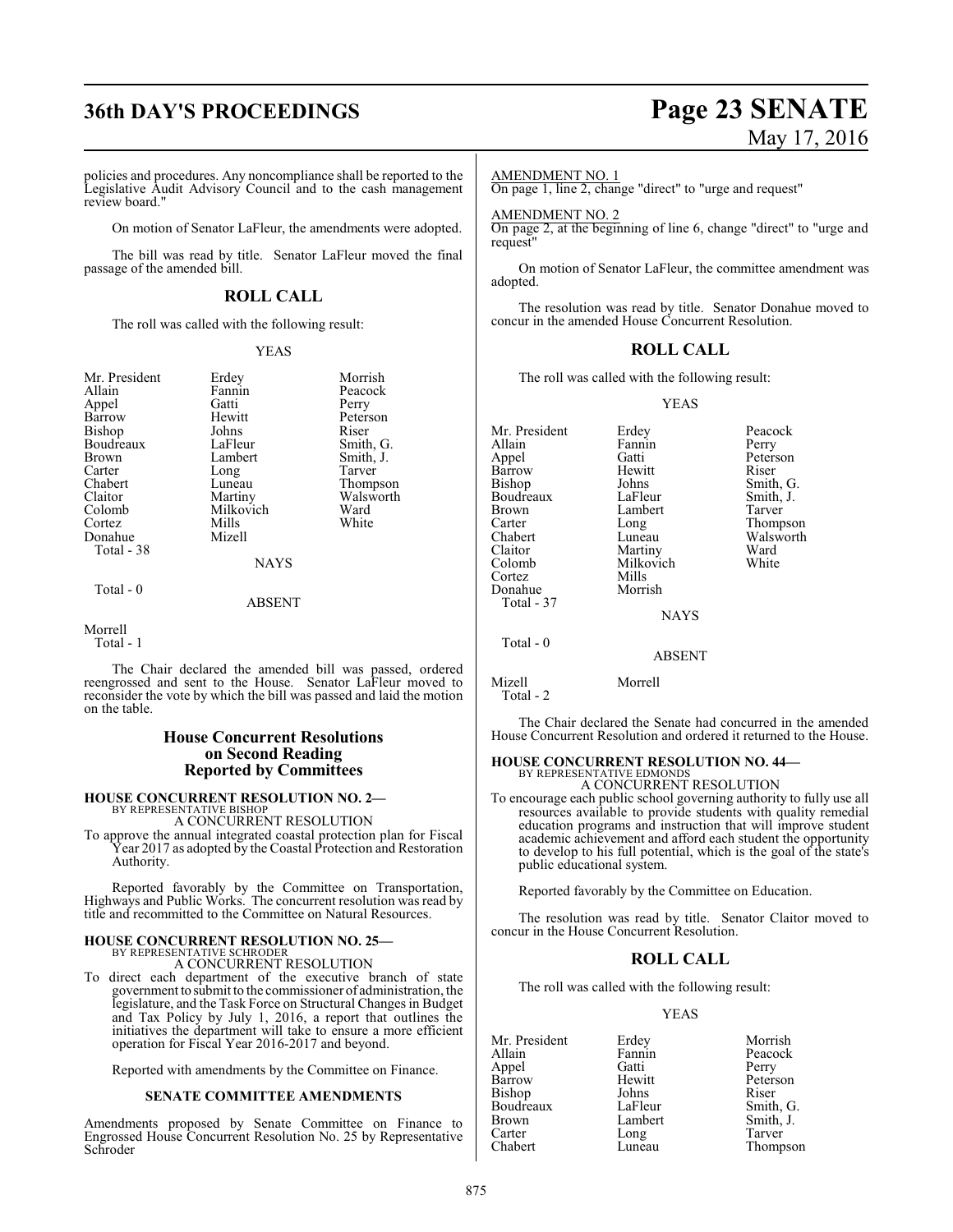| Claitor     | Martiny     | Walsworth |
|-------------|-------------|-----------|
|             |             |           |
| Colomb      | Milkovich   | Ward      |
| Cortez      | Mills       | White     |
| Donahue     | Mizell      |           |
| Total $-38$ |             |           |
|             | <b>NAYS</b> |           |

Total - 0

ABSENT

Morrell Total - 1

The Chair declared the Senate concurred in the House Concurrent Resolution and ordered it returned to the House.

**HOUSE CONCURRENT RESOLUTION NO. 80—** BY REPRESENTATIVE STEVE CARTER AND SENATOR WALSWORTH A CONCURRENT RESOLUTION

To establish the Virtual Library Study Commission to conduct a study regarding the development of a statewide virtual library and to submit a written report of findings and recommendations to the House Committee on Education and the Senate Committee on Education not later than March 1, 2017.

Reported favorably by the Committee on Education.

The resolution was read by title. Senator Claitor moved to concur in the House Concurrent Resolution.

#### **ROLL CALL**

The roll was called with the following result:

#### YEAS

| Mr. President | Erdey   | Peacock   |
|---------------|---------|-----------|
| Allain        | Fannin  | Perry     |
| Appel         | Gatti   | Peterson  |
| Barrow        | Hewitt  | Riser     |
| Bishop        | Johns   | Smith, G. |
| Boudreaux     | LaFleur | Smith, J. |
| <b>Brown</b>  | Lambert | Tarver    |
| Carter        | Long    | Thompson  |
| Chabert       | Luneau  | Walsworth |
| Claitor       | Martiny | Ward      |
| Colomb        | Mills   | White     |
| Cortez        | Mizell  |           |
| Donahue       | Morrish |           |
| Total - 37    |         |           |
|               | NAYS    |           |

Milkovich Total - 1

ABSENT

Morrell Total - 1

The Chair declared the Senate concurred in the House Concurrent Resolution and ordered it returned to the House.

#### **House Bills and Joint Resolutions on Third Reading and Final Passage**

#### **Bagneris Rule**

Senator Long moved to invoke the rule to temporarily pass over controversial House Bills on Third Reading and Final Passage with the intention of taking them up later, in their regular order and to specifically start with House Bill No. 81.

Without objection, so ordered.

# **Page 24 SENATE 36th DAY'S PROCEEDINGS**

#### **Senator Riser in the Chair**

**HOUSE BILL NO. 81—** BY REPRESENTATIVE BROADWATER

AN ACT

To enact R.S. 44:33.1, relative to public records; to require public bodies to make certain information concerning the custodian of records publicly available; to provide for the manner in which such information is required to be made publicly available; and to provide for related matters.

The bill was read by title. Senator Mizell moved the final passage of the bill.

### **ROLL CALL**

The roll was called with the following result:

#### YEAS

| Mr. President<br>Allain<br>Appel<br>Barrow<br>Bishop<br>Boudreaux<br>Brown<br>Carter<br>Chabert<br>Claitor<br>Colomb | Erdey<br>Fannin<br>Gatti<br>Hewitt<br>Johns<br>LaFleur<br>Lambert<br>Long<br>Luneau<br>Martiny<br>Milkovich | Morrish<br>Peacock<br>Perry<br>Peterson<br>Riser<br>Smith, G.<br>Smith, J.<br>Tarver<br>Walsworth<br>Ward<br>White |
|----------------------------------------------------------------------------------------------------------------------|-------------------------------------------------------------------------------------------------------------|--------------------------------------------------------------------------------------------------------------------|
| Cortez<br>Donahue                                                                                                    | Mills<br>Mizell                                                                                             |                                                                                                                    |
| Total - 37                                                                                                           | <b>NAYS</b>                                                                                                 |                                                                                                                    |
| Total $-0$                                                                                                           | <b>ABSENT</b>                                                                                               |                                                                                                                    |

Morrell Thompson

Total - 2

The Chair declared the bill was passed and ordered it returned to the House. Senator Mizell moved to reconsider the vote by which the bill was passed and laid the motion on the table.

#### **HOUSE BILL NO. 208—**

BY REPRESENTATIVE BISHOP AN ACT

To amend and reenact R.S. 51:3143(B), (C), and (E), relative to home service contract providers; to remove certain registration statuses; to provide a term for issued surety bonds; to provide for technical changes; to provide for an effective date; and to provide for related matters.

The bill was read by title. Senator Martiny moved the final passage of the bill.

#### **ROLL CALL**

The roll was called with the following result:

#### YEAS

| Mr. President | Erdey   | Mizell    |
|---------------|---------|-----------|
| Allain        | Fannin  | Morrish   |
| Appel         | Gatti   | Peacock   |
| <b>Barrow</b> | Hewitt  | Perry     |
| Boudreaux     | Johns   | Peterson  |
| <b>Brown</b>  | LaFleur | Riser     |
| Carter        | Lambert | Smith, G. |
| Chabert       | Long    | Tarver    |
| Claitor       | Luneau  | Thompson  |
| Colomb        | Martiny | Walsworth |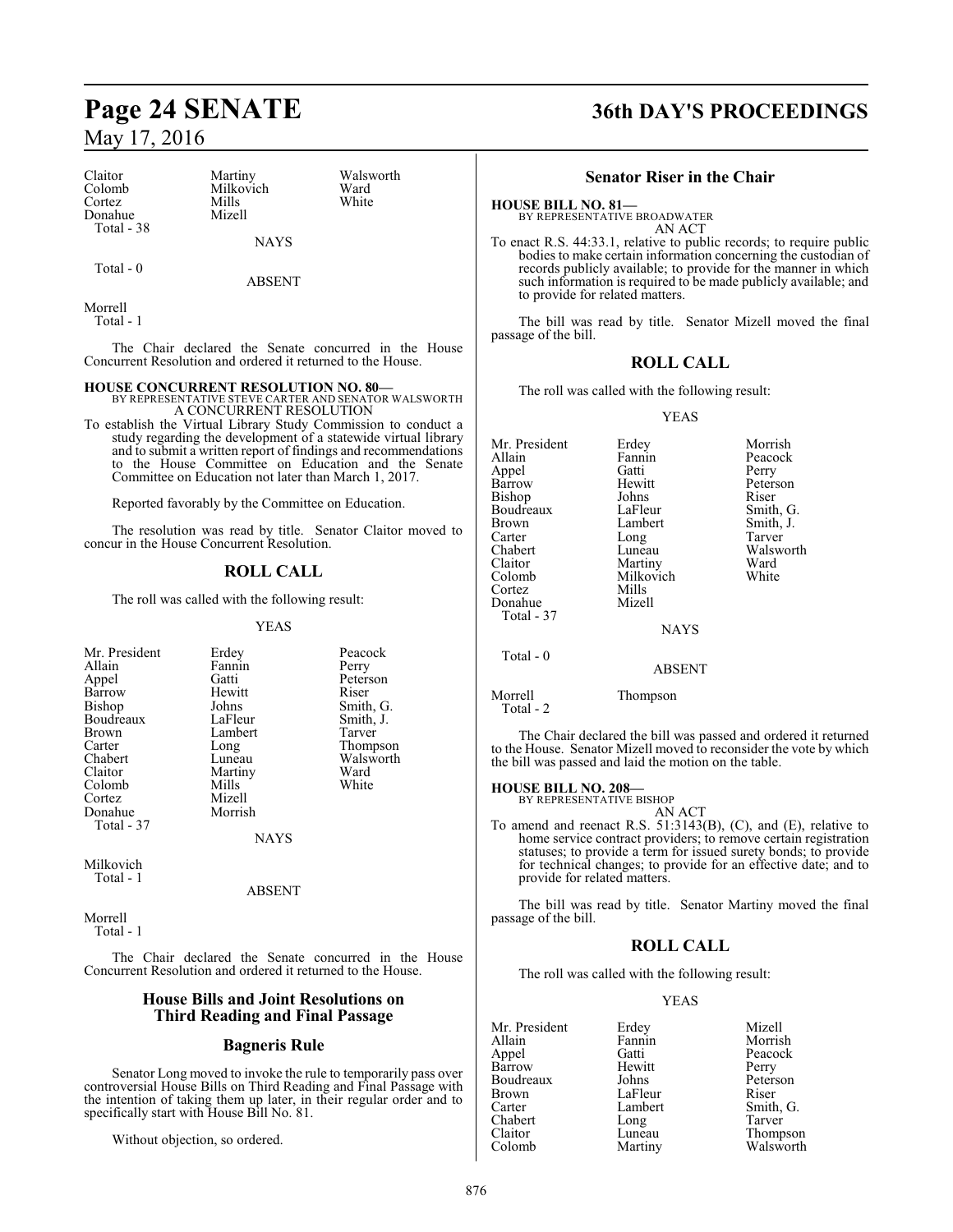| Cortez                 | Milkovich   | Ward  |
|------------------------|-------------|-------|
| Donahue<br>Total $-36$ | Mills       | White |
|                        | <b>NAYS</b> |       |

Smith, J. Total - 1

ABSENT

Bishop Morrell Total - 2

The Chair declared the bill was passed and ordered it returned to the House. Senator Martiny moved to reconsider the vote by which the bill was passed and laid the motion on the table.

# **HOUSE BILL NO. 271—** BY REPRESENTATIVE PRICE

AN ACT

To amend and reenact R.S. 32:783(F)(8), 791(B)(3)(b)(i) and (4)(b) and (G), 792(B)(8) through (12), (15), and (17)(a), 796(D)(3) and to enact R.S.  $32:792(17)(k)$  and  $(18)$ ; relative to the regulation of used motor vehicles; to amend the powers and duties of the Louisiana Used Motor Vehicle Commission; to amend usedmotor vehicle dealer license application procedures; to increase bond requirements for used motor vehicle dealers; to provide for unauthorized acts; to regulate purchase agreements; and to provide for related matters.

The bill was read by title. Senator Brown moved the final passage of the bill.

### **ROLL CALL**

The roll was called with the following result:

#### YEAS

| Mr. President | Fannin      | Peacock   |
|---------------|-------------|-----------|
| Allain        | Gatti       | Perry     |
| Appel         | Hewitt      | Peterson  |
| Barrow        | Johns       | Riser     |
| Boudreaux     | LaFleur     | Smith, G. |
| <b>Brown</b>  | Lambert     | Smith, J. |
| Carter        | Long        | Tarver    |
| Chabert       | Luneau      | Thompson  |
| Claitor       | Martiny     | Walsworth |
| Colomb        | Milkovich   | Ward      |
| Cortez        | Mills       | White     |
| Donahue       | Mizell      |           |
| Erdey         | Morrish     |           |
| Total - 37    |             |           |
|               | <b>NAYS</b> |           |

Total - 0

#### ABSENT

| Bishop     | Morrell |
|------------|---------|
| Total $-2$ |         |

The Chair declared the bill was passed and ordered it returned to the House. Senator Brown moved to reconsider the vote by which the bill was passed and laid the motion on the table.

**HOUSE BILL NO. 340—**<br>BY REPRESENTATIVES STOKES, ARMES, BACALA, BAGLEY, CHAD<br>BROWN, TERRY BROWN, CARMODY, CONNICK, COX, DAVIS,<br>EDMONDS, HILFERTY, HOFFMANN, HORTON, JONES, LYONS,<br>MIGUEZ, JAY MORRIS, PYLANT, REYNOLDS, WILLMO

#### AN ACT

To enact R.S. 51:1422, relative to the regulation of the sale or the solicitation for sale of an extended service agreement for motor vehicles; to prohibit certain sales or offers for sale of an extended service agreement; to classify each violation as a

deceptive and unfair trade practice; to provide for exceptions; and to provide for related matters.

The bill was read by title. Senator Martiny moved the final passage of the bill.

### **ROLL CALL**

The roll was called with the following result:

Morrish

YEAS

Mr. President Fannin Peacock<br>Allain Catti Perry Allain Gatti Perry Barrow Johns<br>Bishop LaFleur Boudreaux Lambert Smith,<br>Brown Long Tarver Brown Long<br>Chabert Luneau Chabert Luneau Thompson Claitor Martiny Walsworth Colomb Milkovich Ward<br>Cortez Mills White Cortez Mills White Donahue Mizell<br>Erdey Morris Total - 37

Hewitt Peterson<br>
Johns Riser LaFleur Smith, G.<br>Lambert Smith, J.

Total - 0

Carter Morrell Total - 2

The Chair declared the bill was passed and ordered it returned to the House. Senator Martiny moved to reconsider the vote by which the bill was passed and laid the motion on the table.

NAYS

ABSENT

## **HOUSE BILL NO. 472—** BY REPRESENTATIVE FALCONER

AN ACT

To enact R.S. 37:144(G), relative to powers and authority of the Louisiana State Board of Architectural Examiners; to establish the Louisiana Architecture Education and Research Fund; to restrict use of the fund; to regulate awards; to require annual reports; to provide for severability; to provide for effectiveness; and to provide for related matters.

The bill was read by title. Senator Hewitt moved the final passage of the bill.

#### **ROLL CALL**

The roll was called with the following result:

#### YEAS

| Mr. President | Fannin    | Peacock   |
|---------------|-----------|-----------|
| Allain        | Gatti     | Perry     |
| Appel         | Hewitt    | Peterson  |
| Barrow        | Johns     | Riser     |
| Boudreaux     | LaFleur   | Smith, G. |
| Brown         | Lambert   | Smith, J. |
| Carter        | Long      | Tarver    |
| Chabert       | Luneau    | Thompson  |
| Claitor       | Martiny   | Walsworth |
| Colomb        | Milkovich | Ward      |
| Cortez        | Mills     | White     |
| Donahue       | Mizell    |           |
| Erdey         | Morrish   |           |
| Total - 37    |           |           |
|               |           |           |

**NAYS** 

Total - 0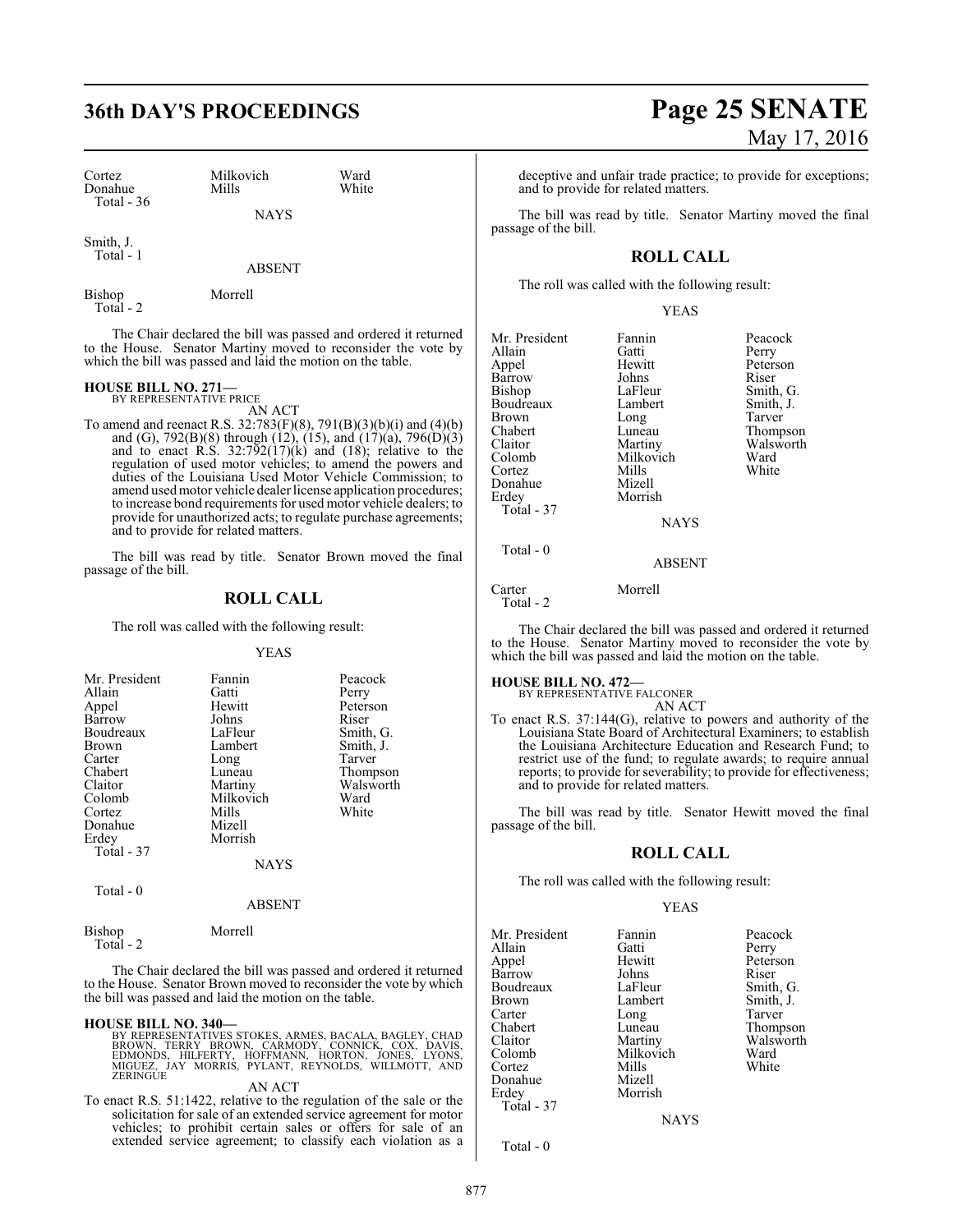#### ABSENT

Total - 2

Bishop Morrell

The Chair declared the bill was passed and ordered it returned to the House. Senator Hewitt moved to reconsider the vote by which the bill was passed and laid the motion on the table.

#### **HOUSE BILL NO. 532—** BY REPRESENTATIVE FALCONER

AN ACT

To amend and reenact R.S. 37:149 and 150(C) through (E) and to enact R.S. 37:150(F) and (G), relative to the Louisiana State Board of Architectural Examiners; to regulate the assessment and collection of fees; to provide for certificates of authority; to regulate renewals of licenses and certificates of authority; to provide for severability; to provide for effectiveness; and to provide for related matters.

The bill was read by title. Senator Hewitt moved the final passage of the bill.

#### **ROLL CALL**

The roll was called with the following result:

#### YEAS

| Mr. President        | Erdey         | Peacock   |
|----------------------|---------------|-----------|
| Allain               | Fannin        | Perry     |
| Appel                | Gatti         | Peterson  |
| Barrow               | Hewitt        | Riser     |
| Bishop               | Johns         | Smith, G. |
| Boudreaux            | LaFleur       | Smith, J. |
| Brown                | Lambert       | Tarver    |
| Chabert              | Long          | Thompson  |
| Claitor              | Luneau        | Walsworth |
| Colomb               | Mills         | Ward      |
| Cortez               | Mizell        | White     |
| Donahue              | Morrish       |           |
| Total - 35           |               |           |
|                      | <b>NAYS</b>   |           |
| Total - 0            |               |           |
|                      | <b>ABSENT</b> |           |
| Carter               | Milkovich     |           |
| Martiny<br>Total - 4 | Morrell       |           |
|                      |               |           |

The Chair declared the bill was passed and ordered it returned to the House. Senator Hewitt moved to reconsider the vote by which the bill was passed and laid the motion on the table.

#### **Mr. President in the Chair**

## **HOUSE BILL NO. 728—** BY REPRESENTATIVE STOKES

AN ACT

To amend and reenact R.S. 39:77, 461.1(B)(9)(b) and (C)(3), 461.4(B)(5) and (8)(b), (C), (D)(2), and (E), and 461.5, relative to the interim emergency board; to provide relative to procedures and requirements for obtaining consent of the legislature for the appropriation or borrowing of funds for an emergency or for capital outlay priority changes and adjustments; to provide relative to the authority, functions, and duties of the board; to provide relative to the authority, functions, and duties of the clerk of the House of Representatives and the secretary of the Senate; and to provide for related matters.

The bill was read by title. Senator Peterson moved the final passage of the bill.

# **Page 26 SENATE 36th DAY'S PROCEEDINGS**

### **ROLL CALL**

The roll was called with the following result:

YEAS

| Mr. President | Erdey     | Morrish       |
|---------------|-----------|---------------|
| Allain        | Fannin    | Peacock       |
| Appel         | Gatti     | Perry         |
| Barrow        | Hewitt    | Peterson      |
| Bishop        | Johns     | Riser         |
| Boudreaux     | LaFleur   | Smith, C      |
| <b>Brown</b>  | Lambert   | Smith, J.     |
| Carter        | Long      | Tarver        |
| Chabert       | Luneau    | <b>Thomps</b> |
| Claitor       | Martiny   | Walswor       |
| Colomb        | Milkovich | Ward          |
| Cortez        | Mills     | White         |
| Donahue       | Mizell    |               |
| Total - 38    |           |               |
|               | NAYS      |               |

tti Perry<br>Witt Peters witt Peterson<br>
ns Riser Fleur Smith, G.<br>
nbert Smith, J. Smith, J.<br>Tarver neau Thompson<br>
rtiny Walsworth Walsworth<br>Ward lkovich Ward<br><sup>Ils</sup> White

**NAYS** 

Morrell

Total - 0

Total - 1

The Chair declared the bill was passed and ordered it returned to the House. Senator Peterson moved to reconsider the vote by which the bill was passed and laid the motion on the table.

ABSENT

#### **HOUSE BILL NO. 804—** BY REPRESENTATIVE PUGH

AN ACT To amend and reenact R.S. 37:3397(B)(1) and (3), 3411, 3415.10,  $3415.15(A)$  and to enact R.S.  $37:3415.22$ , relative to the regulation of real estate appraisers and appraisal management companies; provides for licensing classifications and requirements; to regulate record keeping requirements; to change a sunset provision; to regulate real estate appraiser compensation; and to provide for related matters.

The bill was read by title. Senator White moved the final passage of the bill.

#### **ROLL CALL**

The roll was called with the following result:

#### YEAS

| Mr. President | Erdey         | Morrish   |
|---------------|---------------|-----------|
| Allain        | Fannin        | Peacock   |
| Appel         | Gatti         | Perry     |
| Barrow        | Hewitt        | Peterson  |
| Bishop        | Johns         | Riser     |
| Boudreaux     | LaFleur       | Smith, G. |
| Brown         | Lambert       | Smith, J. |
| Carter        | Long          | Tarver    |
| Chabert       | Luneau        | Thompson  |
| Claitor       | Martiny       | Walsworth |
| Colomb        | Milkovich     | Ward      |
| Cortez        | Mills         | White     |
| Donahue       | Mizell        |           |
| Total - 38    |               |           |
|               | <b>NAYS</b>   |           |
| Total $-0$    |               |           |
|               | <b>ABSENT</b> |           |
| Morrell       |               |           |

Total - 1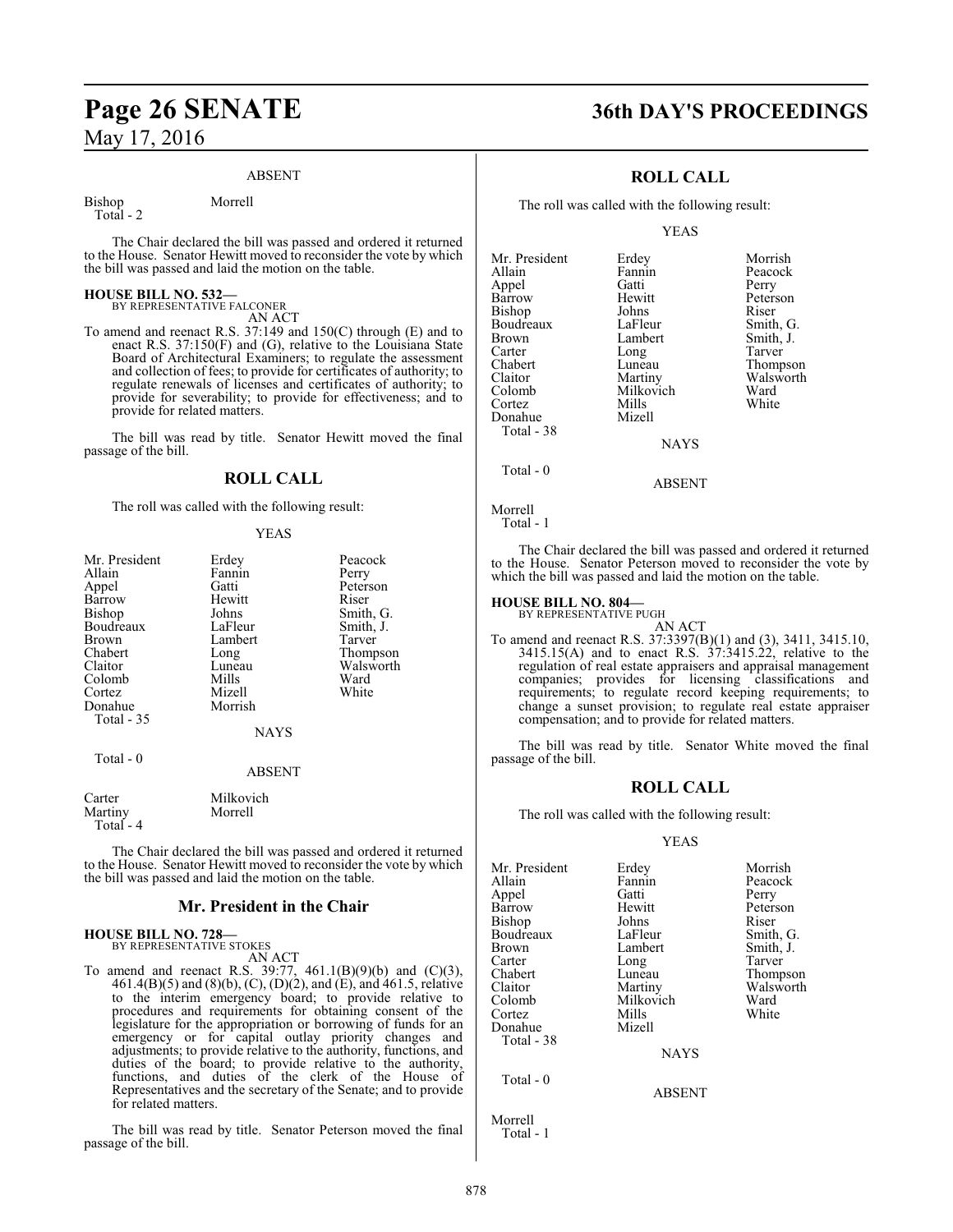# **36th DAY'S PROCEEDINGS Page 27 SENATE** May 17, 2016

The Chair declared the bill was passed and ordered it returned to the House. Senator White moved to reconsider the vote by which the bill was passed and laid the motion on the table.

#### **HOUSE BILL NO. 890—** BY REPRESENTATIVE DANAHAY

AN ACT

To amend and reenact R.S. 18:18(A)(7), 116(A)(1)(introductory paragraph) and (a),  $(B)(1)(a)$  and  $(d)$  and  $(2)(a)$  and  $(b)$ , and  $(C)$ , 193(D), 424(B)(1), 425(B), 444(D), 463(A)(2)(b), 470(B), 532.1(D)(2)(a) and (E), 563(D)(2), 583(A)(2), 1285(B)(1)(a),  $1300(C)(1)$ ,  $1306(A)(3)$ ,  $1307(B)(1)(a)$ , and  $1313(J)(2)(b)$ , to enactR.S. 18:18(A)(10), 116(A)(3), 1309(E)(5)(b)(iii), 1310(D), and  $1313(F)(11)$ , and to repeal R.S.  $18:116(A)(1)(c)$ , relative to the Louisiana Election Code; to revise the system of laws comprising the Louisiana Election Code; to provide relative to the powers, duties, and authority of the secretary of state; to authorize the secretary of state to develop and implement a pilot program for new voting technology and equipment; to provide relative to voter registration agencies; to provide relative to the duty to provide voter registration services at such agencies; to prohibit certain conduct at such agencies; to provide relative to qualifications to serve as a commissioner or commissioner-incharge; to allow certain students at institutions of higher learning in the state to serve as commissioners under certain circumstances; to require certain notice of the officers of parish executive committees; to provide relative to the notice of candidacy; to provide relative to the execution of the certificate on a notice of candidacy; to provide relative to qualifying fees; to provide relative to changes in precinct boundaries; to require the parish governing authority to provide certain information prior to adopting any such change; to require the secretary of state to report certain information relative to such changes; to provide deadlines for making such changes; to provide for the effectiveness of such changes; to provide relative to anticipated vacancies; to provide relative to procedures for applying to vote absentee by mail; to provide for the deadline for filing a request for recount of absentee by mail ballots; to provide relative to voter registration; to require the registrar to transfer registration information under certain circumstances; to provide for the cancellation of a registration under certain circumstances; to provide deadlines for notice of certain elections; to provide relative to absentee by mail voting; to require certain information concerning correction procedures to appear on the ballot; to provide relative to paper ballots; to provide for replacement ballots; to provide for effectiveness; and to provide for related matters.

The bill was read by title. Senator Peterson moved the final passage of the bill.

#### **ROLL CALL**

The roll was called with the following result:

#### YEAS

| Peterson<br>Riser<br>Smith, G.<br>Smith, J.<br>Tarver<br>Thompson<br>Walsworth<br>Ward<br>White |  |
|-------------------------------------------------------------------------------------------------|--|
|                                                                                                 |  |
|                                                                                                 |  |

ABSENT

Milkovich Morrell Total - 2

The Chair declared the bill was passed and ordered it returned to the House. Senator Peterson moved to reconsider the vote by which the bill was passed and laid the motion on the table.

## **HOUSE BILL NO. 934—**

| BY REPRESENTATIVE HOFFMANN |        |  |
|----------------------------|--------|--|
|                            | AN ACT |  |

To amend and reenact R.S. 37:786(D)(1) and (2) and 788(B)(1), relative to administrative decisions ofthe Louisiana State Board of Dentistry; to provide for procedures and amounts furnished as security in judicial review of board decisions; to provide relative to the subpoena authority of the board; and to provide for related matters.

The bill was read by title. Senator Martiny moved the final passage of the bill.

#### **ROLL CALL**

The roll was called with the following result:

#### YEAS

Mr. President Erdey Morrish<br>Allain Fannin Peacock Fannin Peacock<br>Gatti Perry Appel Gatti<br>Barrow Hewitt Hewitt Peterson<br>Johns Riser Bishop Johns Riser<br>Boudreaux LaFleur Smith G. Boudreaux LaFleur Smith, G.<br>Brown Lambert Smith, J. Brown Lambert<br>
Carter Long Carter Long Tarver<br>
Chabert Luneau Thomp Chabert Luneau Thompson<br>Claitor Martiny Walsworth Claitor Martiny Walsworth Milkovich Ward<br>
Mills White Cortez Mills<br>Donahue Mizell Donahue Total - 38 **NAYS**  Total - 0 ABSENT

Morrell

Total - 1

The Chair declared the bill was passed and ordered it returned to the House. Senator Martiny moved to reconsider the vote by which the bill was passed and laid the motion on the table.

#### **HOUSE BILL NO. 951—**

BY REPRESENTATIVE GARY CARTER AN ACT

To amend and reenact R.S. 18:101(D)(introductory paragraph) and  $152(C)(2)(b)$  and to enact R.S.  $18:135(A)(3)$ , relative to requirements for voting; to provide relative to voter registration; to provide relative to voter registration requirements for presidential elections; to provide relative to the close of voter registration; to provide relative to election procedures; to provide relative to the precinct register; to provide relative to procedures for supplementing the precinct register after printing; to provide relative to the duties of certain election officials relative to voter registration and election procedures; and to provide for related matters.

The bill was read by title. Senator Carter moved the final passage of the bill.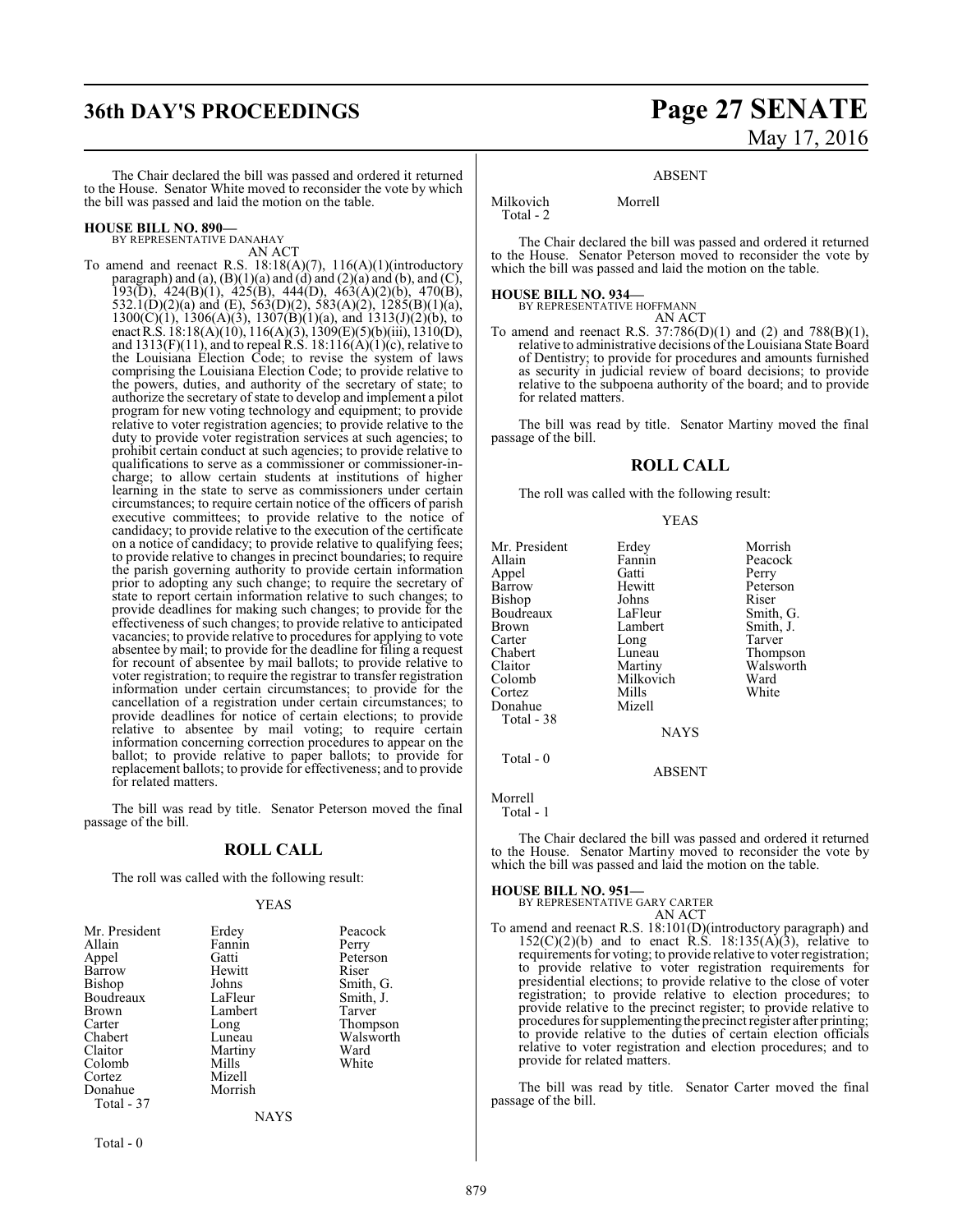### **ROLL CALL**

The roll was called with the following result:

#### YEAS

| Mr. President<br>Allain<br>Appel<br>Barrow<br>Bishop<br>Boudreaux<br><b>Brown</b><br>Carter | Erdey<br>Fannin<br>Gatti<br>Hewitt<br>Johns<br>LaFleur<br>Lambert<br>Long | Morrish<br>Peacock<br>Perry<br>Peterson<br>Riser<br>Smith, G.<br>Smith, J.<br>Tarver |
|---------------------------------------------------------------------------------------------|---------------------------------------------------------------------------|--------------------------------------------------------------------------------------|
| Claitor<br>Colomb                                                                           | Martiny<br>Milkovich                                                      | Thompson<br>Walsworth<br>Ward                                                        |
| Cortez                                                                                      | Mills                                                                     | White                                                                                |
| Donahue<br>Total - 38                                                                       | Mizell<br><b>NAYS</b>                                                     |                                                                                      |

 $Total - 0$ 

#### ABSENT

Morrell

Total - 1

The Chair declared the bill was passed and ordered it returned to the House. Senator Carter moved to reconsider the vote by which the bill was passed and laid the motion on the table.

#### **HOUSE BILL NO. 960—**

BY REPRESENTATIVE ADAMS AN ACT

To enact R.S. 40:1730.56(D), relative to restrictions imposed on temporary housing; to require certain standards for temporary housing; to provide for exceptions; and to provide for related matters.

The bill was read by title. Senator Martiny moved the final passage of the bill.

#### **ROLL CALL**

The roll was called with the following result:

#### YEAS

| Mr. President<br>Allain<br>Appel<br>Barrow<br>Bishop<br>Boudreaux | Erdey<br>Fannin<br>Gatti<br>Hewitt<br>Johns<br>LaFleur | Morrish<br>Peacock<br>Perry<br>Peterson<br>Riser<br>Smith, G. |
|-------------------------------------------------------------------|--------------------------------------------------------|---------------------------------------------------------------|
| Brown                                                             | Lambert                                                | Tarver                                                        |
| Carter                                                            | Long                                                   | Thompson                                                      |
| Chabert<br>Claitor                                                | Luneau                                                 | Walsworth<br>Ward                                             |
| Colomb                                                            | Martiny<br>Milkovich                                   | White                                                         |
| Cortez                                                            | Mills                                                  |                                                               |
| Donahue                                                           | Mizell                                                 |                                                               |
| Total - 37                                                        |                                                        |                                                               |
|                                                                   | <b>NAYS</b>                                            |                                                               |
| Smith, J.<br>Total - 1                                            |                                                        |                                                               |
|                                                                   | <b>ABSENT</b>                                          |                                                               |
| Morrell<br>Total - 1                                              |                                                        |                                                               |

# **Page 28 SENATE 36th DAY'S PROCEEDINGS**

The Chair declared the bill was passed and ordered it returned to the House. Senator Martiny moved to reconsider the vote by which the bill was passed and laid the motion on the table.

**HOUSE BILL NO. 1014—** BY REPRESENTATIVE BERTHELOT

AN ACT

To amend and reenact R.S. 40:1664.8(E), relative to licensing law of persons as provided in the Life Safety and Property Protection Licensing Act; to amend a certain provision with respect to the statutory reference of the "sex offense" definition; and to provide for related matters.

The bill was read by title. Senator Lambert moved the final passage of the bill.

#### **ROLL CALL**

The roll was called with the following result:

#### YEAS

| Mr. President | Erdey         | Morrish   |
|---------------|---------------|-----------|
| Allain        | Fannin        | Peacock   |
| Appel         | Gatti         | Perry     |
| Barrow        | Johns         | Peterson  |
| <b>Bishop</b> | LaFleur       | Riser     |
| Boudreaux     | Lambert       | Smith, G. |
| Brown         | Long          | Smith, J. |
| Carter        | Luneau        | Tarver    |
| Chabert       | Martiny       | Thompson  |
| Claitor       | Milkovich     | Walsworth |
| Cortez        | Mills         | Ward      |
| Donahue       | Mizell        | White     |
| Total - 36    |               |           |
|               | <b>NAYS</b>   |           |
| Total $-0$    |               |           |
|               | <b>ABSENT</b> |           |
| Colomb        | Hewitt        | Morrell   |

The Chair declared the bill was passed and ordered it returned to the House. Senator Lambert moved to reconsider the vote by which the bill was passed and laid the motion on the table.

Total - 3

HOUSE BILL NO. 1081—<br>
BY REPRESENTATIVES MIKE JOHNSON, ABRAHAM, AMEDEE, BY REPRESENTATIVES MIKE JOHNSON, CBILLIOT, BISHOP, BROADWATER, CHAD BROWN, TERRY BROWN, CARMODY, CARMODY, CONSAN, CHAD BROWN, TERRY BROWN, CONNICK, CO

To enact R.S. 40:1061.1.1, relative to regulation of abortion; to provide for defined terms including "dismemberment abortion"; to prohibit performance of dismemberment abortions; to provide penalties for violations of the prohibition; to provide relative to legal proceedings pursuant to violations of the prohibition; to provide for construction of certain provisions; and to provide for related matters.

The bill was read by title. Senator Mizell moved the final passage of the bill.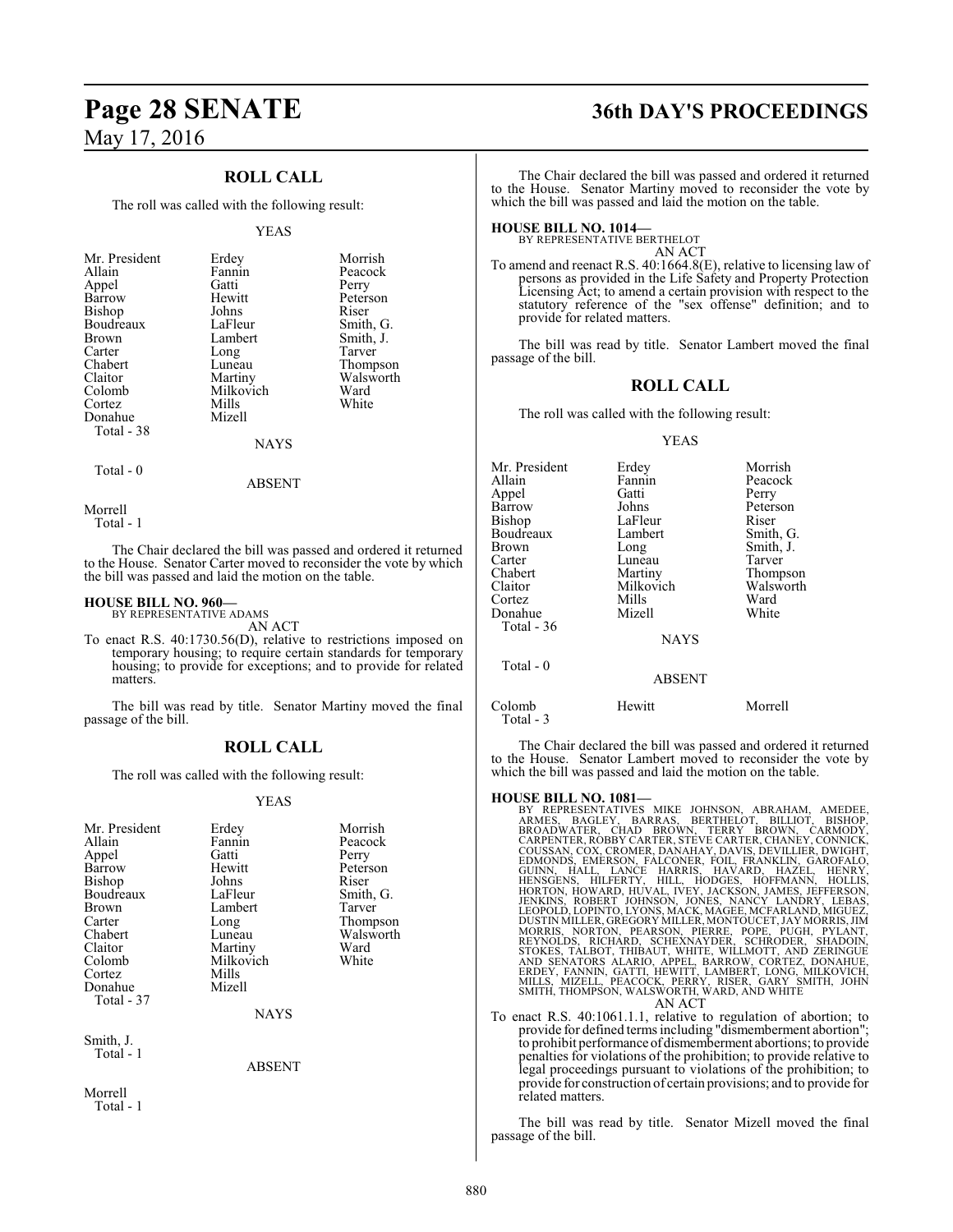# **36th DAY'S PROCEEDINGS Page 29 SENATE**

### **ROLL CALL**

The roll was called with the following result:

#### YEAS

| Mr. President |           | Mizell    |
|---------------|-----------|-----------|
|               | Erdey     |           |
| Allain        | Fannin    | Morrish   |
| Appel         | Gatti     | Peacock   |
| Barrow        | Hewitt    | Perry     |
| <b>Bishop</b> | Johns     | Riser     |
| Boudreaux     | LaFleur   | Smith, G. |
| <b>Brown</b>  | Lambert   | Smith, J. |
| Chabert       | Long      | Tarver    |
| Claitor       | Luneau    | Thompson  |
| Colomb        | Martiny   | Walsworth |
| Cortez        | Milkovich | Ward      |
| Donahue       | Mills     | White     |
| Total - 36    |           |           |
|               | NAVC      |           |

#### NAYS

Carter Peterson Total - 2

#### ABSENT

Morrell Total - 1

The Chair declared the bill was passed and ordered it returned to the House. Senator Mizell moved to reconsider the vote by which the bill was passed and laid the motion on the table.

#### **Rules Suspended**

Senator Long asked for and obtained a suspension of the rules to revert to:

#### **House Bills and Joint Resolutions on Third Reading and Final Passage**

**HOUSE BILL NO. 117—** BY REPRESENTATIVE MONTOUCET

AN ACT

To amend and reenact R.S.  $33:2491(D)(1)$  and  $(H)(1)$  and  $(3)$  and to enact R.S. 33:2491(D)(3) and (H)(4), 2494(C)(3), and 2498(D), relative to the city of Crowley; to provide relative to the classified police service; to provide relative to departmental and promotional seniority; to provide relative to the establishment and maintenance of employment lists; to provide relative to the certification and appointment of eligible persons; to provide relative to the abolition of classes; and to provide for related matters.

The bill was read by title. Senator Morrish moved the final passage of the bill.

#### **ROLL CALL**

The roll was called with the following result:

#### YEAS

| Erdey     | Morrish           |
|-----------|-------------------|
|           | Peacock           |
| Gatti     | Perry             |
| Hewitt    | Peterson          |
| Johns     | Riser             |
|           | Smith, G.         |
| Lambert   | Smith, J.         |
| Long      | Tarver            |
| Luneau    | Thompson          |
| Martiny   | Walsworth         |
| Milkovich | Ward              |
|           | Fannin<br>LaFleur |

# May 17, 2016

| Cortez<br>Donahue | Mills<br>Mizell | White |
|-------------------|-----------------|-------|
| Total - 38        | <b>NAYS</b>     |       |
| Total - 0         | <b>ABSENT</b>   |       |

Morrell

Total - 1

The Chair declared the bill was passed and ordered it returned to the House. Senator Morrish moved to reconsider the vote by which the bill was passed and laid the motion on the table.

## **HOUSE BILL NO. 118—** BY REPRESENTATIVE MONTOUCET

AN ACT

To amend and reenact R.S. 33:1993(B), relative to the salaries of firemen in the city ofCrowley; to provide relative to pay periods for such firemen; and to provide for related matters.

The bill was read by title. Senator Morrish moved the final passage of the bill.

#### **ROLL CALL**

The roll was called with the following result:

#### YEAS

| Mr. President | Erdey         | Mizell    |
|---------------|---------------|-----------|
| Allain        | Fannin        | Morrish   |
| Appel         | Gatti         | Peacock   |
| Bishop        | Hewitt        | Perry     |
| Boudreaux     | Johns         | Peterson  |
| <b>Brown</b>  | LaFleur       | Riser     |
| Carter        | Lambert       | Smith, G. |
| Chabert       | Long          | Tarver    |
| Claitor       | Luneau        | Thompson  |
| Colomb        | Martiny       | Walsworth |
| Cortez        | Milkovich     | Ward      |
| Donahue       | Mills         | White     |
| Total - 36    |               |           |
|               | <b>NAYS</b>   |           |
| Total $-0$    |               |           |
|               | <b>ABSENT</b> |           |
|               |               |           |

Barrow Morrell Smith, J. Total - 3

The Chair declared the bill was passed and ordered it returned to the House. Senator Morrish moved to reconsider the vote by which the bill was passed and laid the motion on the table.

#### **HOUSE BILL NO. 119—**

BY REPRESENTATIVE MONTOUCET AN ACT

To enact R.S. 33:423.26, relative to the Rayne police department; to authorize the police chief to appoint, discipline, and discharge police personnel; and to provide for related matters.

The bill was read by title. Senator Morrish moved the final passage of the bill.

#### **ROLL CALL**

The roll was called with the following result:

#### YEAS

Mr. President Erdey Morrish<br>Allain Fannin Peacock

**Peacock**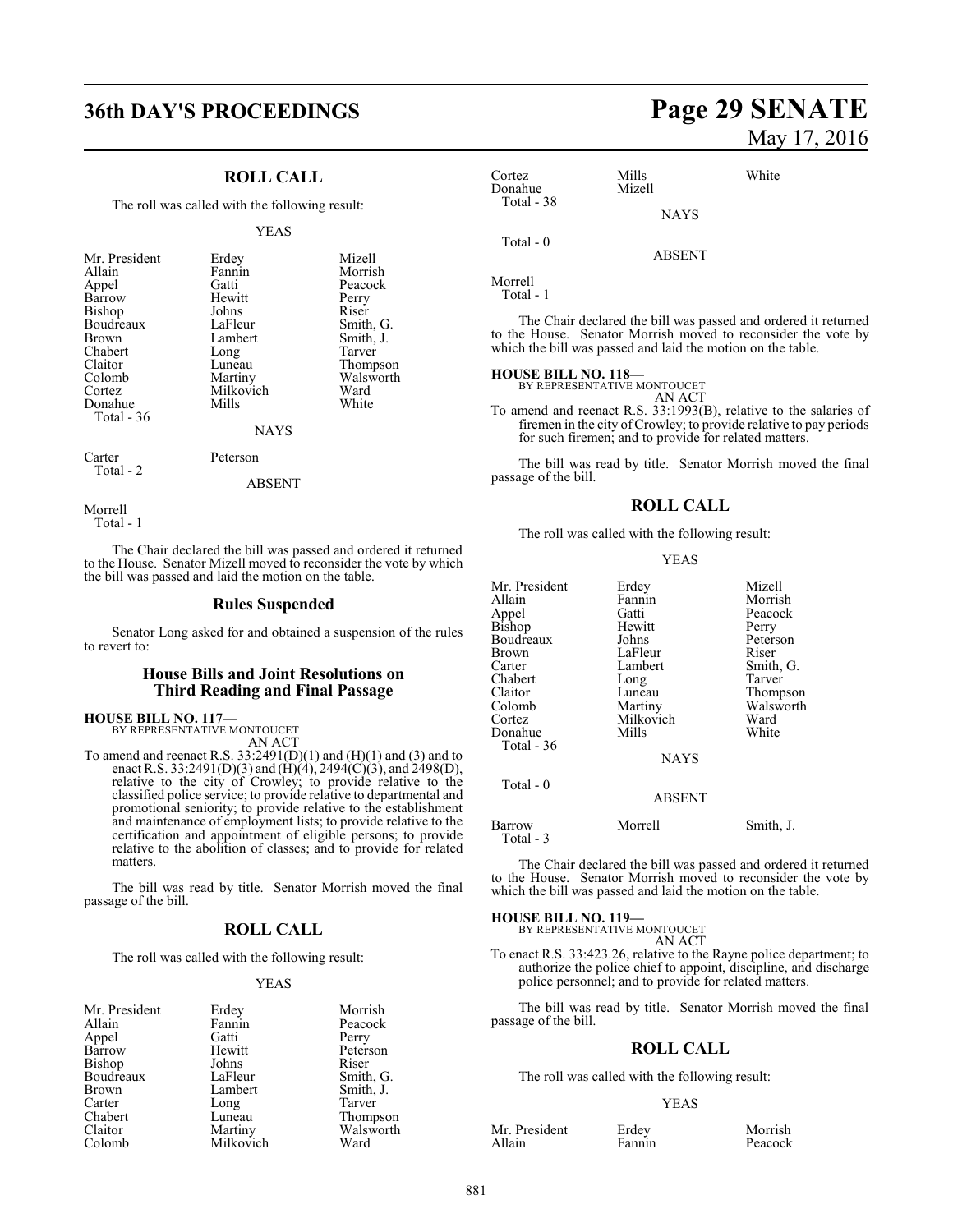| Appel      | Gatti         | Perry  |
|------------|---------------|--------|
| Barrow     | Hewitt        | Peters |
| Bishop     | Johns         | Riser  |
| Boudreaux  | LaFleur       | Smith, |
| Brown      | Lambert       | Smith, |
| Carter     | Long          | Tarver |
| Chabert    | Luneau        | Thomp  |
| Claitor    | Martiny       | Walsw  |
| Colomb     | Milkovich     | Ward   |
| Cortez     | Mills         | White  |
| Donahue    | Mizell        |        |
| Total - 38 |               |        |
|            | <b>BTATTO</b> |        |

NAYS

Peterson<br>Riser

Smith, G. Smith, J.<br>Tarver

Thompson Walsworth<br>Ward

Total - 0

#### ABSENT

Morrell

Total - 1

The Chair declared the bill was passed and ordered it returned to the House. Senator Morrish moved to reconsider the vote by which the bill was passed and laid the motion on the table.

#### **HOUSE BILL NO. 129—**

BY REPRESENTATIVE MCFARLAND AN ACT

To enact R.S. 33:2541.5, relative to the municipal fire and police civil service; to provide relative to the positions of fire chief and assistant fire chief for Winn Parish Fire Protection District No. 3; to provide that such positions are in the unclassified service; to provide relative to the appointment, supervision, and discharge of any person in any such position; and to provide for related matters.

The bill was read by title. Senator Fannin moved the final passage of the bill.

#### **ROLL CALL**

The roll was called with the following result:

#### YEAS

| Mr. President<br>Allain<br>Appel<br>Barrow<br><b>Bishop</b><br>Boudreaux<br>Brown<br>Carter<br>Chabert<br>Claitor<br>Colomb<br>Cortez<br>Donahue<br>Total - 37 | Erdey<br>Fannin<br>Gatti<br>Hewitt<br>Johns<br>LaFleur<br>Lambert<br>Long<br>Luneau<br>Martiny<br>Mills<br>Mizell<br>Morrish<br><b>NAYS</b> | Peacock<br>Perry<br>Peterson<br>Riser<br>Smith, G.<br>Smith, J.<br>Tarver<br>Thompson<br>Walsworth<br>Ward<br>White |
|----------------------------------------------------------------------------------------------------------------------------------------------------------------|---------------------------------------------------------------------------------------------------------------------------------------------|---------------------------------------------------------------------------------------------------------------------|
| Milkovich<br>Total - 1                                                                                                                                         | ARSENT                                                                                                                                      |                                                                                                                     |

Morrell

Total - 1

The Chair declared the bill was passed and ordered it returned to the House. Senator Fannin moved to reconsider the vote by which the bill was passed and laid the motion on the table.

# **Page 30 SENATE 36th DAY'S PROCEEDINGS**

#### **HOUSE BILL NO. 158—**

BY REPRESENTATIVE MONTOUCET AN ACT

To enact R.S. 33:2476.5, relative to the city of Lafayette; to provide relative to the municipal fire and police civil service board; to provide relative to filling the office of board secretary; to provide relative to salary of the secretary; and to provide for related matters.

On motion of Senator Cortez, the bill was read by title and returned to the Calendar, subject to call.

#### **HOUSE BILL NO. 206—**

BY REPRESENTATIVE THIBAUT AN ACT

To amend and reenact R.S. 47:1925.11, relative to expenses of assessors; to authorize an automobile expense allowance for the assessor in certain parishes; to provide for certain limitations and requirements; and to provide for related matters.

#### **Floor Amendments**

Senator John Smith proposed the following amendments.

#### **SENATE FLOOR AMENDMENTS**

Amendments proposed by Senator John Smith to Engrossed House Bill No. 206 by Representative Thibaut

#### AMENDMENT NO. 1

On page 1, line 10, after "Assumption," and before "Iberville," insert "Beauregard,

#### AMENDMENT NO. 2

On page 1, line 12, after "Assumption," and before "Iberville," insert "Beauregard,"

On motion of Senator John Smith, the amendments were adopted.

On motion of Senator Brown, the amended bill was read by title and returned to its regular order on Third Reading and Final Passage.

# **HOUSE BILL NO. 218—** BY REPRESENTATIVE HOFFMANN

AN ACT

To amend and reenact R.S. 17:240(A), (B), and (C)(1) and (2), relative to use of tobacco products on school property; to provide for definitions; to repeal the authorization for designated smoking areas on school property; to prohibit the use of tobacco products on school property; and to provide for related matters.

#### **Floor Amendments**

Senator Morrish proposed the following amendments.

#### **SENATE FLOOR AMENDMENTS**

Amendments proposed by Senator Morrish to Reengrossed House Bill No. 218 by Representative Hoffmann

AMENDMENT NO. 1 On page 1, line 2, after "use" insert "and possession"

#### AMENDMENT NO. 2

On page 1, line 3, after products, insert ", vapor products and alternative nicotine products"

#### AMENDMENT NO. 3

On page 1, line 5, after products, insert ", vapor products and alternative nicotine products"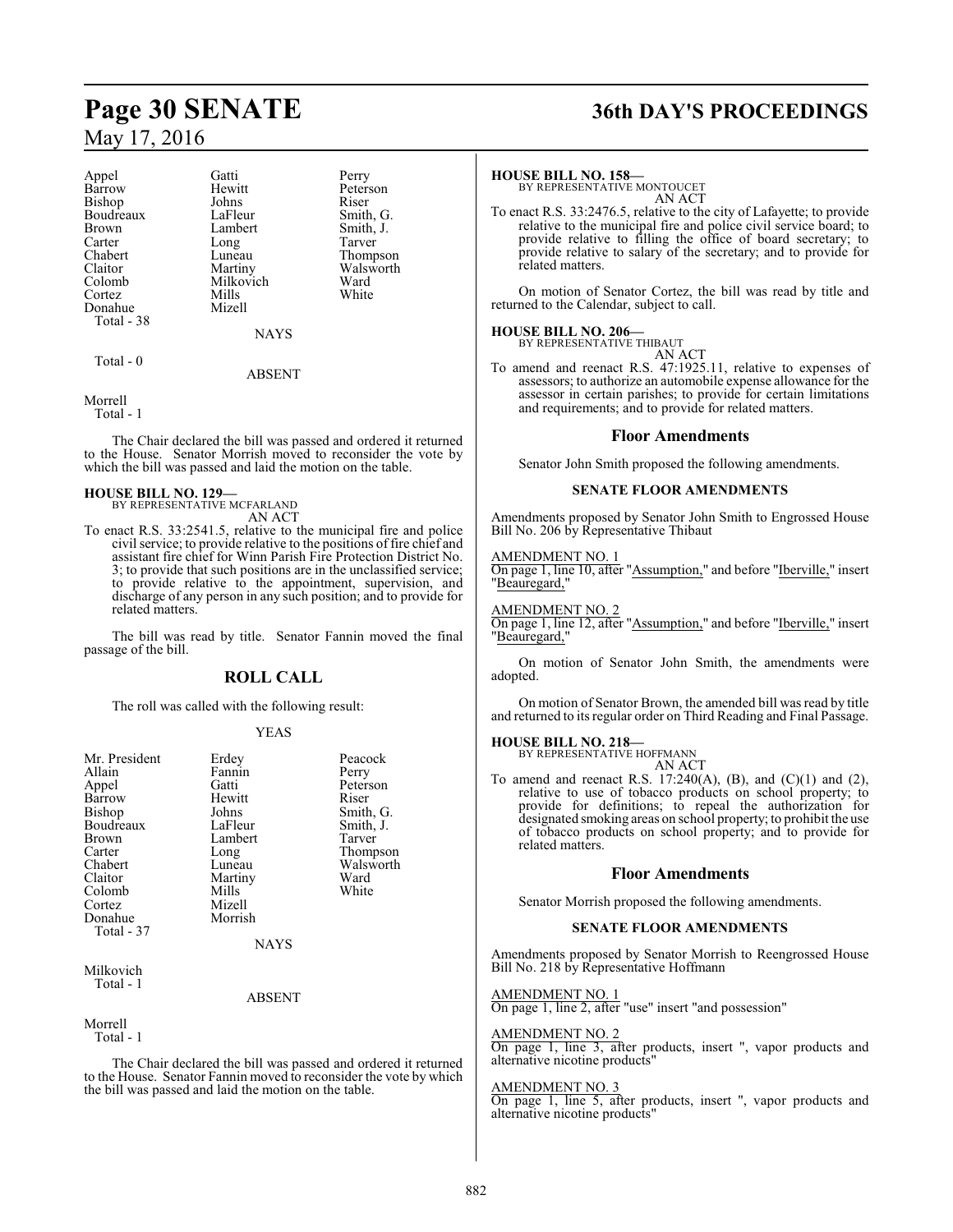# **36th DAY'S PROCEEDINGS Page 31 SENATE**

# May 17, 2016

#### AMENDMENT NO. 4

On page 2, line 2, after containing delete the remainder of the line

#### AMENDMENT NO. 5

On page 2, line 3, delete "made or derived from" and after "consumption," delete ", whether" and insert a period "."

#### AMENDMENT NO. 6

On page 2, delete lines 4 and 5

#### AMENDMENT NO. 7

On page 2, between line 5 and 6 insert the following:

"(3) "Vapor product" means any non-combustible product containing nicotine or other substances that employs a heating element, power source, electronic circuit, or other electronic, chemical or mechanical means, regardless of shape or size, that can be used to produce vapor from nicotine in a solution or other for. "Vapor product" includes any electronic cigarette, electronic cigar, electronic cigarillo, electronic pipe, or similar product or device and any vapor cartridge or other container of nicotine in a solution or other form that is intended to be used with or in an electronic cigarette, electronic cigar, electronic cigarillo, electronic pipe, or similar product or device. "Vapor product" does not include any of the following:

(a) Product that is a drug pursuant to 21 U.S.C.  $321(g)(1)$ 

(b) Device pursuant to 21 U.S.C. 321(h).

(c) Combination product described in 21 U.S.C. 353(g)

(4) "Alternative nicotine product" means any non-combustible product containing nicotine that is intended for human consumption, whether chewed, absorbed, dissolved, or ingested by any other means. "Alternative nicotine product" does not include any of the following:

(a) Tobacco product.

(b) Vapor product.

(c) Product that is a drug pursuant to 21 U.S.C.  $321(g)(1)$ 

(d) Device pursuant to 21 U.S.C. 321(h).

(e) Combination product described in 21 U.S.C. 353(g)"

#### AMENDMENT NO. 8

On page 2, line 7, after any delete "tobacco or" and after product insert ", vapor product or alternative nicotine product"

#### AMENDMENT NO. 9

On page 2, line 9 after "product" insert ", vapor product or alternative nicotine product"

AMENDMENT NO. 10

On page 2, line 12, after "smoke" insert ", use" and after "or" delete the remainder of the line.

#### AMENDMENT NO. 11

On page 2, line 13, delete "other form of smoking object or device,"

#### AMENDMENT NO. 12

On page 2, line 17, after "area." delete the remainder of the line

#### AMENDMENT NO. 13 On page 2, line 18, delete "cigarettes, advanced personal vaporizers, vape pens, and vape mods" and insert "possess"

AMENDMENT NO. 14 On page 2, line 20, after "use" insert "or possession" and delete "tobacco or"

AMENDMENT NO. 15 On page 2, line 20, after "product' insert ", vapor product or alternative nicotine product"

AMENDMENT NO. 16 On page 2, line 21, after "on any" delete "public"

AMENDMENT NO. 17 On page 2, line 21 after "attending any" delete the remainder of the line and delete line 22

#### AMENDMENT NO. 18

On page 3, line 1, after "fine" delete "not" and insert in lieu thereof "or both, with such fine not to exceed twenty-five dollars for a first violation, one hundred dollars for a second violation, and twohundred fifty dollars for a third and succeeding violation. Monies collected in accordance with this Paragraph shall be used exclusively to defray the cost of enforcement of the provisions herein.

#### AMENDMENT NO. 19

On page 3, delete line  $2$  in its entirety

On motion of Senator Morrish, the amendments were adopted.

The bill was read by title. Senator Morrish moved the final passage of the amended bill.

#### **ROLL CALL**

The roll was called with the following result:

#### YEAS

Mr. President Fannin Peacock<br>Allain Gatti Perry Allain Gatti<br>Appel Hewitt Barrow Johns<br>Bishop LaFleur Boudreaux Lambert Smith,<br>Brown Long Tarver Brown Long<br>Carter Luneau Carter Luneau Thompson<br>Chabert Martiny Walsworth Chabert Martiny Walsworth<br>Colomb Milkovich Ward Colomb Milkovich Ward Cortez Mills White Donahue Mizell<br>Erdey Morris Total - 37

Hewitt Peterson<br>
Johns Riser LaFleur Smith, G.<br>Lambert Smith, J.

**NAYS** 

Morrish

Claitor Total - 1

ABSENT

### Morrell

Total - 1

The Chair declared the amended bill was passed and ordered it returned to the House. Senator Morrish moved to reconsider the vote by which the bill was passed and laid the motion on the table.

# **HOUSE BILL NO. 418—** BY REPRESENTATIVE MORENO

AN ACT To enact R.S. 32:5(C), relative to the regulation of traffic control in the city of New Orleans; to authorize the superintendent of police in the city of New Orleans to contract with or employ traffic control employees; to provide relative to the establishment of a training program; and to provide for related matters.

The bill was read by title. Senator Bishop moved the final passage of the bill.

#### **ROLL CALL**

The roll was called with the following result:

#### YEAS

| Mr. President | Erdey   | Morrish   |
|---------------|---------|-----------|
| Allain        | Fannin  | Peacock   |
| Appel         | Gatti   | Perry     |
| Barrow        | Hewitt  | Peterson  |
| Bishop        | Johns   | Riser     |
| Boudreaux     | LaFleur | Smith, G. |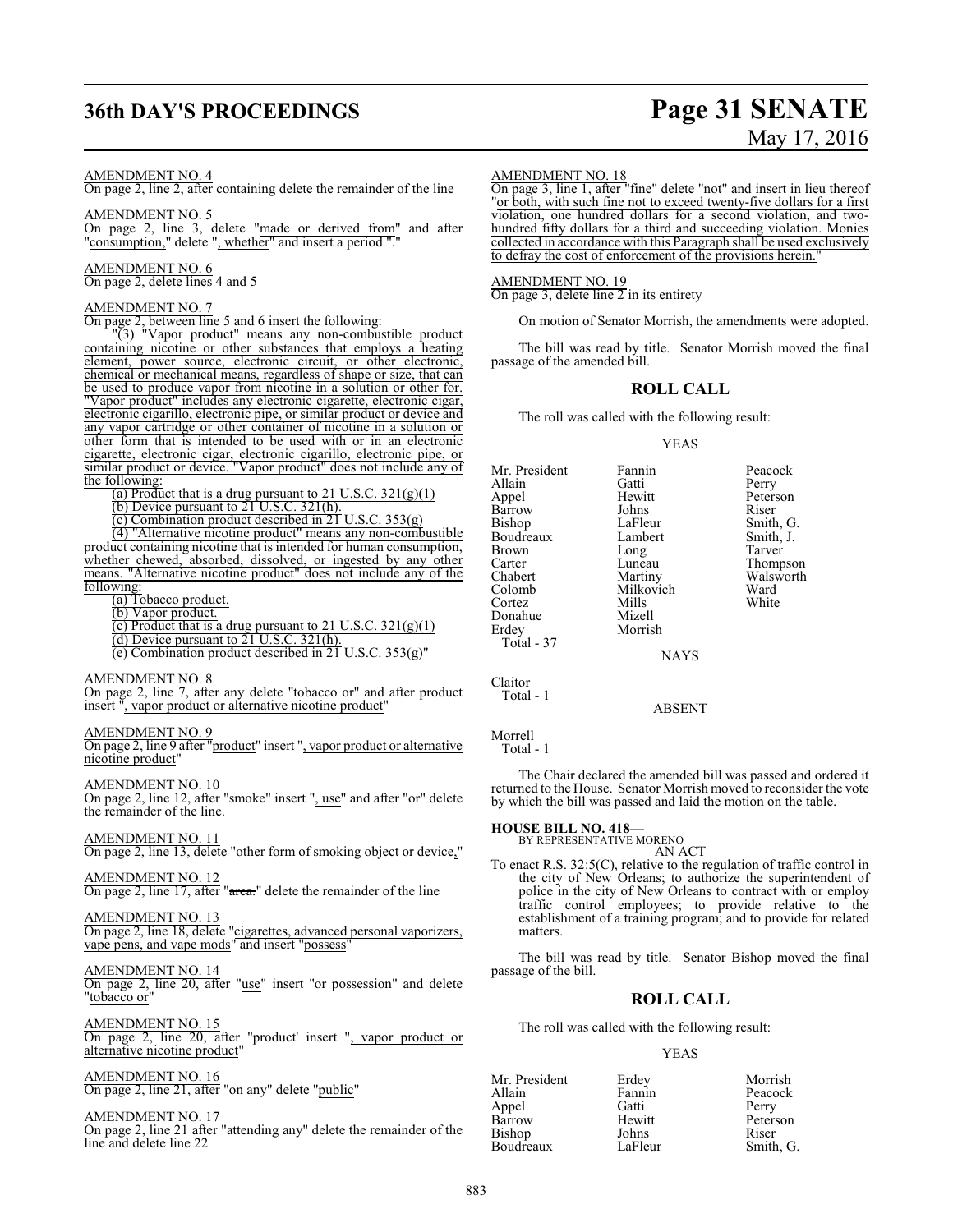Brown Lambert Smith, J.<br>
Carter Long Tarver Carter Long<br>Chabert Luneau Chabert Luneau Thompson<br>Claitor Martiny Walsworth Claitor Martiny Walsworth<br>Colomb Milkovich Ward Cortez Mills<br>Donahue Mizell Donahue Total - 38

Milkovich Ward<br>
Mills White

NAYS

Total - 0

ABSENT

Morrell

Total - 1

The Chair declared the bill was passed and ordered it returned to the House. Senator Bishop moved to reconsider the vote by which the bill was passed and laid the motion on the table.

## **HOUSE BILL NO. 424—** BY REPRESENTATIVE BISHOP

AN ACT

To amend and reenact R.S. 30:961(E), relative to cooperative endeavor agreements for the withdrawal of surface water; to extend the time for entering cooperative endeavor agreements for withdrawal of surface water; to provide for terms, conditions, and requirements; and to provide for related matters.

The bill was read by title. Senator Chabert moved the final passage of the bill.

### **ROLL CALL**

The roll was called with the following result:

#### YEAS

| Mr. President | Erdey     | Morrish   |
|---------------|-----------|-----------|
| Allain        | Fannin    | Peacock   |
| Appel         | Gatti     | Perry     |
| Barrow        | Hewitt    | Peterson  |
| Bishop        | Johns     | Riser     |
| Boudreaux     | LaFleur   | Smith, G. |
| <b>Brown</b>  | Lambert   | Tarver    |
| Carter        | Long      | Thompson  |
| Chabert       | Luneau    | Walsworth |
| Claitor       | Martiny   | Ward      |
| Colomb        | Milkovich | White     |
| Cortez        | Mills     |           |
| Donahue       | Mizell    |           |
| Total - 37    |           |           |
|               | NAYS      |           |

Total - 0

#### ABSENT

Morrell Smith, J. Total - 2

The Chair declared the bill was passed and ordered it returned to the House. Senator Chabert moved to reconsider the vote by which the bill was passed and laid the motion on the table.

## **HOUSE BILL NO. 454—** BY REPRESENTATIVE RICHARD

AN ACT

To amend and reenact R.S. 39:1590(A)(introductory paragraph), relative to professional, personal, consulting, and social services procurement; to provide for contracts reported to and reviewed and approved by the Joint Legislative Committee on the Budget; to provide for an effective date; and to provide for related matters.

# **Page 32 SENATE 36th DAY'S PROCEEDINGS**

The bill was read by title. Senator Allain moved the final passage of the bill.

### **ROLL CALL**

The roll was called with the following result:

#### YEAS

| Mr. President | Erdey       | Morrish   |
|---------------|-------------|-----------|
| Allain        | Fannin      | Peacock   |
| Appel         | Gatti       | Perry     |
| Barrow        | Hewitt      | Peterson  |
| Bishop        | Johns       | Riser     |
| Boudreaux     | LaFleur     | Smith, G. |
| Brown         | Lambert     | Smith, J. |
| Carter        | Long        | Tarver    |
| Chabert       | Luneau      | Thompson  |
| Claitor       | Martiny     | Walsworth |
| Colomb        | Milkovich   | Ward      |
| Cortez        | Mills       | White     |
| Donahue       | Mizell      |           |
| Total - 38    |             |           |
|               | <b>NAYS</b> |           |
| $Total - 0$   |             |           |

#### ABSENT

Morrell Total - 1

The Chair declared the bill was passed and ordered it returned to the House. Senator Allain moved to reconsider the vote by which the bill was passed and laid the motion on the table.

# **HOUSE BILL NO. 538—** BY REPRESENTATIVE GAROFALO

AN ACT

To amend and reenact R.S. 13:980(D)(1), relative to court reporters for the Thirty-Fourth Judicial District Court; to provide for court reporter fees on matters on appeal; to provide for private contracts for transcripts of testimony for matters not on appeal; and to provide for related matters.

The bill was read by title. Senator Hewitt moved the final passage of the bill.

#### **ROLL CALL**

The roll was called with the following result:

#### YEAS

| Appel<br>Donahue<br>Gatti<br>Hewitt<br>Total - 10                                             | Johns<br>Long<br>Martiny<br>Mills<br><b>NAYS</b>                                                    | Morrish<br>Perry                                                                    |
|-----------------------------------------------------------------------------------------------|-----------------------------------------------------------------------------------------------------|-------------------------------------------------------------------------------------|
| Allain<br>Barrow<br>Bishop<br>Boudreaux<br>Brown<br>Carter<br>Claitor<br>Colomb<br>Total - 24 | Erdey<br>Fannin<br>Lambert<br>Luneau<br>Milkovich<br>Mizell<br>Peacock<br>Peterson<br><b>ABSENT</b> | Riser<br>Smith, G.<br>Smith, J.<br>Tarver<br>Thompson<br>Walsworth<br>Ward<br>White |
| Mr. President<br>Chabert                                                                      | Cortez<br>LaFleur                                                                                   | Morrell                                                                             |

Total - 5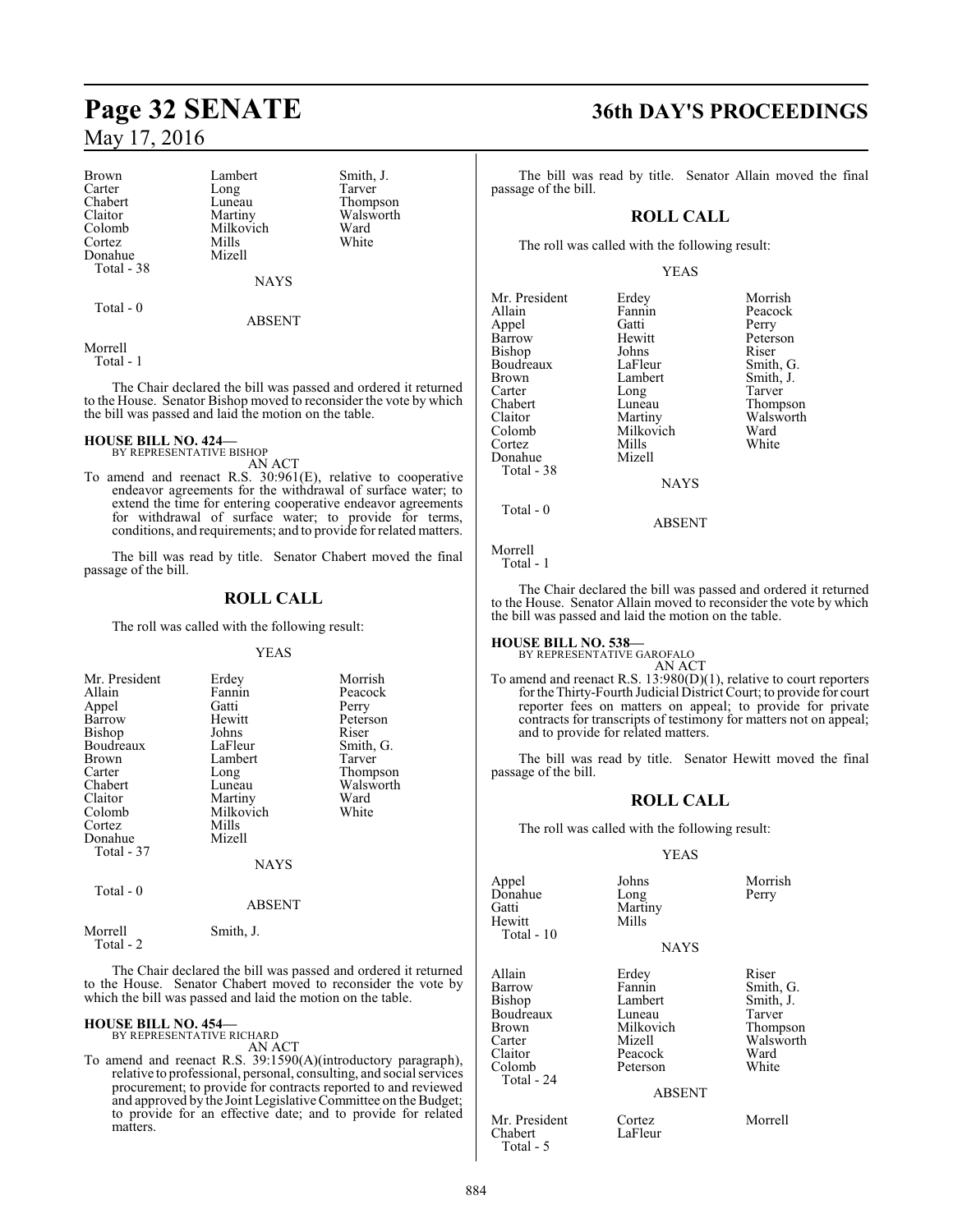# **36th DAY'S PROCEEDINGS Page 33 SENATE**

# May 17, 2016

The Chair declared the bill failed to pass.

#### **Notice of Reconsideration**

Senator Hewitt moved to reconsider on the next Legislative Day the vote by which the bill failed to pass.

## **HOUSE BILL NO. 662—** BY REPRESENTATIVE BARRAS

AN ACT

To enact R.S. 46:2625.1, relative to emergency ground ambulance service provider fees; to authorize a provider fee on emergency ground ambulance service providers; to establish the maximum allowable fee amount; to provide for definitions; to provide for disposition of collected fees; to provide for enhanced reimbursements; to provide for the termination of the assessment; to require the Department of Health and Hospitals to take certain actions; to provide for an effective date; and to provide for related matters.

#### **Floor Amendments**

Senator Mills proposed the following amendments.

#### **SENATE FLOOR AMENDMENTS**

Amendments proposed by Senator Mills to Reengrossed House Bill No. 662 by Representative Barras

AMENDMENT NO. 1 On page 2, line 14, between "Account" and "within" insert ", established by the treasurer,"

On motion of Senator Mills, the amendments were adopted.

The bill was read by title. Senator LaFleur moved the final passage of the amended bill.

#### **ROLL CALL**

The roll was called with the following result:

#### YEAS

| Mr. President<br>Allain<br>Appel<br>Barrow<br><b>Bishop</b><br>Boudreaux<br><b>Brown</b><br>Carter<br>Chabert<br>Colomb<br>Cortez<br>Total $-33$ | Erdey<br>Fannin<br>Gatti<br>Hewitt<br>Johns<br>LaFleur<br>Lambert<br>Long<br>Luneau<br>Martiny<br>Mills<br><b>NAYS</b> | Morrish<br>Peacock<br>Perry<br>Peterson<br>Smith, G.<br>Smith, J.<br>Tarver<br>Thompson<br>Walsworth<br>Ward<br>White |
|--------------------------------------------------------------------------------------------------------------------------------------------------|------------------------------------------------------------------------------------------------------------------------|-----------------------------------------------------------------------------------------------------------------------|
| Claitor<br>Donahue<br>Total - 5                                                                                                                  | Milkovich<br>Mizell                                                                                                    | Riser                                                                                                                 |

#### ABSENT

Morrell Total - 1

The Chair declared the amended bill was passed and ordered it returned to the House. Senator LaFleur moved to reconsider the vote by which the bill was passed and laid the motion on the table.

#### **HOUSE BILL NO. 712—**

BY REPRESENTATIVE JACKSON AN ACT

To enact R.S. 17:1944(F), relative to assignment of students with exceptionalities; to require local education agencies to assign a student to the school requested by the parent; to provide for conditions; and to provide for related matters.

The bill was read by title. Senator Walsworth moved the final passage of the bill.

#### **ROLL CALL**

The roll was called with the following result:

#### YEAS

| Mr. President | Erdey       | Morrish   |
|---------------|-------------|-----------|
| Allain        | Fannin      | Peacock   |
| Appel         | Gatti       | Perry     |
| Barrow        | Hewitt      | Peterson  |
| Bishop        | Johns       | Riser     |
| Boudreaux     | LaFleur     | Smith, G. |
| Brown         | Lambert     | Smith, J. |
| Carter        | Long        | Tarver    |
| Chabert       | Luneau      | Thompson  |
| Claitor       | Martiny     | Walsworth |
| Colomb        | Milkovich   | Ward      |
| Cortez        | Mills       | White     |
| Donahue       | Mizell      |           |
| Total - 38    |             |           |
|               | <b>NAYS</b> |           |
| $Total - 0$   |             |           |

ABSENT

Morrell Total - 1

The Chair declared the bill was passed and ordered it returned to the House. Senator Walsworth moved to reconsider the vote by which the bill was passed and laid the motion on the table.

# **HOUSE BILL NO. 795—** BY REPRESENTATIVE STOKES

AN ACT To amend and reenact R.S. 47:1517(B), relative to the tax exemption budget; to require certain organization of the tax exemptions; to provide for an effective date; and to provide for related matters.

#### **Floor Amendments**

Senator Gary Smith proposed the following amendments.

#### **SENATE FLOOR AMENDMENTS**

Amendments proposed by Senator Gary Smith to Reengrossed House Bill No. 795 by Representative Stokes

#### AMENDMENT NO. 1

On page 2, line 1, after "(a) Agricultural/Rural" and before "**.**" insert: ": a tax exemption that pertains to a business or person being located in a rural area; or, engaging in an agricultural trade/business

#### AMENDMENT NO. 2

On page 2, line 2, after "(b) Business Environment" and before "," insert: ": a tax exemption that encourages competitiveness with other states by impacting the tax burden of business entities that engage in specific activities that include holding or maintaining inventory and/or property in the state, using or deriving benefit from water, electric power, energy or any other utility type resources, or buying, leasing, renting or selling machines or equipment used for the production, modification, creation or facilitation oftangible personal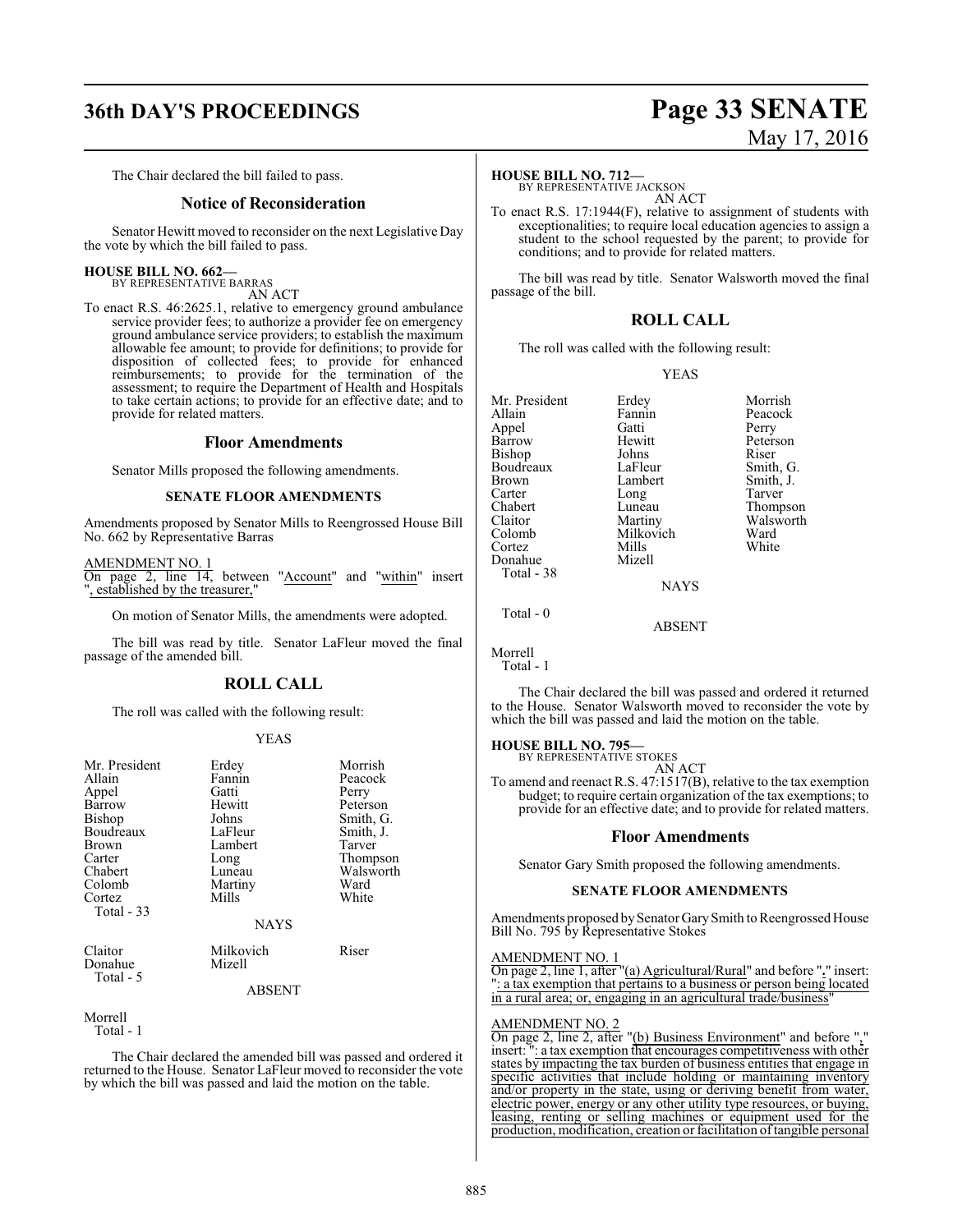# **Page 34 SENATE 36th DAY'S PROCEEDINGS**

## May 17, 2016

property in the state, or using consumables in the manufacturing process that does not become a part of the final product"

#### AMENDMENT NO. 3

On page 2, line 7, after "(c) Corporate Income Tax Formula" and before "**.**" insert: ": a tax exemption that is unique or specific to Louisiana and relates to assisting, guiding or aiding a business entity in determining the amount of its income for Louisiana tax purposes"

#### AMENDMENT NO. 4

On page 2, line 8, after "(d) Dealers and Vendors Compensation and Discounts" and before "**.**" insert: ": a tax exemption that encourages either the timely filing of a return, report, form or document and/or the timely payment of a tax, fee or other amount due"

#### AMENDMENT NO. 5

On page 2, line 9, after "(e) Educational Breaks for Educational Institutions" and before "." insert: ": a tax exemption that relates to an entity who engages in a specified activity that provides or facilitates the act of learning, or, an entity or institution who provides or facilitates learning

#### AMENDMENT NO. 6

On page 2, line 10, after "(f) Educational Breaks for Individuals" and before "**.**" insert: ": a tax exemption that pertains to an individual who engages in a specified activity that is beneficial to, provides or facilitates the act of learning"

#### AMENDMENT NO. 7

On page 2, line 11, after "(g) Incentives" and before "**.**" insert: ": a tax exemption that encourages a particular or specified economic activity bymodifying the tax burden of the economic activity or behavior that is taking place. Categories of incentives include those that are administered by, that spur the hiring of employees by business, or that are administered by and through a contract with the department of:

(i) Louisiana Economic Development.

(ii) Culture, Recreation & Tourism.

(iii) Environmental Quality.

(iv) Revenue, including those for Severance Tax (that is not a part of the normal taxing scheme of other states)

#### AMENDMENT NO. 8

On page 2, line 12, after "(h) LouisianaConstitutional Mandates" and before "**.**" insert ": a tax exemption outlined in the state constitution that modifies the tax burden"

#### AMENDMENT NO. 9

On page 2, line 13, after "(i) Non-itemized Sales and Use Tax Exclusions and Exemptions" and before "**.**" insert: ": a sales tax exemption that is not individually itemized on a Louisiana sales tax return before March 2016 and is therefore not assigned a value in the Tax Exemption Budget"

#### AMENDMENT NO. 10

On page 2, line 14, after "(j) Normal Tax Structure" and before "**.**" insert: ": an exemption that is commonly used or implemented in other states; enacted to prevent double taxation; or used to prevent the taxation of direct business inputs. The exemption could be mandated by the federal government, the state to ensure a foreign, tribal, local, municipality or state entity addresses taxes owed to the state, the federal or state government to ensure the protections of commerce across state lines, the state government to determine the taxability of businesses when it incurs losses, or the state government on activities that sever the state's natural resources in a manner that is not unique to Louisiana and widely accepted policy among oil producing states"

#### AMENDMENT NO. 11

On page 2, line 20, after "(k) Personal Income Tax Formula" and before "**.**" insert: ": a tax exemption that assists, guides, or aids an individual in determining Louisiana tax table income after determining Louisiana adjusted gross income

#### AMENDMENT NO. 12

On page 2, line 21, after "(l) Retirement, Disability, and Military" and before "**.**" insert: ": a tax exemption that modifies the tax owed by individuals who receive money, including wages, interest etc., as a result of this special status or position in life that is recognized by statute"

#### AMENDMENT NO. 13

On page 2, between lines 21 and 22 insert: "(m) Specialty Sales Tax Exemptions, including the following: (i) Sales tax holidays. (ii) Purchase of a specific items. (iii) Purchase made by a specific taxpayer. (iv) Activities of a specific group or organization. (n) Specialty Income Tax Exemptions, including the following: (i) Performance of a specific activity. (ii) Purchase of a specific item. (iii) Purchase made by a specific taxpayer. (3) No statute, provision, exemption, exclusion, refundable or nonrefundable credit, rebate or deduction listed in the categories

outlined above shall be listed in more than one category without a specific notation of doing such. (4) The secretarymay add additional categories to the additional

opening schedule as deemed appropriate and necessary.

On motion of Senator Gary Smith, the amendments were adopted.

The bill was read by title. Senator Gary Smith moved the final passage of the amended bill.

#### **ROLL CALL**

The roll was called with the following result:

#### YEAS

| Mr. President | Erdey       | Morrish   |
|---------------|-------------|-----------|
| Allain        | Fannin      | Peacock   |
| Appel         | Gatti       | Perry     |
| Barrow        | Hewitt      | Peterson  |
| Bishop        | Johns       | Riser     |
| Boudreaux     | LaFleur     | Smith, G. |
| Brown         | Lambert     | Smith, J. |
| Carter        | Long        | Tarver    |
| Chabert       | Luneau      | Thompson  |
| Claitor       | Martiny     | Walsworth |
| Colomb        | Milkovich   | White     |
| Cortez        | Mills       |           |
| Donahue       | Mizell      |           |
| Total - 37    |             |           |
|               | <b>NAYS</b> |           |
| $Total - 0$   |             |           |

Morrell Ward Total - 2

The Chair declared the amended bill was passed and ordered it returned to the House. Senator Gary Smith moved to reconsider the vote by which the bill was passed and laid the motion on the table.

ABSENT

#### **HOUSE BILL NO. 834—**

BY REPRESENTATIVES BERTHELOT AND GREGORY MILLER AN ACT

To amend and reenact R.S.  $13:4521(A)(1)$  and (B) and to enact R.S.  $13:4521(D)$ , relative to court costs owed by governmental entities; to provide for temporary deferral and payment of such costs and collection of unpaid costs; and to provide for related matters.

The bill was read by title. Senator Lambert moved the final passage of the bill.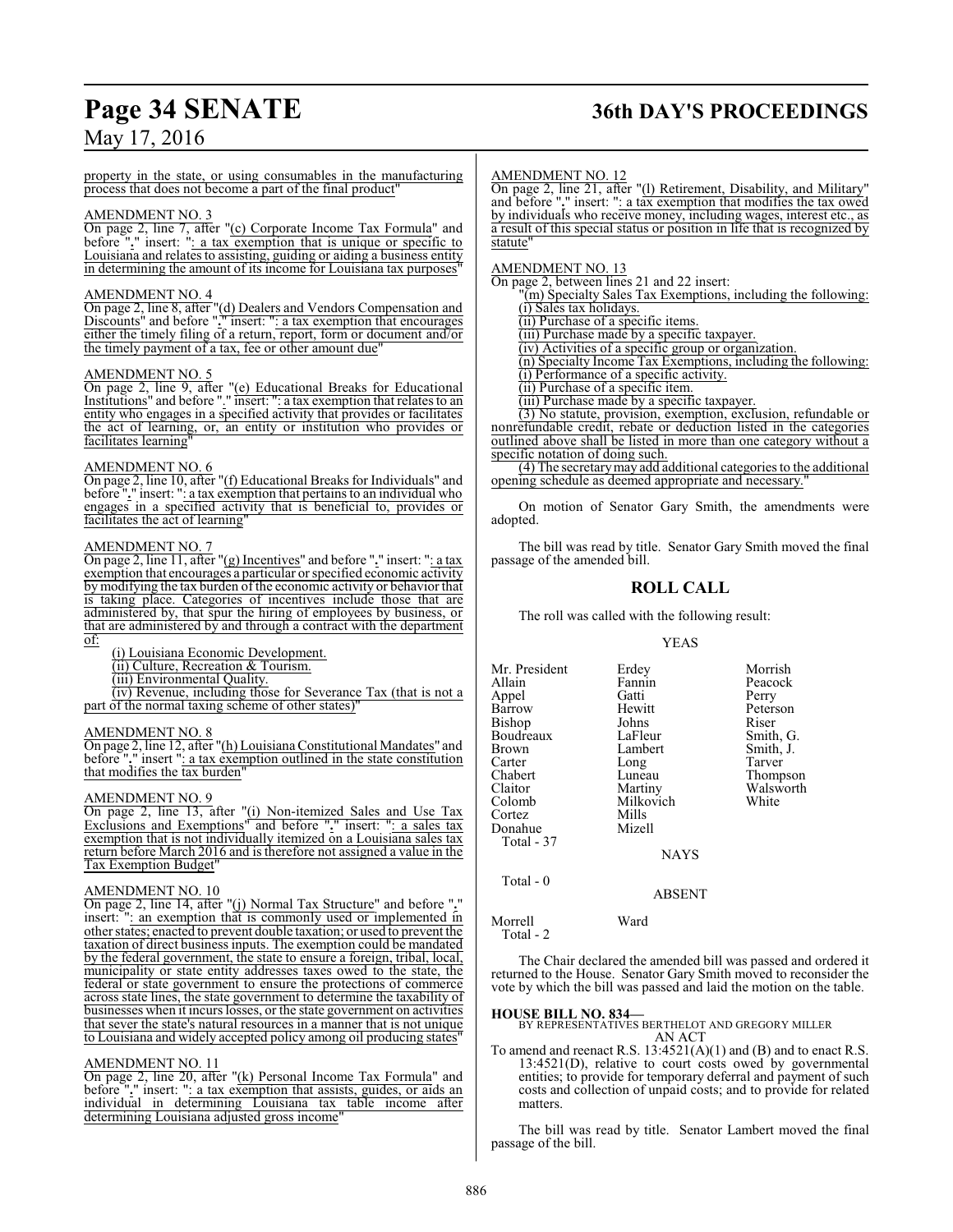## **ROLL CALL**

The roll was called with the following result:

#### YEAS

| Mr. President<br>Allain<br>Appel<br>Barrow<br>Bishop<br>Boudreaux<br>Brown<br>Carter<br>Chabert<br>Claitor<br>Colomb<br>Cortez<br>Donahue<br>Total - 37 | Erdey<br>Fannin<br>Gatti<br>Hewitt<br>Johns<br>LaFleur<br>Lambert<br>Long<br>Luneau<br>Martiny<br>Mills<br>Mizell<br>Morrish<br><b>NAYS</b> | Peacock<br>Perry<br>Peterson<br>Riser<br>Smith, G.<br>Smith, J.<br>Tarver<br>Thompson<br>Walsworth<br>Ward<br>White |
|---------------------------------------------------------------------------------------------------------------------------------------------------------|---------------------------------------------------------------------------------------------------------------------------------------------|---------------------------------------------------------------------------------------------------------------------|
| Total - 0                                                                                                                                               |                                                                                                                                             |                                                                                                                     |

 Total - 2 The Chair declared the bill was passed and ordered it returned

to the House. Senator Lambert moved to reconsider the vote by which the bill was passed and laid the motion on the table.

ABSENT

#### **HOUSE BILL NO. 978—** BY REPRESENTATIVE DANAHAY

Milkovich Morrell

AN ACT

To amend and reenact R.S.  $47:302(K)(7)(b)$  and  $(W)(1)$ ,  $(2)$ , and  $(4)$ as enacted by Act No. 22 of the 2016 First Extraordinary Session ofthe Legislature, 351, 1403(C), 1418(4)(b) and (7)(d), and 1432(B), and Section 2 of Act No. 198 of the 2014 Regular Session oftheLegislature and to enact R.S. 47:351.1, 1418(4)(c) and  $(7)(e)$ , and  $1435(D)$ , relative to state and local taxes; to provide with respect to the enforcement and adjudication of certain taxes; to provide for the disposition of certain taxes, penalties, and interest; to provide with respect to disputes concerning certain taxes and other claims against the state; to provide with respect to legal challenges concerning constitutionality; to authorize refunds of certain occupational license taxes; to authorize the transfer of cases; to require interagency transfers between certain state agencies; to provide for applicability; to provide for effectiveness; and to provide for related matters.

#### **Floor Amendments**

Senator Johns proposed the following amendments.

#### **SENATE FLOOR AMENDMENTS**

Amendments proposed by Senator Johns to Reengrossed House Bill No. 978 by Representative Danahay

#### AMENDMENT NO. 1

In Senate Committee Amendment No. 1, proposed by the Senate Committee on Revenue and Fiscal Affairs and adopted by the Senate on May 10, 2016, delete line 3 and insert "1431(A), 1432(B), and  $1484(A)$ "

#### AMENDMENT NO. 2

In Senate Committee Amendment No. 4, proposed by the Senate Committee on Revenue and Fiscal Affairs and adopted by the Senate on May 10, 2016, delete line 12 and insert "1431(A), 1432(B), and  $1484(\text{\AA})$ "

# **36th DAY'S PROCEEDINGS Page 35 SENATE** May 17, 2016

#### AMENDMENT NO. 3

On page 5, between lines 3 and 4, insert:

"§1431. Taxpayer's petition

A. Whenever a taxpayer is aggrieved by an assessment made by the a state collector, or by the a state collector's action or failure to act on a claim for refund or credit of an overpayment, such taxpayer may appeal to the board for a redetermination of the assessment or a determination of the alleged overpayment, by filing a petition with the board within the respective periods set forth in R.S. 47:1565, 1566, and 1625, or other applicable law. \* \* \*"

#### AMENDMENT NO. 4

In Senate Committee Amendment No. 8, proposed by the Senate Committee on Revenue and Fiscal Affairs and adopted by the Senate on May 10, 2016, line 21, delete ", 1432," and insert ", 1431, 1432,"

On motion of Senator Johns, the amendments were adopted.

The bill was read by title. Senator Johns moved the final passage of the amended bill.

#### **ROLL CALL**

The roll was called with the following result:

#### YEAS

Mr. President Erdey Morrish<br>Allain Fannin Peacock Appel Gatti Perry Barrow Hewitt Peters<br>Bishop Johns Riser Bishop Johns Riser<br>Boudreaux LaFleur Smith, G. Boudreaux LaFleur<br>Brown Lambert Brown Lambert Smith, J.<br>
Carter Long Tarver Carter Long Tarver<br>
Chabert Luneau Thomp Chabert Luneau Thompson<br>Claitor Martiny Walsworth Claitor Martiny Walsworth<br>Colomb Milkovich Ward Cortez Mills White Donahue Mizell Total - 38

Fannin Peacock<br>Gatti Perry Milkovich Ward<br>
Whils White

Total - 0

Morrell

Total - 1

The Chair declared the amended bill was passed and ordered it returned to the House. Senator Johns moved to reconsider the vote by which the bill was passed and laid the motion on the table.

NAYS

ABSENT

# **HOUSE BILL NO. 1005—** BY REPRESENTATIVE WILLMOTT

AN ACT

To enact R.S. 39:73.1, relative to agency expenditures; to require establishment of a baseline average of certain expenditures; to require approval of certain expenditures exceeding the baseline amount; to provide for effectiveness; and to provide for related matters.

On motion of Senator Martiny, the bill was read by title and returned to the Calendar, subject to call.

**HOUSE BILL NO. 76—** BY REPRESENTATIVE HAVARD AN ACT

To enact Code of Criminal Procedure Article 404(F), relative to jury commissions; to provide for the functions of the jury commission in the parishes of East Feliciana and West Feliciana; to transfer the functions of the jury commission to the clerks of court of East Feliciana Parish and West Feliciana Parish; and to provide for related matters.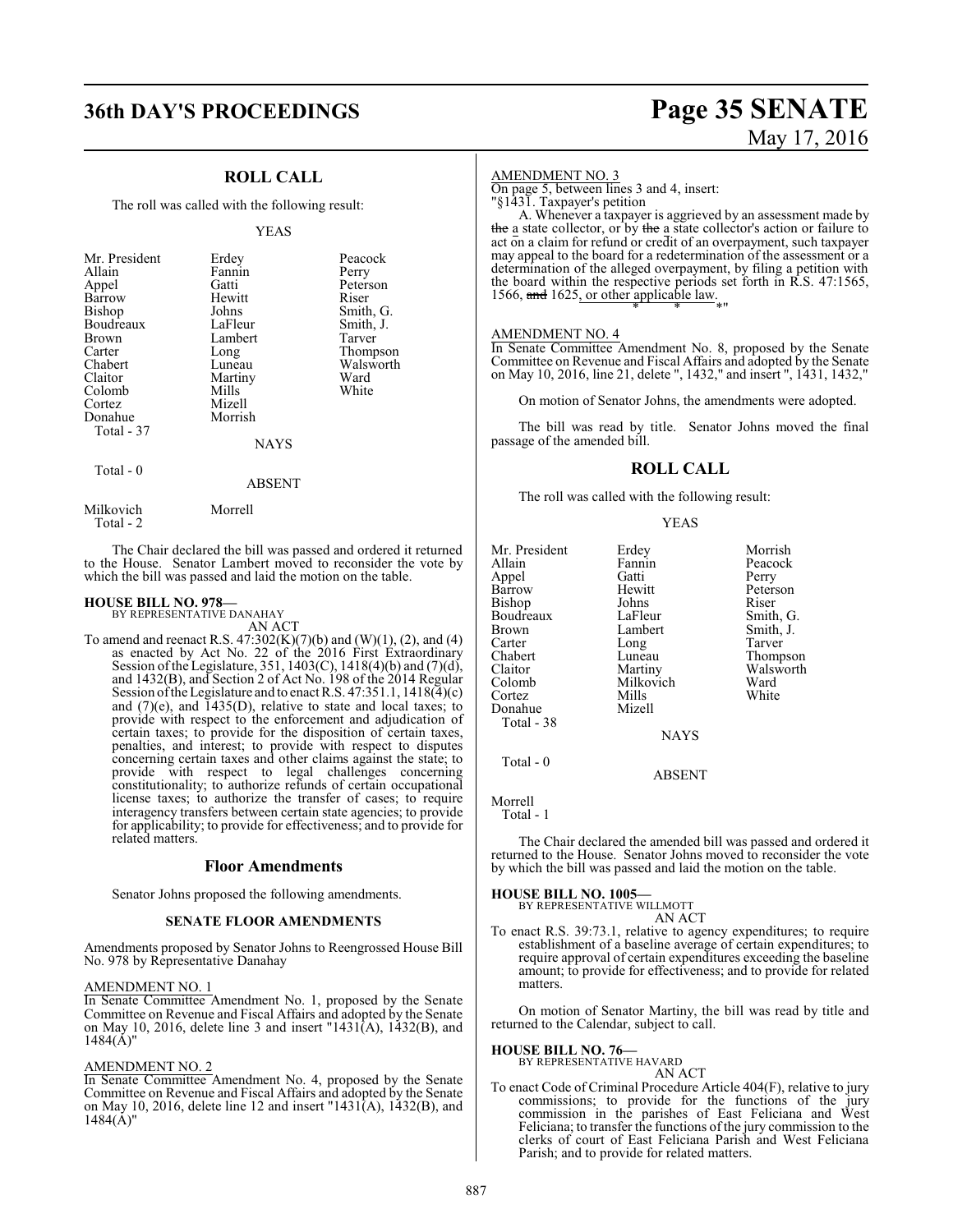The bill was read by title. Senator Ward moved the final passage of the bill.

#### **ROLL CALL**

The roll was called with the following result:

#### YEAS

| Mr. President | Erdey     | Morrish   |
|---------------|-----------|-----------|
| Allain        | Fannin    | Peacock   |
| Appel         | Gatti     | Perry     |
| Barrow        | Hewitt    | Peterson  |
| Bishop        | Johns     | Riser     |
| Boudreaux     | LaFleur   | Smith, G. |
| Brown         | Lambert   | Smith, J. |
| Carter        | Long      | Tarver    |
| Chabert       | Luneau    | Thompson  |
| Claitor       | Martiny   | Walsworth |
| Colomb        | Milkovich | Ward      |
| Cortez        | Mills     | White     |
| Donahue       | Mizell    |           |
| Total - 38    |           |           |
|               | $\cdots$  |           |

NAYS

Total - 0

ABSENT

Morrell

Total - 1

The Chair declared the bill was passed and ordered it returned to the House. Senator Ward moved to reconsider the vote by which the bill was passed and laid the motion on the table.

# **HOUSE BILL NO. 226—** BY REPRESENTATIVE MORENO

AN ACT

To amend and reenact R.S.  $27:443(B)(1)(a)(ii)$  and  $(b)(iii)$ , relative to penalties for certain violations of the Video Draw Poker Devices Control Law; to provide with respect to the revocation or suspension of a license for certain violations; to provide for a hearing; and to provide for related matters.

The bill was read by title. Senator Johns moved the final passage of the bill.

#### **ROLL CALL**

The roll was called with the following result:

#### YEAS

| Allain<br>Appel<br>Barrow<br><b>Bishop</b><br>Boudreaux<br>Brown<br>Carter<br>Total - 21 | Chabert<br>Colomb<br>Cortez<br>Gatti<br>Hewitt<br>Johns<br>LaFleur<br><b>NAYS</b> | Luneau<br>Mills<br>Morrish<br>Peterson<br>Smith, G.<br>Smith, J.<br>Tarver |
|------------------------------------------------------------------------------------------|-----------------------------------------------------------------------------------|----------------------------------------------------------------------------|
| Mr. President<br>Claitor<br>Donahue<br>Erdey<br>Fannin<br>Total - 14                     | Lambert<br>Long<br>Milkovich<br>Mizell<br>Peacock<br>ABSENT                       | Perry<br>Riser<br>Thompson<br>Walsworth                                    |
| Martiny<br>Morrell<br>Total - 4                                                          | Ward<br>White                                                                     |                                                                            |

# **Page 36 SENATE 36th DAY'S PROCEEDINGS**

The Chair declared the bill was passed and ordered it returned to the House. Senator Johns moved to reconsider the vote by which the bill was passed and laid the motion on the table.

#### **Motion to Reconsider Vote**

Senator LaFleur asked for and obtained a suspension of the rules to reconsider the vote by which House Bill No. 834 passed.

#### **HOUSE BILL NO. 834—**

BY REPRESENTATIVES BERTHELOT AND GREGORY MILLER AN ACT

To amend and reenact R.S. 13:4521(A)(1) and (B) and to enact R.S.  $13:4521(D)$ , relative to court costs owed by governmental entities; to provide for temporary deferral and payment of such costs and collection of unpaid costs; and to provide for related matters.

#### **Floor Amendments**

Senator LaFleur proposed the following amendments.

#### **SENATE FLOOR AMENDMENTS**

Amendments proposed by Senator LaFleur to Reengrossed House Bill No. 834 by Representative Berthelot

AMENDMENT NO. 1

On page 1, line 2, change "R.S.  $13:4521(A)(1)$ " to "R.S.  $13:452\overline{I}(A)(1), (3),$  and  $(4)$ "

AMENDMENT NO. 2

On page 1, line 7, change "R.S.  $13:4521(A)(1)$ " to "R.S.  $13:452\overline{I}(A)(1), (3),$  and  $(4)$ "

#### AMENDMENT NO. 3

On page 2, between lines 19 and 20, insert the following:

"(3) This Section shall not apply to the Department of Children and Family Services for any proceedings brought by the Department of Children and Family Services or any district attorney, on behalf of the Department of Children and Family Services, to establish filiation or enforce support, when such proceedings are subject to a cooperative agreement between the agency and the clerk of court of the appropriate jurisdiction. Any cooperative agreement entered into between the clerk of court and the agency shall include reimbursement for sheriff's costs.

(4) The provisions of this Paragraph (3) of this Subsection shall not apply if federal funds are not available to cover the cost of the agreement.

(4) Neither the Department ofChildren and Family Services nor any district attorney's office shall be required to pay court costs in any child welfare proceeding instituted by such department of district attorney's office. \* \* \*"

On motion of Senator LaFleur, the amendments were adopted.

The bill was read by title. Senator LaFleur moved the final passage of the amended bill.

#### **ROLL CALL**

The roll was called with the following result:

#### YEAS

Appel Gatti<br>Barrow Hewitt Boudreaux LaFleur<br>Brown Lambert

Mr. President Erdey Morrish<br>Allain Fannin Peacock Fannin Peacock<br>Gatti Perry Hewitt Peterson<br>Johns Riser Bishop Johns Riser<br>Boudreaux LaFleur Smith, G. Brown Lambert Smith, J.<br>
Carter Long Tarver Carter Long Tarver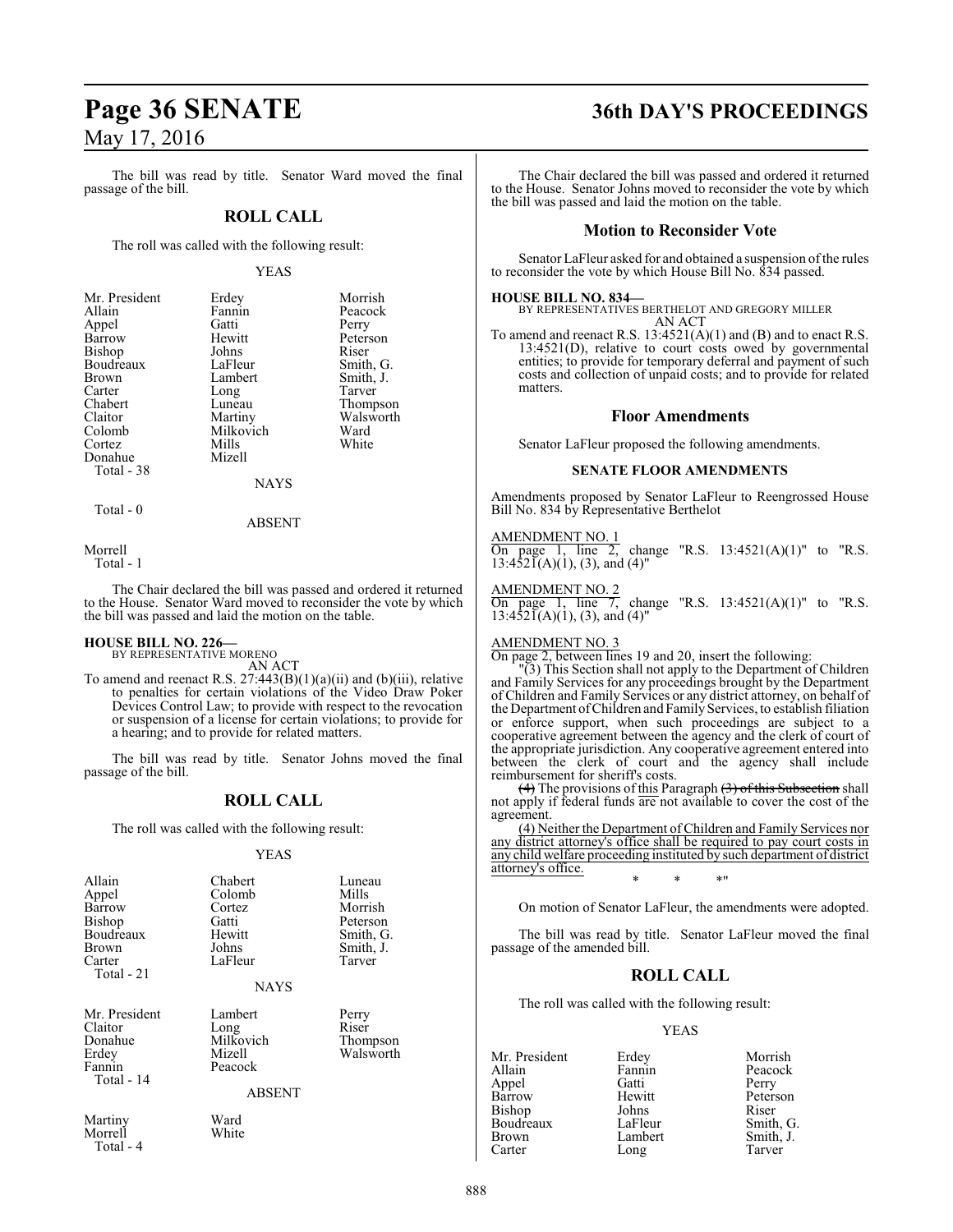# **36th DAY'S PROCEEDINGS Page 37 SENATE**

Chabert Luneau Thompson<br>Claitor Martiny Walsworth Claitor Martiny Walsworth Colomb Milkovich Ward Cortez Mills White Donahue Mizell Total - 38

 $Total = 0$ 

ABSENT

NAYS

Morrell Total - 1

The Chair declared the amended bill was passed and ordered it returned to the House. Senator LaFleur moved to reconsider the vote by which the bill was passed and laid the motion on the table.

#### **HOUSE BILL NO. 254—**

BY REPRESENTATIVE HAVARD

AN ACT To amend and reenact R.S. 15:1302(2) and 1316(C) and (D) and to enact R.S. 14:222.3 and R.S. 15:1302(3.1) and  $(16.1)$ , 1316(E), 1317, and 1318, relative to electronic surveillance; to create the crime of unlawful use of a cellular tracking device; to provide definitions; to provide criminal penalties; to provide exceptions; to provide for applicability; to provide procedures for use of a cellular tracking device by law enforcement officers and investigative officers; and to provide for related matters.

#### **Floor Amendments**

Senator Mills proposed the following amendments.

#### **SENATE FLOOR AMENDMENTS**

Amendments proposed by Senator Mills to Reengrossed House Bill No. 254 by Representative Havard

AMENDMENT NO. 1 On page 1, line 11, after "any person" insert "to possess a cellular tracking device or"

On motion of Senator Mills, the amendments were adopted.

#### **Floor Amendments**

Senator Ward proposed the following amendments.

#### **SENATE FLOOR AMENDMENTS**

Amendments proposed by Senator Ward to Reengrossed House Bill No. 254 by Representative Havard

AMENDMENT NO. 1

On page 8, line 25, after "applicant" insert "may disclose the existence of the cellular tracking device to their own legal counsel, but shall"

On motion of Senator Ward, the amendments were adopted.

The bill was read by title. Senator Riser moved the final passage of the amended bill.

#### **ROLL CALL**

The roll was called with the following result:

#### YEAS

| Mr. President | Erdey  | Morrish  |
|---------------|--------|----------|
| Allain        | Fannin | Peacock  |
| Appel         | Gatti  | Perry    |
| Barrow        | Hewitt | Peterson |

# May 17, 2016

Bishop Johns Riser<br>Boudreaux LaFleur Smith, G. Boudreaux LaFleur Smith, G.<br>Brown Lambert Smith, J. Brown Lambert<br>
Carter Long Carter Long Tarver<br>
Chabert Luneau Thomp Chabert Luneau Thompson Claitor Martiny Walsworth Cortez Mills White Donahue Mizell Total - 38

Milkovich Ward<br>
Whils White **NAYS** 

Morrell Total - 1

Total - 0

The Chair declared the amended bill was passed and ordered it returned to the House. Senator Riser moved to reconsider the vote by which the bill was passed and laid the motion on the table.

ABSENT

**HOUSE BILL NO. 330—** BY REPRESENTATIVE GREGORY MILLER AN ACT

To amend and reenact R.S. 9:315.11(A), relative to child support; to provide for imputing income; to provide relative to actual income or income earning potential; and to provide for related matters.

The bill was read by title. Senator Ward moved the final passage of the bill.

#### **ROLL CALL**

The roll was called with the following result:

#### YEAS

| Mr. President | Erdey       | Morrish   |
|---------------|-------------|-----------|
| Allain        | Fannin      | Peacock   |
| Appel         | Gatti       | Perry     |
| Barrow        | Hewitt      | Riser     |
| Bishop        | Johns       | Smith, G. |
| Boudreaux     | LaFleur     | Smith, J. |
| Brown         | Lambert     | Tarver    |
| Carter        | Long        | Thompson  |
| Chabert       | Luneau      | Walsworth |
| Claitor       | Martiny     | Ward      |
| Colomb        | Milkovich   | White     |
| Cortez        | Mills       |           |
| Donahue       | Mizell      |           |
| Total - 37    |             |           |
|               | <b>NAYS</b> |           |
| Total - 0     |             |           |
|               | ABSENT      |           |

Morrell Peterson

Total - 2

The Chair declared the bill was passed and ordered it returned to the House. Senator Ward moved to reconsider the vote by which the bill was passed and laid the motion on the table.

**HOUSE BILL NO. 395—** BY REPRESENTATIVE GREGORY MILLER

AN ACT To amend and reenact R.S.  $9:315(C)(1)$ , relative to child support; to provide for computing adjusted gross income; to provide for definitions; and to provide for related matters.

The bill was read by title. Senator Ward moved the final passage of the bill.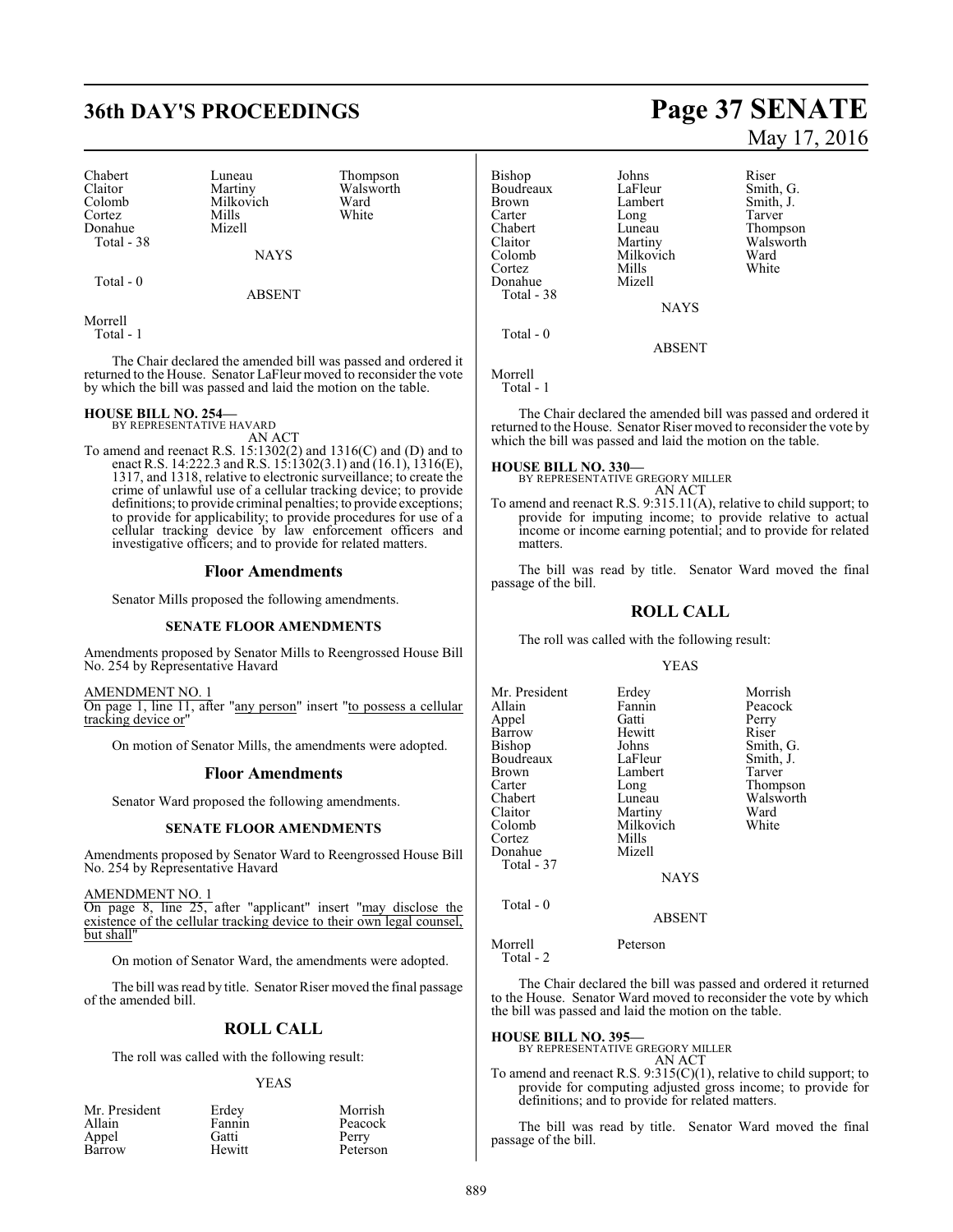### **ROLL CALL**

The roll was called with the following result:

#### YEAS

| Mr. President | Erdey       | Morrish   |
|---------------|-------------|-----------|
| Allain        | Fannin      | Peacock   |
| Appel         | Gatti       | Perry     |
| Barrow        | Hewitt      | Peterson  |
| Bishop        | Johns       | Riser     |
| Boudreaux     | LaFleur     | Smith, G. |
| <b>Brown</b>  | Lambert     | Smith, J. |
| Carter        | Long        | Tarver    |
| Chabert       | Luneau      | Thompson  |
| Claitor       | Martiny     | Walsworth |
| Colomb        | Milkovich   | Ward      |
| Cortez        | Mills       | White     |
| Donahue       | Mizell      |           |
| Total - 38    |             |           |
|               | <b>NAYS</b> |           |

 $Total - 0$ 

ABSENT

Morrell

Total - 1

The Chair declared the bill was passed and ordered it returned to the House. Senator Ward moved to reconsider the vote by which the bill was passed and laid the motion on the table.

#### **HOUSE BILL NO. 396—**

BY REPRESENTATIVE GREGORY MILLER AN ACT

To amend and reenact R.S. 9:315.16(B)(1), relative to the child support review committee; to provide with respect to its membership; and to provide for related matters.

The bill was read by title. Senator Ward moved the final passage of the bill.

#### **ROLL CALL**

The roll was called with the following result:

#### YEAS

| Mr. President<br>Allain<br>Appel<br>Barrow<br>Bishop<br>Boudreaux<br>Brown<br>Carter<br>Chabert<br>Claitor<br>Colomb<br>Cortez | Erdey<br>Fannin<br>Gatti<br>Hewitt<br>Johns<br>LaFleur<br>Lambert<br>Long<br>Luneau<br>Martiny<br>Milkovich<br>Mills | Morrish<br>Peacock<br>Perry<br>Peterson<br>Riser<br>Smith, G.<br>Smith, J.<br>Tarver<br>Thompson<br>Walsworth<br>Ward<br>White |
|--------------------------------------------------------------------------------------------------------------------------------|----------------------------------------------------------------------------------------------------------------------|--------------------------------------------------------------------------------------------------------------------------------|
| Donahue                                                                                                                        | Mizell                                                                                                               |                                                                                                                                |
| Total - 38                                                                                                                     |                                                                                                                      |                                                                                                                                |
|                                                                                                                                | <b>NAYS</b>                                                                                                          |                                                                                                                                |
| Total - 0                                                                                                                      | ABSENT                                                                                                               |                                                                                                                                |
|                                                                                                                                |                                                                                                                      |                                                                                                                                |

Morrell

Total - 1

The Chair declared the bill was passed and ordered it returned to the House. Senator Ward moved to reconsider the vote by which the bill was passed and laid the motion on the table.

# **Page 38 SENATE 36th DAY'S PROCEEDINGS**

#### **HOUSE BILL NO. 410—**

BY REPRESENTATIVE GREGORY MILLER AN ACT

To amend and reenact R.S. 9:315.9(A)(1) and (2) and 315.10(A)(1) and (2), relative to child custody; to provide relative to shared custody and split custody relating to child support; to provide definitions; and to provide for related matters.

On motion of Senator Ward, the bill was read by title and returned to the Calendar, subject to call.

**HOUSE BILL NO. 449—** BY REPRESENTATIVE GREGORY MILLER

AN ACT To amend and reenact Children's Code Articles 1122(F)(2) and  $(G)(2)$  and 1142 $(B)$  and R.S. 40:34, 46, 46.1, 46.2, and 75 $(A)$ , to enact R.S. 9:410, R.S. 40:34.1 through 34.13, and 46.3 through 46.13, and to repeal Children's Code Article 1142(C), relative to vital statistics; to provide for the completion of a birth certificate; to provide for the amendment of a birth certificate; to reorganize and recodify laws relative to birth certificates, death certificates, and paternity establishment; and to provide for related matters.

On motion of Senator Ward, the bill was read by title and returned to the Calendar, subject to call.

**HOUSE BILL NO. 484—** BY REPRESENTATIVE ROBERT JOHNSON

AN ACT To amend and reenact R.S. 9:315.4(B) and R.S. 46:236.1.1(2), and 236.1.2(L), relative to child support; to provide with respect to obligations to provide health insurance; to provide for cash medical support payments in certain cases; to provide for the collection of payments to the Department of Children and Family Services under certain circumstances; to provide definitions; and to provide for related matters.

The bill was read by title. Senator Ward moved the final passage of the bill.

#### **ROLL CALL**

The roll was called with the following result:

#### YEAS

| Mr. President | Erdey         | Morrish   |
|---------------|---------------|-----------|
| Allain        | Fannin        | Peacock   |
| Appel         | Gatti         | Perry     |
| Barrow        | Hewitt        | Peterson  |
| Bishop        | Johns         | Riser     |
| Boudreaux     | LaFleur       | Smith, G. |
| Brown         | Lambert       | Smith, J. |
| Carter        | Long          | Tarver    |
| Chabert       | Luneau        | Thompson  |
| Claitor       | Martiny       | Walsworth |
| Colomb        | Milkovich     | Ward      |
| Cortez        | Mills         | White     |
| Donahue       | Mizell        |           |
| Total - 38    |               |           |
|               | <b>NAYS</b>   |           |
| Total - 0     |               |           |
|               | <b>ABSENT</b> |           |
| Morrell       |               |           |
| Total - 1     |               |           |

The Chair declared the bill was passed and ordered it returned to the House. Senator Ward moved to reconsider the vote by which the bill was passed and laid the motion on the table.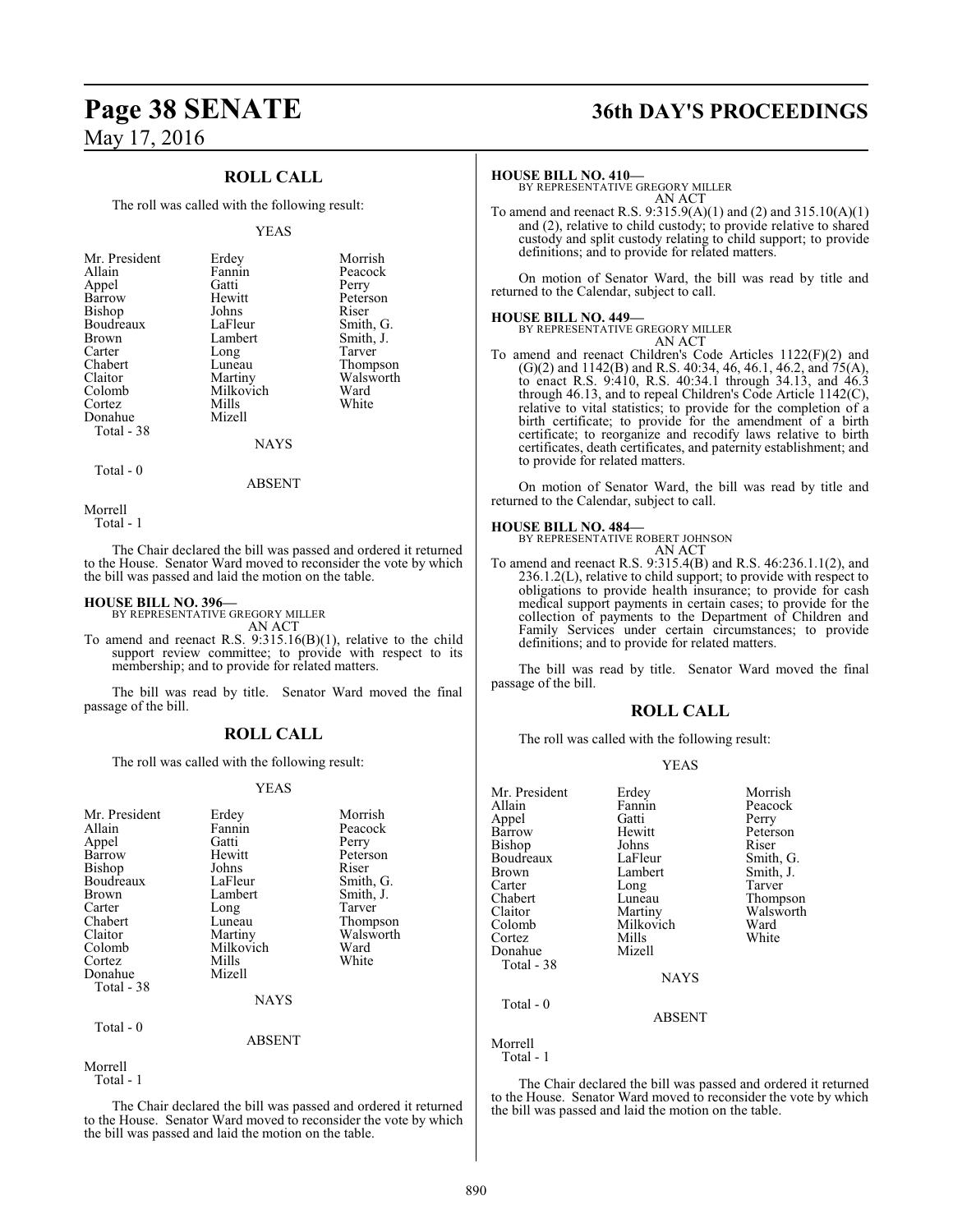# **36th DAY'S PROCEEDINGS Page 39 SENATE** May 17, 2016

#### **HOUSE BILL NO. 537—**

BY REPRESENTATIVE GAROFALO AN ACT

To amend and reenact R.S. 40:1165.1(A)(2)(b)(i) and (ii), relative to medical records; to provide relative to the maximum charges for providing certain medical records; to provide for the form in which to store and provide medical records; and to provide for related matters.

On motion of Senator Long, the bill was read by title and returned to the Calendar, subject to call.

#### **HOUSE BILL NO. 546—** BY REPRESENTATIVE HUNTER

AN ACT

To enact R.S. 14:71.4, relative to misappropriation without violence; to create the crime of homestead exemption fraud; to provide for elements of the crime; to provide criminal penalties; to provide for restitution; to provide definitions; and to provide for related matters.

On motion of Senator Long, the bill was read by title and returned to the Calendar, subject to call.

#### **HOUSE BILL NO. 582—**

BY REPRESENTATIVES JACKSON AND HOFFMANN AN ACT

To amend and reenact R.S. 14:2(B)(32) and 37.2 and R.S. 15:642(2)(b), relative to aggravated assault upon a peace officer; to amend the crime of aggravated assault upon a peace officer with a firearm; to remove the element that the offense be committed with a firearm; and to provide for related matters.

The bill was read by title. Senator Walsworth moved the final passage of the bill.

#### **ROLL CALL**

The roll was called with the following result:

#### YEAS

| Mr. President<br>Allain<br>Appel<br>Barrow<br><b>Bishop</b><br>Boudreaux<br><b>Brown</b><br>Carter<br>Chabert<br>Claitor<br>Colomb<br>Cortez<br>Donahue<br>Total - 37 | Erdey<br>Fannin<br>Gatti<br>Hewitt<br>Johns<br>LaFleur<br>Lambert<br>Long<br>Luneau<br>Martiny<br>Mills<br>Mizell<br>Morrish<br><b>NAYS</b> | Peacock<br>Perry<br>Peterson<br>Riser<br>Smith, G.<br>Smith, J.<br>Tarver<br>Thompson<br>Walsworth<br>Ward<br>White |
|-----------------------------------------------------------------------------------------------------------------------------------------------------------------------|---------------------------------------------------------------------------------------------------------------------------------------------|---------------------------------------------------------------------------------------------------------------------|
| Total $-0$                                                                                                                                                            | <b>ABSENT</b>                                                                                                                               |                                                                                                                     |

Milkovich Morrell Total - 2

The Chair declared the bill was passed and ordered it returned to the House. Senator Walsworth moved to reconsider the vote by which the bill was passed and laid the motion on the table.

#### **HOUSE BILL NO. 667—**

BY REPRESENTATIVE REYNOLDS AN ACT

To amend and reenact R.S.  $26:359(B)(1)(h)$  and  $(i)$ ,  $(2)$  and  $(3)$ ,  $(C)$ ,  $(D)$ ,  $(E)$ , and  $(F)$  and to enact R.S.  $26:359(B)(4)$ , relative to wine shipped directly to consumers; to provide with respect to certain requirements for direct shipment sales; to provide for

exceptions; to authorize the commissioner to promulgate rules; to provide for permit applications of certain wine producers, manufacturers, and retailers; to provide permit fees; to specify the due date of a monthly statement; to provide for additional penalties for violations; to provide for an effective date; and to provide for related matters.

On motion of Senator Gary Smith, the bill was read by title and returned to the Calendar, subject to call.

#### **HOUSE BILL NO. 670—**

BY REPRESENTATIVE HENSGENS

AN ACT

To enact R.S. 40:1281.26, relative to individual sewerage systems; to provide for a temporary waiver of sanitary code requirements for individual sewerage systems in certain jurisdictions; to authorize enforcement by the jurisdiction; and to provide for related matters.

#### **Floor Amendments**

Senator Erdey proposed the following amendments.

#### **SENATE FLOOR AMENDMENTS**

Amendments proposed by Senator Erdey to Engrossed House Bill No. 670 by Representative Hensgens

#### AMENDMENT NO. 1

On page 1, line 2 after "enact" insert "R.S. 33:3887.7 and"

#### AMENDMENT NO. 2

On page 1, line 2 after "relative to" delete "individual" and after "systems" delete ";" and insert "and districts; to provide for consolidation and mergers;"

#### AMENDMENT NO. 3

On page 1, between lines 6 and 7 insert:

"Section 1. R.S. 33:3887.7 is hereby enacted to read as follows: §3887.7. Individual sewerage districts; consolidation and merger.

A sewerage district located wholly within the boundaries of a parish with a population between one hundred twenty thousand and one hundred sixty thousand according to the latest federal decennial census shall be able to merge or consolidate itself into another sewerage district wholly located within the same parish according to the procedure provided for in Article VI, Section 16 of the Constitution of Louisiana."

#### AMENDMENT NO. 4

On page 1, at the beginning of line 8 after "Section" change "1" to "2"

On motion of Senator Erdey, the amendments were adopted.

The bill was read by title. Senator Morrish moved the final passage of the amended bill.

### **ROLL CALL**

The roll was called with the following result:

#### YEAS

| Mr. President | Erdey     | Morrish   |
|---------------|-----------|-----------|
| Allain        | Fannin    | Peacock   |
| Appel         | Gatti     | Perry     |
| Barrow        | Hewitt    | Peterson  |
| Bishop        | Johns     | Riser     |
| Boudreaux     | LaFleur   | Smith, G. |
| <b>Brown</b>  | Lambert   | Smith, J. |
| Carter        | Long      | Tarver    |
| Chabert       | Luneau    | Thompson  |
| Claitor       | Martiny   | Walsworth |
| Colomb        | Milkovich | Ward      |
|               |           |           |

Perry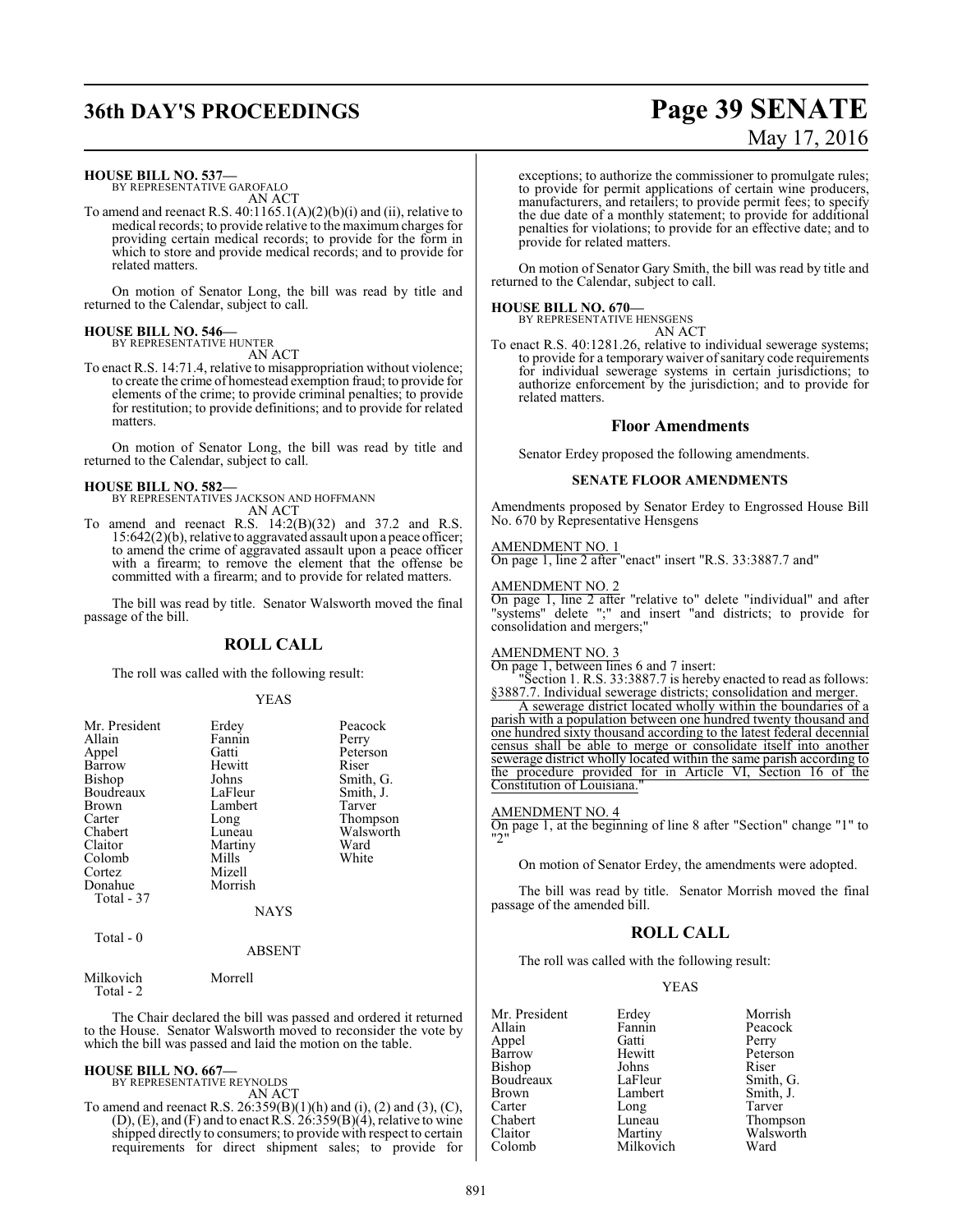#### Cortez Mills White Donahue Mizell Total - 38 **NAYS**  Total - 0 ABSENT Morrell Total - 1 The Chair declared the amended bill was passed and ordered it returned to the House. Senator Morrish moved to reconsider the vote by which the bill was passed and laid the motion on the table. **HOUSE BILL NO. 809—** BY REPRESENTATIVE SCHRODER Chabert Luneau Thompson<br>Claitor Martiny Walsworth Claitor Martiny Walsworth Colomb Milkovich Ward<br>Cortez Mills White Cortez Mills White Donahue Mizell Total - 38 **NAYS**  Total - 0 ABSENT Morrell Total - 1

AN ACT

To amend and reenact Children's Code Articles 571, 572(1), 573, and 575 and R.S. 15:185.1, 185.2(2), (6), and (7), 185.3(A), (B)(1), (2), (6)(introductory paragraph), (11), (12), (13), (14), (15),  $(19)(a)$  and (c),  $185.4(B)(1)$ ,  $(2)(a)$ , (c), (d), and (e),  $(3)$ (introductory paragraph) and  $(a)$ ,  $(5)$ ,  $(7)$ ,  $(13)$ ,  $(14)$ , and  $(15)$ , 185.6(C), 185.7(B) and (C), 185.8(introductory paragraph), and 185.9(A)(1) and (B)(2) and to repeal Children's Code Article 1023(C), relative to children; to provide for the Indigent Parents' Representation Program; to provide with respect to legal representation of indigent or absent parents; and to provide for related matters.

#### **Floor Amendments**

Senator Mizell proposed the following amendments.

#### **SENATE FLOOR AMENDMENTS**

Amendments proposed by Senator Mizell to Reengrossed House Bill No. 809 by Representative Schroder

AMENDMENT NO. 1 On page 1, lines 5 and 6, change "185.7(B) and (C)" to "185.7"

AMENDMENT NO. 2 On page 3, line 10, change "185.7(B) and (C)" to "185.7"

#### AMENDMENT NO. 3

On page 9, delete line 9 and insert the following:

"§185.7. Rights of action; interpretation of Part A.

It is not the intent of the legislature to create any new right, right of action, or cause of action or eliminate any right, right of action, or cause of action existing under current law. Nothing contained in the provisions of this Part shall create, expressly or by implication, any right, claim, or cause of action in favor of anyone in connection with the delivery of indigent and absent parent representation."

On motion of Senator Mizell, the amendments were adopted.

The bill was read by title. Senator Ward moved the final passage of the amended bill.

#### **ROLL CALL**

The roll was called with the following result:

#### YEAS

| Mr. President | Erdey   | Morrish   |
|---------------|---------|-----------|
| Allain        | Fannin  | Peacock   |
| Appel         | Gatti   | Perry     |
| Barrow        | Hewitt  | Peterson  |
| <b>Bishop</b> | Johns   | Riser     |
| Boudreaux     | LaFleur | Smith, G. |
| Brown         | Lambert | Smith, J. |
| Carter        | Long    | Tarver    |

# **Page 40 SENATE 36th DAY'S PROCEEDINGS**

The Chair declared the amended bill was passed and ordered it returned to the House. Senator Ward moved to reconsider the vote by which the bill was passed and laid the motion on the table.

#### **HOUSE BILL NO. 862—**

BY REPRESENTATIVE FALCONER

- AN ACT
- To enact R.S. 9:2800.23, relative to liability for damages caused by persons with developmental disabilities; to provide a limitation of liability for parents, tutors, and curators; to provide conditions upon which the limitation of liability is contingent; to provide for exceptions; and to provide for related matters.

The bill was read by title. Senator Hewitt moved the final passage of the bill.

#### **ROLL CALL**

The roll was called with the following result:

#### YEAS

| Mr. President<br>Allain | Erdey<br>Fannin | Mizell<br>Morrish |
|-------------------------|-----------------|-------------------|
| Appel                   | Gatti           | Peacock           |
| Barrow                  | Hewitt          | Perry             |
| Bishop                  | Johns           | Peterson          |
| Boudreaux               | LaFleur         | Smith, G.         |
| Chabert                 | Lambert         | Walsworth         |
| Colomb                  | Long            | Ward              |
| Cortez                  | Martiny         | White             |
| Donahue                 | Mills           |                   |
| Total - 29              |                 |                   |
|                         | <b>NAYS</b>     |                   |
| Brown                   | Luneau          | Smith, J.         |
| Carter                  | Milkovich       | Tarver            |
| Claitor                 | Riser           | Thompson          |
| Total - 9               |                 |                   |

ABSENT

Morrell

Total - 1

The Chair declared the bill was passed and ordered it returned to the House. Senator Hewitt moved to reconsider the vote by which the bill was passed and laid the motion on the table.

#### **HOUSE BILL NO. 931—**

BY REPRESENTATIVE WHITE AN ACT

To amend and reenact R.S. 14:35.3(C), (D), and (H), relative to domestic abuse battery; to require completion of courtmonitored domestic abuse intervention program as a part of the sentence for conviction of domestic abuse battery; and to provide for related matters.

On motion of Senator Long, the bill was read by title and returned to the Calendar, subject to call.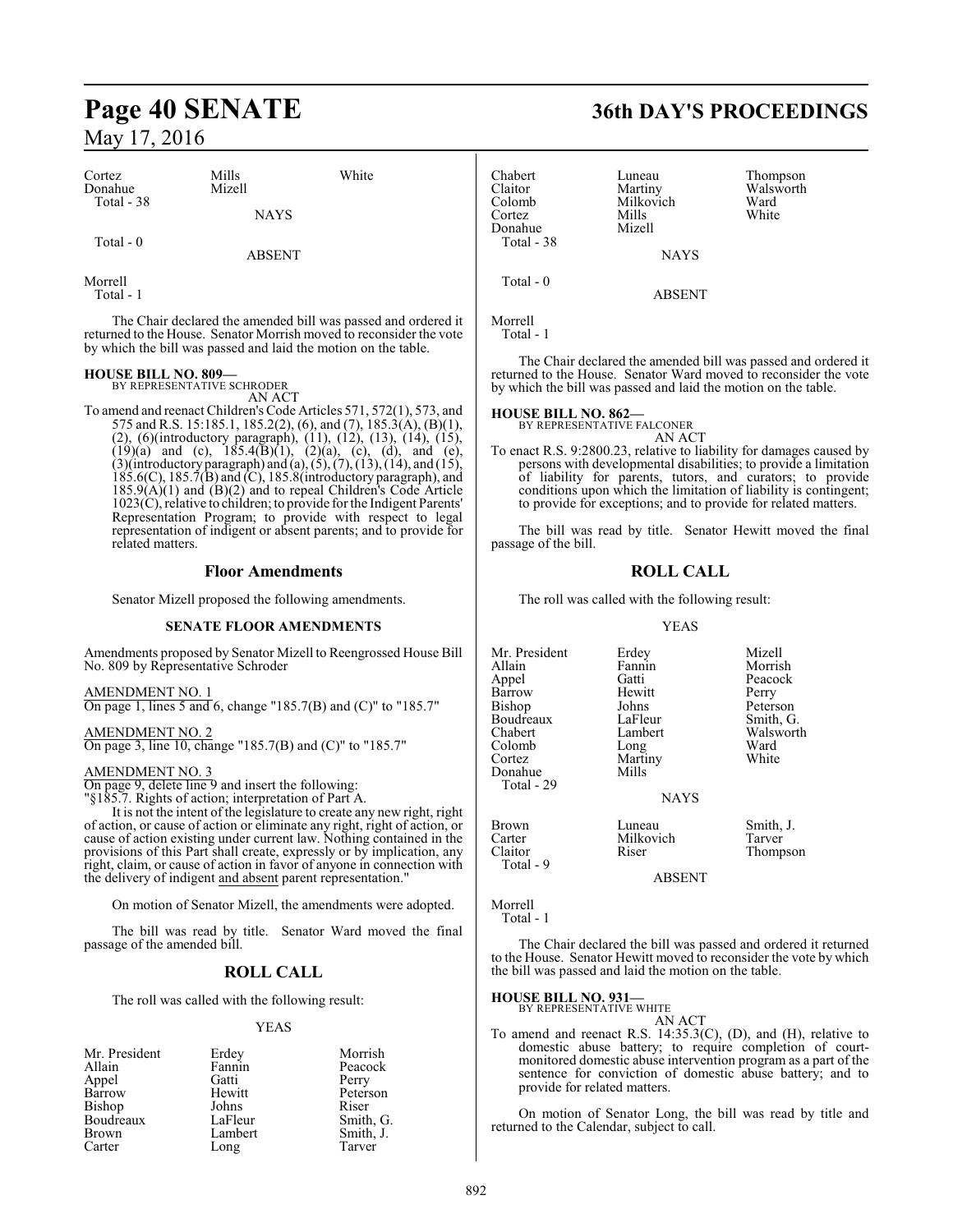**HOUSE BILL NO. 933—**

BY REPRESENTATIVE GREGORY MILLER AN ACT

To amend and reenact R.S. 9:315.19, relative to child support; to provide for the schedule of basic child support obligations; and to provide for related matters.

On motion of Senator Long, the bill was read by title and returned to the Calendar, subject to call.

**HOUSE BILL NO. 953—** BY REPRESENTATIVE LANCE HARRIS

AN ACT

To amend and reenact R.S. 14:107.2(A) and to enact R.S. 14:107.2(E), relative to hate crimes; to provide for the elements of the crime; to provide for definitions; and to provide for related matters.

The bill was read by title. Senator Perry moved the final passage of the bill.

### **ROLL CALL**

The roll was called with the following result:

#### YEAS

| Mr. President              | Erdey         | Morrish   |
|----------------------------|---------------|-----------|
| Allain                     | Fannin        | Peacock   |
| Appel                      | Gatti         | Perry     |
| Barrow                     | Hewitt        | Riser     |
| Boudreaux                  | Johns         | Smith, G. |
| Brown                      | LaFleur       | Smith, J. |
| Chabert                    | Lambert       | Tarver    |
| Claitor                    | Long          | Thompson  |
| Colomb                     | Martiny       | Walsworth |
| Cortez                     | Milkovich     | Ward      |
| Donahue                    | Mills         | White     |
| Total - 33                 |               |           |
|                            | <b>NAYS</b>   |           |
| <b>Bishop</b><br>Total - 3 | Carter        | Peterson  |
|                            | <b>ABSENT</b> |           |
| Luneau<br>Total - 3        | Mizell        | Morrell   |

The Chair declared the bill was passed and ordered it returned to the House. Senator Perry moved to reconsider the vote by which the bill was passed and laid the motion on the table.

**HOUSE BILL NO. 1102—**<br>BY REPRESENTATIVES BISHOP, ADAMS, BAGNERIS, BARRAS,<br>BERTHELOT, BOUIE, BROADWATER, CHAD BROWN, TERRY BROWN, CARMODY, CARPENTER, CONNICK, DAVIS, GISCLAIR, JIMMY<br>HARRIS, LANCE HARRIS, HOLLIS, JAMES, NAN THIBAUT

#### AN ACT

To amend and reenact R.S. 14:286(D), R.S. 40:34(B)(1)(a)(viii),  $(h)(v)$ , (i), and (j), and R.S. 44:4.1(B)(26), to enact Chapter 1-C of Code Title IV of Code Book III of Title 9 of the Louisiana Revised Statutes of 1950, comprised of R.S. 9:2718 through 2720.15, R.S. 14:286(E), and Part VII of Chapter 2 of Title 40 of the Louisiana Revised Statutes of 1950, comprised of R.S. 40:93 through 96, and to repeal R.S. 9:2713, relative to gestational carriers; to provide for amendments to birth certificates; to provide for definitions relative to gestational carrier contracts; to provide for genetic gestational carrier contracts; to provide for the enforceability of gestational carrier contracts; to provide for the parties to a gestational carrier contract; to provide for contractual requirements for a gestational carrier contract; to provide for a proceeding to approve a gestational carrier contract; to provide for the check

# **36th DAY'S PROCEEDINGS Page 41 SENATE** May 17, 2016

of the criminal records of the parties to a gestational carrier contract; to provide for an order preceding embryo transfer relative to a gestational carrier contract; to provide for matters relative to multiple attempts at in utero embryo transfer; to provide for confidentiality of the proceedings relative to a gestational carrier contract; to provide for continuing and exclusive jurisdiction to the proceedings relative to a gestational carrier contract; to provide for the termination of a gestational carrier contract by notice; to provide for remedies for the failure to perform under a gestational carrier contract; to provide for the termination of a gestational carrier contract and for the effects of divorce, nullity, and death on a gestational carrier contract; to provide for the effect of a subsequent marriage of the gestational carrier on a gestational carrier contract; to provide for a post-birth order; to provide for DNA testing when the child is alleged not to be the child of the intended parents; to provide for time limitations and finality; to prohibit certain acts relative to a gestational carrier contract occurring on or after the effective date; to provide for data collection; and to provide for related matters.

#### **Floor Amendments**

Senator Cortez proposed the following amendments.

#### **SENATE FLOOR AMENDMENTS**

Amendments proposed by Senator Cortez to Re-Reengrossed House Bill No. 1102 by Representative Bishop

## AMENDMENT NO. 1

On page 17, line 9, delete "1098.8,", delete line 10, and insert the following: "1061.21, 1079.18, 1081.10, 1105.6, 1105.8, 1133.8, 1171.4, 1203.4, 1231.4,"

#### AMENDMENT NO. 2

On page 17, line 12, delete "2109.1,"

On motion of Senator Cortez, the amendments were adopted.

The bill was read by title. Senator Gary Smith moved the final passage of the amended bill.

#### **ROLL CALL**

The roll was called with the following result:

#### YEAS

| Mr. President | Colomb        | Martiny   |
|---------------|---------------|-----------|
| Allain        | Erdey         | Mills     |
| Appel         | Fannin        | Peacock   |
| Barrow        | Gatti         | Peterson  |
| Bishop        | Hewitt        | Riser     |
| Boudreaux     | Johns         | Smith, G. |
| Brown         | LaFleur       | Smith, J. |
| Carter        | Lambert       | Tarver    |
| Chabert       | Long          | Thompson  |
| Claitor       | Luneau        | Ward      |
| Total - 30    |               |           |
|               | <b>NAYS</b>   |           |
| Cortez        | Milkovich     | Perry     |
| Donahue       | Mizell        | Walsworth |
| Total - 6     |               |           |
|               | <b>ABSENT</b> |           |
| Morrell       | Morrish       | White     |
| Total - 3     |               |           |

The Chair declared the amended bill was passed and ordered it returned to the House. Senator Gary Smith moved to reconsider the vote by which the bill was passed and laid the motion on the table.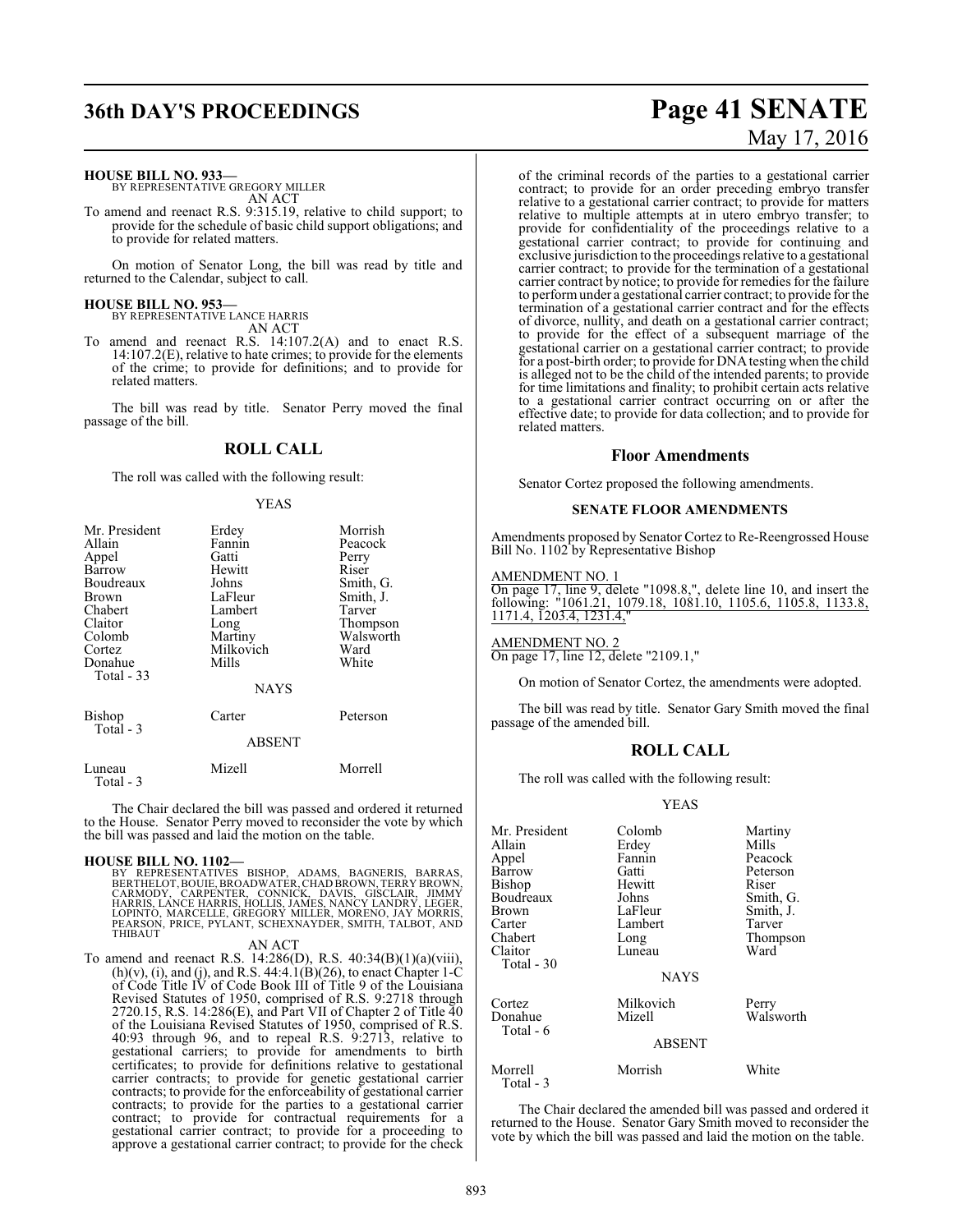#### **Rules Suspended**

Senator Donahue asked for and obtained a suspension of the rules to revert to the Morning Hour.

#### **Message from the House**

#### **DISAGREEMENT TO HOUSE BILL**

May 16, 2016

To the Honorable President and Members of the Senate:

I am directed to inform your honorable body that the House of Representatives has refused to concur in the proposed Senate Amendment(s) to **House Bill No. 111** by Representative Pylant, and ask the President to appoint on the part of the Senate a committee to confer with a like committee from the House on the disagreement.

> Respectfully submitted, ALFRED W. SPEER Clerk of the House of Representatives

#### **Message from the House**

#### **DISAGREEMENT TO HOUSE BILL**

#### May 17, 2016

To the Honorable President and Members of the Senate:

I am directed to inform your honorable body that the House of Representatives has refused to concur in the proposed Senate Amendment(s) to **House Bill No. 140** by Representative Howard, and ask the President to appoint on the part of the Senate a committee to confer with a like committee from the House on the disagreement.

> Respectfully submitted, ALFRED W. SPEER Clerk of the House of Representatives

#### **Message from the House**

#### **DISAGREEMENT TO HOUSE BILL**

May 17, 2016

To the Honorable President and Members of the Senate:

I am directed to inform your honorable body that the House of Representatives has refused to concur in the proposed Senate Amendment(s) to **House Bill No. 570** by Representative Schroder, and ask the President to appoint on the part of the Senate a committee to confer with a like committee from the House on the disagreement.

> Respectfully submitted, ALFRED W. SPEER Clerk of the House of Representatives

#### **Message from the House**

#### **HOUSE CONFEREES APPOINTED**

#### May 17, 2016

To the Honorable President and Members of the Senate:

I am directed to inform your honorable body that the Speaker of the House of Representatives has appointed the following members, on the part of the House of Representatives, to confer, with a like committee from the Senate, on the disagreement to **House Bill No. 111** by Representative Pylant:

# **Page 42 SENATE 36th DAY'S PROCEEDINGS**

Representatives Pylant, Havard and Howard.

Respectfully submitted, ALFRED W. SPEER Clerk of the House of Representatives

#### **Message from the House**

#### **HOUSE CONFEREES APPOINTED**

May 17, 2016

To the Honorable President and Members of the Senate:

I am directed to inform your honorable body that the Speaker of the House of Representatives has appointed the following members, on the part of the House of Representatives, to confer, with a like committee from the Senate, on the disagreement to **House Bill No. 140** by Representative Howard:

Representatives Howard, Mack and Pylant.

Respectfully submitted, ALFRED W. SPEER Clerk of the House of Representatives

#### **Message from the House**

#### **HOUSE CONFEREES APPOINTED**

May 17, 2016

To the Honorable President and Members of the Senate:

I am directed to inform your honorable body that the Speaker of the House of Representatives has appointed the following members, on the part of the House of Representatives, to confer, with a like committee from the Senate, on the disagreement to **House Bill No. 570** by Representative Schroder:

Representatives Schroder, Hoffmann and Pearson.

Respectfully submitted, ALFRED W. SPEER Clerk of the House of Representatives

#### **Introduction of Senate Resolutions**

**SENATE RESOLUTION NO. 128—** BY SENATOR CARTER

A RESOLUTION To commend St. Stephen Missionary Baptist Church on moving to its new church home on May 22, 2016.

The resolution was read by title and placed on the Calendar for a second reading.

#### **SENATE RESOLUTION NO. 129—**

BY SENATOR BISHOP A RESOLUTION

To urge and request the New Orleans Recreation Development Commission (NORDC) to provide a detailed report on the status of opening Pradat Playground and Pool.

The resolution was read by title and placed on the Calendar for a second reading.

#### **SENATE RESOLUTION NO. 130—**

BY SENATOR MORRISH A RESOLUTION

To designate the week of October 31 through November 7, 2016, as "School Psychologist Week".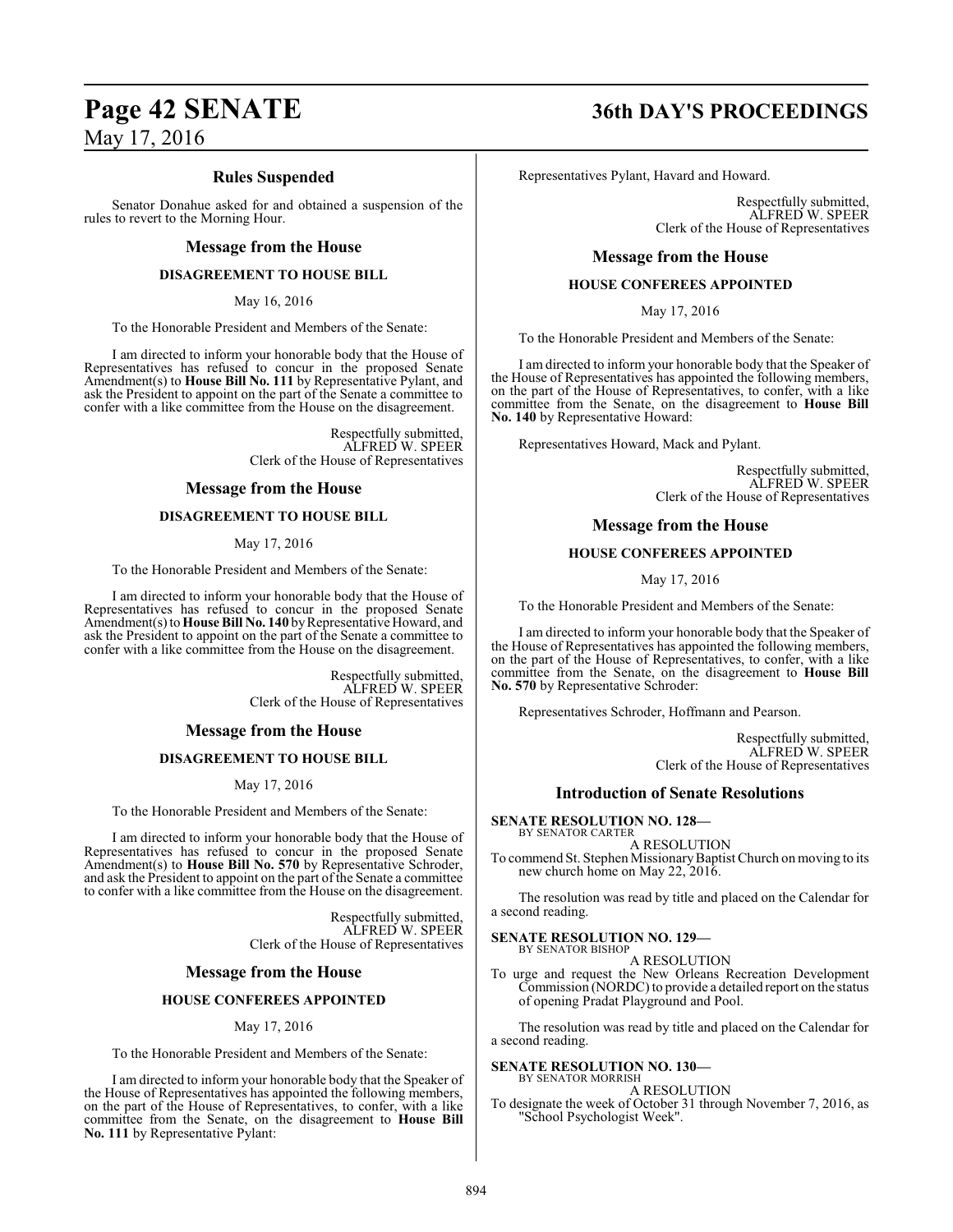# **36th DAY'S PROCEEDINGS Page 43 SENATE**

# May 17, 2016

The resolution was read by title and placed on the Calendar for a second reading.

#### **SENATE RESOLUTION NO. 131—** BY SENATOR WHITE

A RESOLUTION

To commend Mrs. Lillie Goff Jones on the celebration of her ninetieth birthday.

The resolution was read by title and placed on the Calendar for a second reading.

#### **SENATE RESOLUTION NO. 132—** BY SENATOR BARROW

A RESOLUTION

To urge and request a special committee to study the feasibility of requiring businesses in Louisiana with drive-thru windows to utilize two-way cameras with captioning for hearing impaired and hard of hearing individuals.

The resolution was read by title and placed on the Calendar for a second reading.

#### **SENATE RESOLUTION NO. 133—** BY SENATOR BROWN

A RESOLUTION

To commend Desire "Peanut" Alleman Jr. on receiving the James O. Modisette Award for Outstanding Louisiana Public Library Trustee for 2016.

The resolution was read by title and placed on the Calendar for a second reading.

#### **Introduction of Senate Concurrent Resolutions**

#### **SENATE CONCURRENT RESOLUTION NO. 119—** BY SENATOR CORTEZ

A CONCURRENT RESOLUTION

To recognize May 2016 as "Amyotrophic Lateral Sclerosis Awareness Month" and to memorialize the Congress of the United States to enact legislation to provide additional funding for research for the treatment and cure of Amyotrophic Lateral Sclerosis.

The resolution was read by title and placed on the Calendar for a second reading.

#### **SENATE CONCURRENT RESOLUTION NO. 120—** BY SENATOR LONG

A CONCURRENT RESOLUTION

To commend and congratulate the Florien High School Lady Blackcats softball team on winning the Class B state softball championship.

The resolution was read by title and placed on the Calendar for a second reading.

#### **Rules Suspended**

Senator Colomb asked for and obtained a suspension of the rules to take up at this time:

#### **Senate Concurrent Resolutions to be Adopted, Subject to Call**

#### **Called from the Calendar**

Senator Colomb asked that Senate Concurrent Resolution No. 118 be called from the Calendar.

#### **SENATE CONCURRENT RESOLUTION NO. 118—**

BY SENATORS COLOMB, HEWITT AND PETERSON AND REPRESENTATIVES NANCY LANDRY, MARCELLE AND SMITH A CONCURRENT RESOLUTION

To commend Che'dra J. Joseph upon her receipt of a 2016 Women of Excellence Award from the Louisiana Legislative Women's Caucus Foundation in the category of High School Women of Excellence and upon being a recipient of a Louisiana Legislative Women's Caucus Foundation Scholarship.

The concurrent resolution was read by title. Senator Colomb moved to adopt the Senate Concurrent Resolution.

#### **ROLL CALL**

The roll was called with the following result:

#### YEAS

| Mr. President<br>Allain<br>Appel<br>Barrow<br>Bishop<br>Boudreaux<br>Brown<br>Carter<br>Chabert<br>Claitor<br>Colomb<br>Cortez<br>Total - 34<br>Total $-0$ | Erdey<br>Fannin<br>Gatti<br>Hewitt<br>Johns<br>LaFleur<br>Lambert<br>Long<br>Luneau<br>Martiny<br>Milkovich<br>Mills<br><b>NAYS</b> | Morrish<br>Peacock<br>Perry<br>Peterson<br>Smith, G.<br>Smith, J.<br>Tarver<br>Walsworth<br>Ward<br>White |
|------------------------------------------------------------------------------------------------------------------------------------------------------------|-------------------------------------------------------------------------------------------------------------------------------------|-----------------------------------------------------------------------------------------------------------|
|                                                                                                                                                            | <b>ABSENT</b>                                                                                                                       |                                                                                                           |
| Donahue<br>Mizell                                                                                                                                          | Morrell<br>Riser                                                                                                                    | Thompson                                                                                                  |

The Chair declared the Senate adopted the Senate Concurrent Resolution and ordered it sent to the House.

#### **Message from the House**

#### **ASKING CONCURRENCE IN HOUSE BILLS AND JOINT RESOLUTIONS**

#### May 17, 2016

To the Honorable President and Members of the Senate:

I am directed to inform your honorable body that the House of Representatives has finally passed and asks your concurrence in the following House Bills and Joint Resolutions:

HB No. 1127 HB No. 1163 HB No. 631

HB No. 1165

Total - 5

Respectfully submitted, ALFRED W. SPEER Clerk of the House of Representatives

#### **House Bills and Joint Resolutions on First Reading**

**HOUSE BILL NO. 631—**

BY REPRESENTATIVE MIGUEZ AN ACT

To amend and reenact R.S. 30:2412(5), (6.1), and (19) and to enact R.S. 30:2418(O)(5), relative to waste tires; to provide for definitions; to provide for fees levied on certain tires; to provide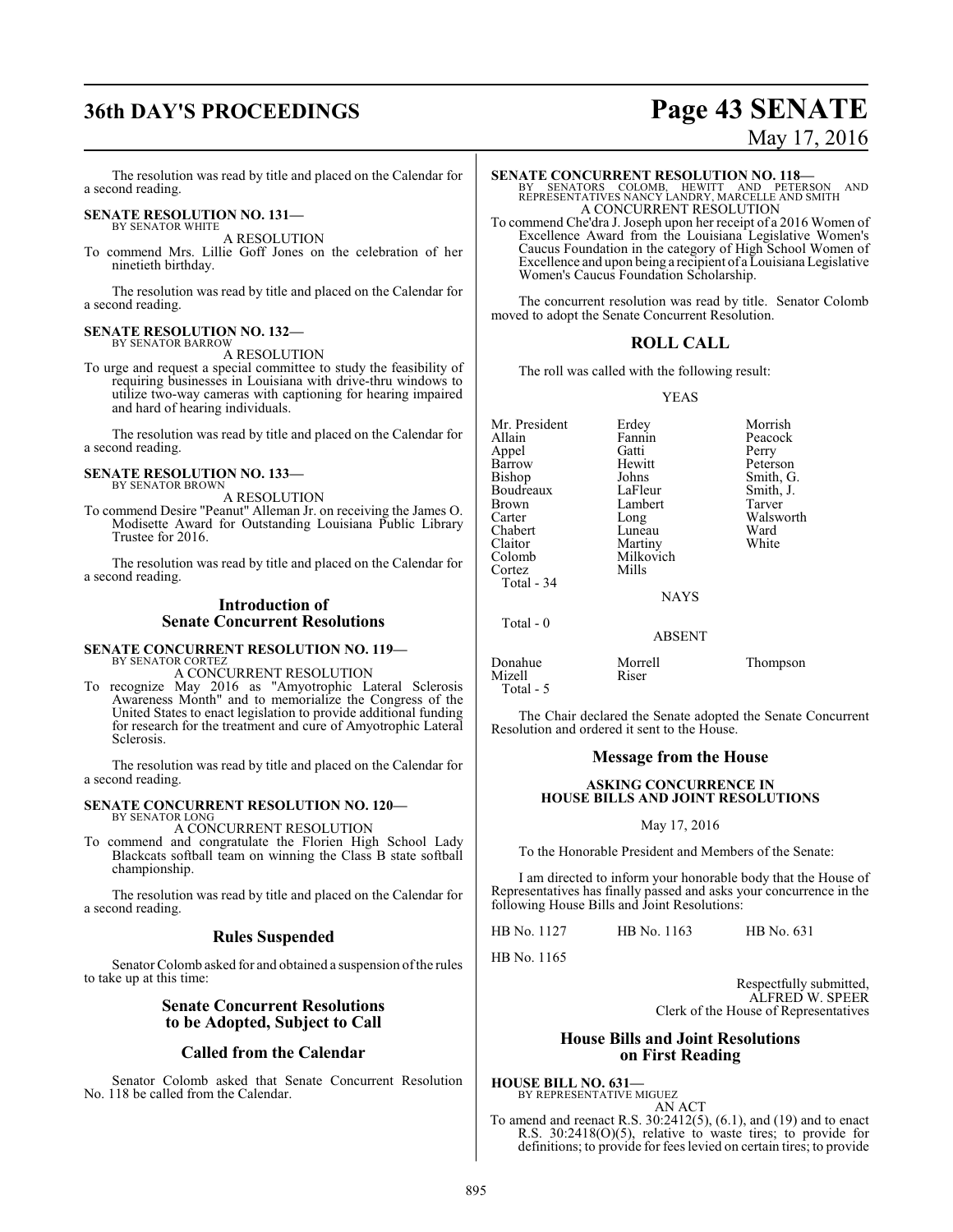for delinquent fees for failing to timely remit fees and to report; to dedicate revenue collected; to provide for an effective date; and to provide for related matters.

The bill was read by title and placed on the Calendar for a second reading.

# **HOUSE BILL NO. 1127—** BY REPRESENTATIVE HOWARD

AN ACT

To amend and reenact R.S. 32:735(C) and (D) and 736(A), relative to auto title companies; to provide relative to contracts between the Department of Public Safety and Corrections, office of motor vehicles, and auto title companies; to provide relative to fees charged to auto title companies; to provide relative to the surety bond required of auto title companies; to extend contracts of auto title companies; and to provide for related matters.

The bill was read by title and placed on the Calendar for a second reading.

#### **HOUSE BILL NO. 1163— (Substitute for House Bill No. 720 by Representative Garofalo)** BY REPRESENTATIVE GAROFALO

AN ACT

To amend and reenact R.S. 13:844(D)(2), relative to clerks of courts; to provide for recordation requirements; to provide relative to noncompliance of recordation requirements; to remove noncompliance fees; to impose certain restrictions; to provide relative to the effect of recordation of certain instruments; and to provide for related matters.

The bill was read by title and placed on the Calendar for a second reading.

#### **HOUSE BILL NO. 1165— (Substitute for House Bill No. 854 by Representative Huval)** BY REPRESENTATIVE HUVAL

AN ACT

To enact R.S. 47:502.3, relative to motor vehicle insurance; to provide for an exemption from registration and compulsory motor vehicle security requirements for certain mobile construction equipment; and to provide for related matters.

The bill was read by title and placed on the Calendar for a second reading.

### **Reports of Committees**

The following reports of committees were received and read:

#### **REPORT OF COMMITTEE ON**

### **COMMERCE, CONSUMER PROTECTION AND INTERNATIONAL AFFAIRS**

Senator Daniel R. Martiny, Chairman on behalf of the Committee on Commerce, Consumer Protection and International Affairs, submitted the following report:

May 17, 2016

To the President and Members of the Senate:

I am directed by your Committee on Commerce, Consumer Protection and International Affairs to submit the following report:

# **HOUSE CONCURRENT RESOLUTION NO. 37—** BY REPRESENTATIVE CONNICK

A CONCURRENT RESOLUTION

To urge and request the Department of Economic Development to develop and improve trade relations with Cuba, to conduct a study analyzing economic opportunities relative to Cuba, and to make a report of the findings of the study.

# **Page 44 SENATE 36th DAY'S PROCEEDINGS**

Reported favorably.

#### **HOUSE BILL NO. 209—** BY REPRESENTATIVE CHAD BROWN AN ACT

To repeal R.S. 37:1977, relative to scrap metal recyclers; to remove the applicable sunset provision.

Reported with amendments.

#### **HOUSE BILL NO. 292—** BY REPRESENTATIVE HALL

AN ACT

To enact Chapter 6-A of Title 8 of the Louisiana Revised Statutes of 1950, to be comprised of R.S. 8:411 through 418, relative to abandoned cemeteries; to provide for definitions; to provide for an abandoned cemetery sales and management license application procedure; to provide for fees; to authorize licensees; to regulate the operation of abandoned cemeteries; to enumerate certain powers of the Louisiana Cemetery Board; to regulate the use of prison labor; to provide for limited liability; to provide for inadvertent discovery of unknown graves; to provide for effectiveness; and to provide for related matters.

Reported with amendments.

#### **HOUSE BILL NO. 729—**

BY REPRESENTATIVE MONTOUCET AN ACT

To enact Chapter 13 of Title 45 of the Louisiana Revised Statutes of 1950, to be comprised of R.S. 45:1601 through 1603, relative to nonprofit water utility cooperatives; to provide for definitions; to regulate rate change procedures; to provide for applicability; to provide for effectiveness; and to provide for related matters.

Reported favorably.

#### **HOUSE BILL NO. 870**— BY REPRESENTATIVE STOKES

AN ACT

To amend and reenact R.S. 37:73(introductory paragraph), (1)(a)(ii) through (iv) and (b), (3) and (6) through  $(17)$ ,  $74(D)$ ,  $(E)(4)$ ,  $(F)$ ,  $(G)(2)$  and  $(J)($ introductory paragraph), 74.1, 75 $(A)$ ,  $(C)$ ,  $(D)$  and (G), 76(D), (F), and (G)(5), 77(A), (B), (C)(2)(b), (3) and (4), and (D) through (H), 77.1(A)(introductory paragraph), (1) and (2) and (B),  $\overline{79(A)}$ (introductory paragraph) and (3) and (4),  $(B)(3)$  and  $(C)$ ,  $83(A)$  and  $(K)(2)$  and  $(3)$ ,  $84(B)$ ,  $85$ ,  $86(C)$ , and 91(B), and to enact R.S.  $37:73(18)$  and (19),  $79(B)(5)$ ,  $87(D)$ , and  $94(A)(4)$ , and to repeal R.S.  $37:77(I)$ , relative to revisions of the Louisiana Accountancy Act; to provide for definitions; to clarify and further define existing definitions; to increase compensation of board officers not to exceed a certain dollar amount; to retain the board's authorization to provide for fees by rule; to provide with respect to the age requirement of applicants for licensing; to remove certain provisions with respect to an applicant's eligibility for examination; to provide with respect to certain education requirements and the time frame for completion; to provide certain requirements for a retired licensee; to modify provisions with respect to the performance of attest services in this state; to require good moral character of nonlicensee owners of firms; to clarify the requirement for firms providing attest services to be enrolled in a board-approved peer review program; to approve certain permanent inspection processes of peer review programs; to provide with respect to the operation of firms; to modify the time frame that a firm may operate following the death ofthe firm's sole owner; to authorize the board to require licensees and certain persons to submit work products for certain review; to provide for revisions with respect to the preparation of financial statement engagements; to remove provisions requiring licensees to provide certain written disclosure to clients with respect to received commission and referral fees; to provide relative to fines and fees; to increase fines for licensees and certain persons with respect to certain willful violations; to provide with respect to a licensee's working papers and client records; to provide privity of contract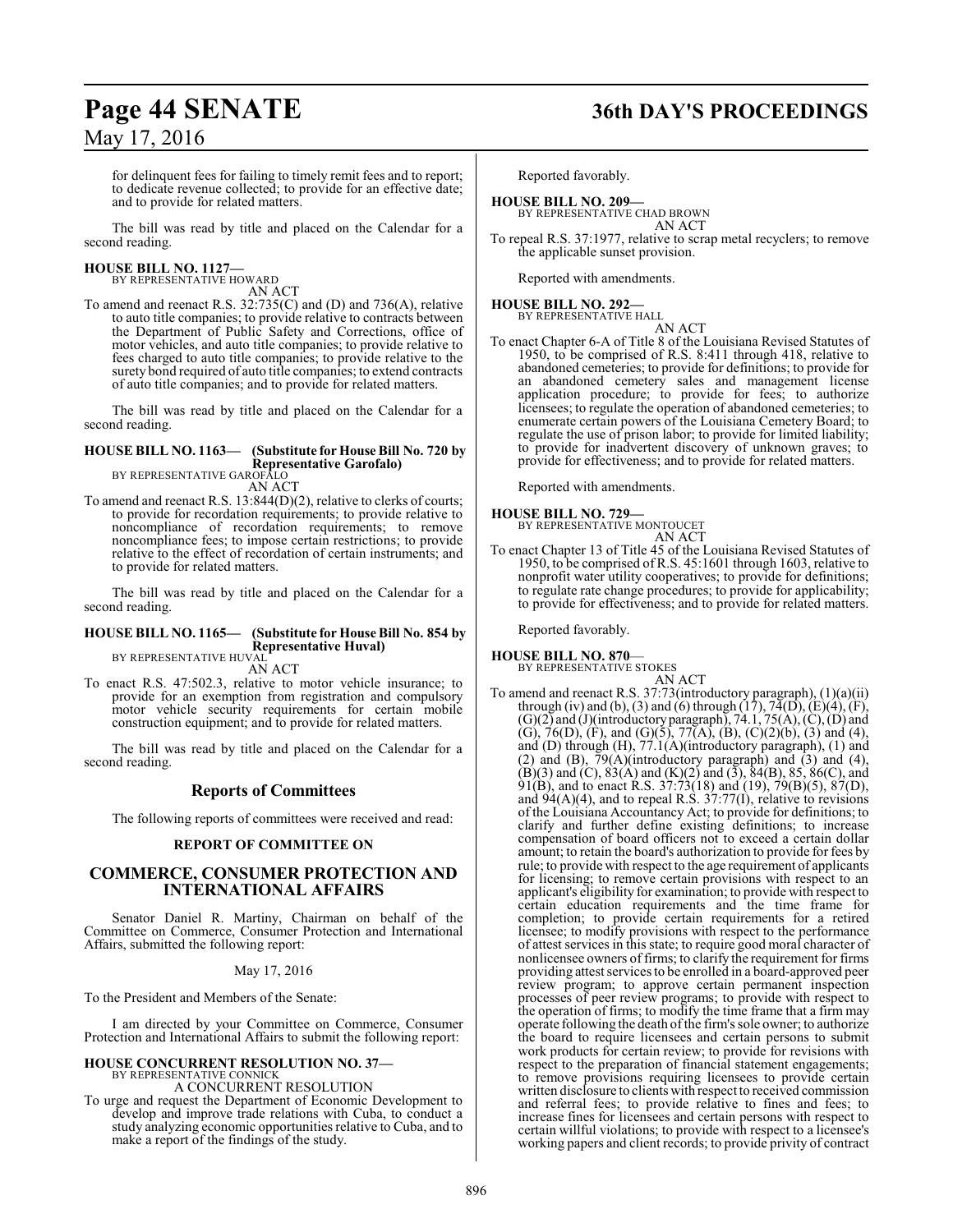# **36th DAY'S PROCEEDINGS Page 45 SENATE**

# May 17, 2016

with respect to the preparation of financial statement engagements; to require certain individuals to perform attest services through firms meeting certain state requirements; to provide for other clarification; to provide for technical corrections; and to provide for related matters.

Reported favorably.

# **HOUSE BILL NO. 1118—** BY REPRESENTATIVE HUNTER

AN ACT

To enact Chapter 44 of Title 51 of the Louisiana Revised Statutes of 1950, to be comprised of R.S. 51:2701 through 2720, relative to fiduciaries and the digital property of decedents and other certain persons; to provide for a short title, definitions, and applicability; to authorize a user to allowor disallow a custodian to make certain digital assets disclosures on behalf of the user; to specify for a user's direction of disclosure to override certain contrary provisions; to provide for the rights of certain persons with respect to terms-of-service agreements; to provide procedure for the disclosure of digital assets; to provide for a custodian's disclosure of a deceased user's electronic communications and other digital assets when certain circumstances apply; to provide for a custodian's disclosure of the content of electronic communications or other digital assets of a principal when certain circumstances apply; to provide for a custodian's disclosure of the digital assets held in trust to a trustee who is the original user; to provide a custodian's disclosure of the content of electronic communications or other digital assets held in trust to a trustee who is not the original user; to provide certain rights, duties, authorities, and responsibilities for certain fiduciaries; to require certain compliance of a custodian; to provide immunity from liability for a custodian and respective officers, employees, and agents acting in good faith in compliance with duties; to provide for devolution of rights by intestacy; to provide for certain uniformity and relation to federal law; to provide for severability; and to provide for related matters.

Reported with amendments.

Respectfully submitted, DANIEL R. MARTINY Chairman

#### **REPORT OF COMMITTEE ON**

#### **JUDICIARY B**

Senator GaryL. Smith Jr., Chairman on behalf ofthe Committee on Judiciary B, submitted the following report:

#### May 17, 2016

To the President and Members of the Senate:

I am directed by your Committee on Judiciary B to submit the following report:

# **HOUSE CONCURRENT RESOLUTION NO. 59—** BY REPRESENTATIVE MARCELLE

A CONCURRENT RESOLUTION

To create the Louisiana Law Enforcement Body Camera Implementation Task Force to study and make recommendations regarding the requirements for implementation and development of best procedures for the use of the body cameras and policies for access to and use of body camera recordings by law enforcement agencies in this state, and to provide for a written report of its recommendations and findings not later than sixty days prior to the 2017 Regular Session of the Louisiana Legislature.

Reported favorably.

#### **HOUSE BILL NO. 182—**

BY REPRESENTATIVE FOIL

AN ACT To amend and reenact R.S. 14:93.12(B)(1) and (2), relative to the unlawful possession of alcoholic beverages; to remove the possibility of jail time as a penalty for violations; to provide relative to the criminal history record of a person issued a citation for the unlawful possession of alcoholic beverages; and to provide for related matters.

Reported favorably.

#### **HOUSE BILL NO. 590—** BY REPRESENTATIVE LEOPOLD AN ACT

To enact Code of Evidence Article 412.4, relative evidence of prior acts in domestic abuse cases; to provide that previous acts may be admissible as long as the probative value of the evidence outweighs any prejudicial effect it may have on the case; and to provide for related matters.

Reported favorably.

# **HOUSE BILL NO. 994—** BY REPRESENTATIVE PYLANT

AN ACT

To amend and reenact R.S. 39:1800.4(A) and (F) and to enact R.S. 15:834.2, relative to correctional facilities; to provide with respect to expansions of and contracts for additional housing of individuals in the custody of the state; to require plans for the expansion of state housing; to provide requirements for contracts for housing by local governmental or private contractors; to require the submission of certain plans and other information for legislative approval; to provide for an effective date; and to provide for related matters.

Reported with amendments.

**HOUSE BILL NO. 1002—**

BY REPRESENTATIVE MONTOUCET AN ACT

To amend and reenact R.S. 46:121(4), 122(B)(1), and 123(B)(1) and  $(2)$ ,  $(D)(1)(a)$ ,  $(b)$ , and  $(c)(iii)$ ,  $(E)$ ,  $(\dot{G})(1)$  and  $(2)$ , and  $(\dot{K})(2)$ ,  $(3)$ , and  $(4)$  and to enact R.S.  $46:121(5)$ , relative to the Louisiana Military Family Assistance Fund; to provide for eligibility of benefits for certain honorably discharged military personnel; to provide for definitions; and to provide for related matters.

Reported favorably.

# **HOUSE BILL NO. 1022—** BY REPRESENTATIVE EDMONDS

AN ACT

To amend and reenact R.S. 13:5401(B)(7)(c), relative to reentry courts; to provide for conditions and procedures for the suspension of sentences upon completion of the Offender Rehabilitation andWorkforceDevelopment Program; to provide for exceptions; and to provide for related matters.

Reported favorably.

**HOUSE BILL NO. 1052—**

BY REPRESENTATIVE HENRY AN ACT

To enact Chapter 33-C of Title 13 of the Louisiana Revised Statutes of 1950, comprised of R.S. 13:5371 through 5373, and Code of Criminal Procedure Article  $893(B)(1)(a)(iv)(dd)$  and (b), relative to a probation pilot program in the 24<sup>th</sup> Judicial District Court; to provide for the Swift and Certain Probation Pilot Program; to provide for applicability; to provide for eligibility; to provide for the suspension of sentence for certain cases; to provide for the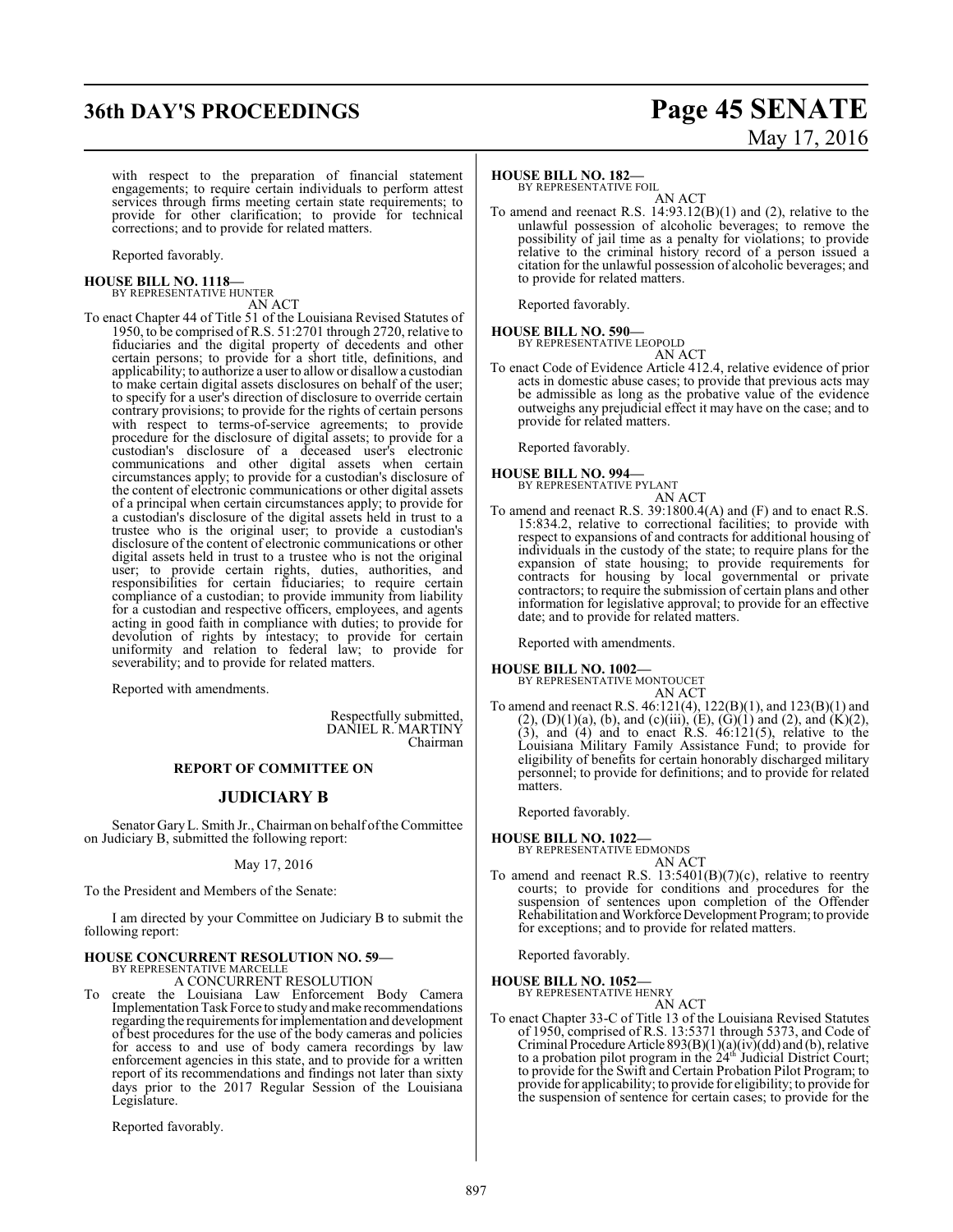# **Page 46 SENATE 36th DAY'S PROCEEDINGS**

May 17, 2016

effects of completion of the program; to provide with respect to funds realized from participation in the program; and to provide for related matters.

Reported with amendments.

#### **HOUSE BILL NO. 1137— (Substitute for House Bill No. 818 by Representative Mack)** BY REPRESENTATIVE MACK

AN ACT

To amend and reenact R.S. 15:146 and to enact R.S. 15:162(I), 166, and 167(E), relative to indigent defender services; to amend provisions of the Louisiana Public Defender Act; to provide for membership of the Louisiana Public Defender Board; to reduce the number of members on the board; to provide with respect to the powers and duties of the board; to provide relative to member qualifications; to provide with respect to the dispersal of funds; to provide with respect to the delivery of indigent defender services; to provide definitions; and to provide for related matters.

Reported with amendments.

#### **HOUSE BILL NO. 1145— (Substitute for House Bill No. 328 by Representative Lopinto)** BY REPRESENTATIVE LOPINTO

AN ACT

To amend and reenact R.S. 13:5304(B)(1)(b), (3)(f), (5), (6), (11)(c), and  $(D)(3)$ ,  $(E)$ (introductory paragraph),  $(J)(2)$  and  $(3)$ ,  $(L)(2)$ and (N), relative to the drug division probation program; to provide penalties for violating conditions of drug division probation; to provide for penalties for a technical violation committed while on drug division probation; to provide for the definition of a "technical violation"; to provide with respect to drug abuse treatment and addiction treatment; to provide for designated treatment professionals; and to provide for related matters.

Reported with amendments.

## **HOUSE BILL NO. 1146— (Substitute for House Bill No. 813 by Representative Henry)** BY REPRESENTATIVE HENRY

AN ACT

To amend and reenact R.S.  $15:542(C)(1)(m)$  and  $542.1.5(A)(2)(b)(iv)$ and (vi) and to enact R.S.  $15:542.1.5(A)(2)(d)$ , relative to the State Sex Offender and Child Predator Registry; to provide relative to certain identifying information of persons required to register as a sex offender; to require the sex offender to provide his static internet protocol address prior to its use; to authorize limited disclosure of telephone numbers, e-mail addresses, online screen names, and other online identities of persons required to register as a sex offender; to provide for procedures by which this information is to be requested; to define "static internet protocol address"; and to provide for related matters.

Reported favorably.

Respectfully submitted, GARY L. SMITH JR. Chairman

#### **Message to the Governor**

#### **SIGNED SENATE BILLS**

May 17, 2016

To the Honorable Governor of the State of Louisiana:

The President of the Senate and the Speaker of the House of Representatives have signed the following Senate Bills:

#### **SENATE BILL NO. 56—**

BY SENATOR JOHNS AN ACT

To enact R.S. 40:1006(G), relative to the state prescription monitoring program; to provide for rulemaking regarding standards for prescription monitoring information; and to provide for related matters.

#### **SENATE BILL NO. 185**

BY SENATOR MORRISH

AN ACT To amend and reenact R.S. 9:3550(B), relative to insurance premium finance companies; to provide with respect to premium finance agreements which may also include a loan agreement with the policyholder for wind mitigation retrofits to the insured property; and to provide for related matters.

#### **SENATE BILL NO. 189—** BY SENATOR JOHNS

- AN ACT
- To amend and reenact R.S. 40:978(E)(3), relative to prescription drugs; to provide for an exception from pharmacist dispensing limits on certain drugs; to provide for an effective date; and to provide for related matters.

#### **SENATE BILL NO. 258—** BY SENATOR LUNEAU

AN ACT

To enact R.S. 22:997.1, relative to the refilling of topical ophthalmic prescriptions; to require coverage for refills under certain circumstances; and to provide for related matters.

#### **SENATE BILL NO. 375—**

BY SENATOR JOHN SMITH

AN ACT To amend and reenact R.S. 22:1931.13 and R.S. 40:1429, relative to the insurance fraud investigation unit within the Department of Public Safety and Corrections; to extend the enforcement provisions of the unit to July 1, 2018; to extend the penalties for the violation of such enforcement provisions, including the extension of the Sledge Jeansonne Louisiana Insurance Fraud Prevention Act; and to provide for related matters.

#### **SENATE BILL NO. 414—** BY SENATOR LUNEAU

To amend and reenact R.S. 39:571(A), relative to the sale of bonds; to provide with respect to the price at which bonds may be sold; to provide for the application of the premium, if any, derived in connection with the issuance of bonds; to provide for an effective date; and to provide for related matters.

AN ACT

and they are hereby presented for executive approval.

Respectfully submitted, GLENN A. KOEPP Secretary of the Senate

#### **Privileged Report of the Committee on Senate and Governmental Affairs**

### **ENROLLMENTS**

Senator Peterson, Chairman on behalf of the Committee on Senate and Governmental Affairs, submitted the following report:

#### May 17, 2016

To the President and Members of the Senate:

I am directed by your Committee on Senate and Governmental Affairs to submit the following report:

The following Senate Bills have been properly enrolled: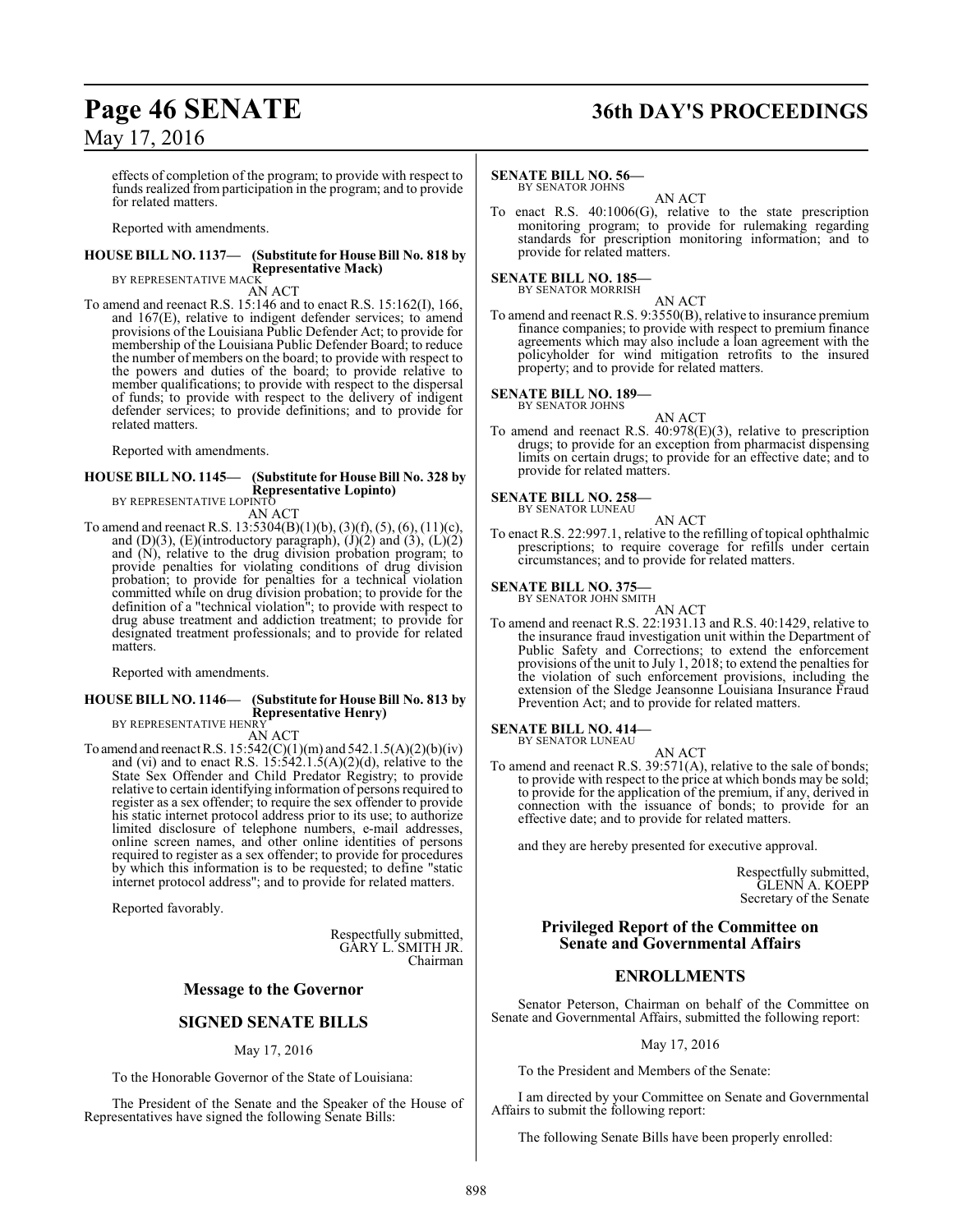# **36th DAY'S PROCEEDINGS Page 47 SENATE**

#### **SENATE BILL NO. 21—**

BY SENATOR BOUDREAUX AN ACT

To amend and reenact R.S. 40:2018.4(H), relative to the Louisiana Obesity Prevention and Management Commission; to provide for a termination date of the commission; to provide for an effective date; and to provide for related matters.

#### **SENATE BILL NO. 142—** BY SENATOR GATTI

AN ACT

To authorize and provide for the transfer of certain state property; to authorize the transfer of certain state property in Webster Parish; to provide for the property description; to provide for reservation of mineral rights; to provide terms and conditions; to provide an effective date; and to provide for related matters.

#### **SENATE BILL NO. 152—** BY SENATOR CLAITOR

AN ACT

To repeal R.S. 14:95.4, relative to alcohol beverage outlets; to remove provisions providing that persons entering alcoholic beverage outlets consent to a search upon entering; and to provide for related matters.

#### **SENATE BILL NO. 186—** BY SENATOR MORRISH

AN ACT

To amend and reenact R.S. 56:799.2, 799.3(A)(4) and (D), the introductory paragraph of 799.5, and 799.6, and to repeal R.S.  $36:610(K)$  and R.S.  $56:799.4$ , relative to the White Lake Property Advisory Board; to discontinue the board; to remove references to the board; and to provide for related matters.

**SENATE BILL NO. 33—**<br>BY SENATORS GATTI, ALARIO, BARROW, BISHOP, BROWN, CORTEZ, BY SENATORS GATTI, ALARIO, BARROW, BISHOP, BROWN, CORTEZ, DONAHUE, ERDEY, FANNIN, HEWITT, LAFLEUR, LAMBERT, LONG, MARTINY, MILKOVICH, MILLIS, MIZELL, PEACOCK, PERRY, RISER, GARY SMITH, TARVER, WALSWORTH, WARD AND WHITE AND

AN ACT

To enact R.S. 14:87.3, relative to the sale and transport of fetal organs and body parts; to prohibit the sale of fetal organs and body parts resulting from an induced abortion; to prohibit the transport of fetal organs and body parts with the intent to engage in a prohibited sale; to provide definitions; to provide penalties; and to provide for related matters.

#### **SENATE BILL NO. 40—** BY SENATOR PERRY

AN ACT

To amend and reenact R.S. 47:120.37(B) and to enact R.S. 47:120.131(D), relative to donations of refunds; to provide for such donations to the Friends of Palmetto Island State Park, Inc.; and to provide for related matters.

#### **SENATE BILL NO. 45—** BY SENATOR MORRISH

AN ACT

To designate the interchange of Interstate 10 (Exit 54) with Louisiana Highway 99 in Welsh, Louisiana, in Jefferson Davis Parish, as the "SP4 Donald C. Gillett Memorial Interchange"; to designate a portion of Louisiana Highway 14 in the city of Abbeville, Louisiana, as a Blue Star Memorial Highway; and to provide for related matters.

#### **SENATE BILL NO. 95—** BY SENATOR WARD

AN ACT

To amend and reenact R.S. 32:863.1(A) and to enact R.S. 32:863.1.1, relative to evidence of compulsory motor vehicle liability security contained in a vehicle; to prohibit a citation resulting in May 17, 2016

a penalty, fine, or fee for failure to have a document that evidences proof of compulsorymotor vehicle liability contained in a motor vehicle at the time of a traffic stop when there is electronic verification of coverage; and to provide for related matters.

#### **SENATE BILL NO. 99—**

BY SENATORS GARY SMITH, ALARIO, ALLAIN, APPEL, BOUDREAUX,<br>BROWN, CARTER, CHABERT, ERDEY, GATTI, HEWITT, JOHNS,<br>LUNEAU, MARTINY, MILKOVICH, MILLS, MIZELL, MORRISH,<br>PEACOCK, RISER, JOHN SMITH, TARVER, T

#### AN ACT

To enact R.S. 47:360(H), relative to sales by minors; to exempt minors from occupational license taxes; to provide for certain terms and conditions; and to provide for related matters.

# **SENATE BILL NO. 104—** BY SENATOR JOHN SMITH

- AN ACT
- To amend and reenact R.S. 22:651(A), 652, and 661, relative to credits for reinsurance; to provide for specific additional requirements relative to the valuation of assets or reserve credits, for the amount and forms of security supporting reinsurance arrangements, and the circumstances pursuant to which credit will be reduced or eliminated; to provide specific authority to promulgate regulations that conform to National Association of Insurance Commissioners model regulations relative to reinsurance for certain health, life, and annuity products; and to provide for related matters.

#### **SENATE BILL NO. 108—**

BY SENATOR THOMPSON AN ACT

To amend and reenact R.S. 9:3578.4.1(G)(2)(a), relative to deferred presentment and small loans; to provide for the extended payment plan process; and to provide for related matters.

#### **SENATE BILL NO. 183—**

- BY SENATOR WHITE
- AN ACT To amend and reenact R.S. 37:563(6), (8), and (10), 589(A), 594(B)(10), and 600(A)(12), and to repeal R.S. 37:588, relative to the Louisiana Cosmetology Act; to provide for definitions; to provide for registration for managers; to provide for application for school certificate of registration; to provide for denial, suspension, summary suspension, revocation or inactivity of certificate of registration; and to provide for related matters.

#### **SENATE BILL NO. 203—** BY SENATOR WARD

AN ACT

To enact R.S. 37:213.1, relative to the unauthorized practice of law; to provide certain terms, conditions, requirements, definitions and procedures; to provide for prescriptive periods; and to provide for related matters.

**SENATE BILL NO. 233—** BY SENATOR JOHNS

AN ACT

To amend and reenact R.S. 6:965(C)(introductory paragraph) and (2) and 966.1(A)(3), relative to the Additional Default Remedies Act; to provide for definitions; to provide for requirements of the appropriate official; to provide terms, conditions, and requirements; and to provide for related matters.

#### **SENATE BILL NO. 271—**

BY SENATOR MILLS AND REPRESENTATIVES BAGNERIS, CHAD<br>BROWN, GARY CARTER, ROBBY CARTER, FALCONER, GLOVER,<br>HAVARD, HUNTER, HUVAL, JAMES, JONES, TERRY LANDRY, LEBAS,<br>MAGEE, MARCELLE, MORENO, NORTON, PIERRE AND SMITH AN ACT

To amend and reenact R.S. 40:1046 and to enact R.S. 40:1047, relative to medical marijuana; to provide for physician requirements; to provide for definitions; to provide for rulemaking requirements; to provide for responsibilities of certain licensing boards and agencies; to provide for criminal background history; to provide for enactment of provisions upon